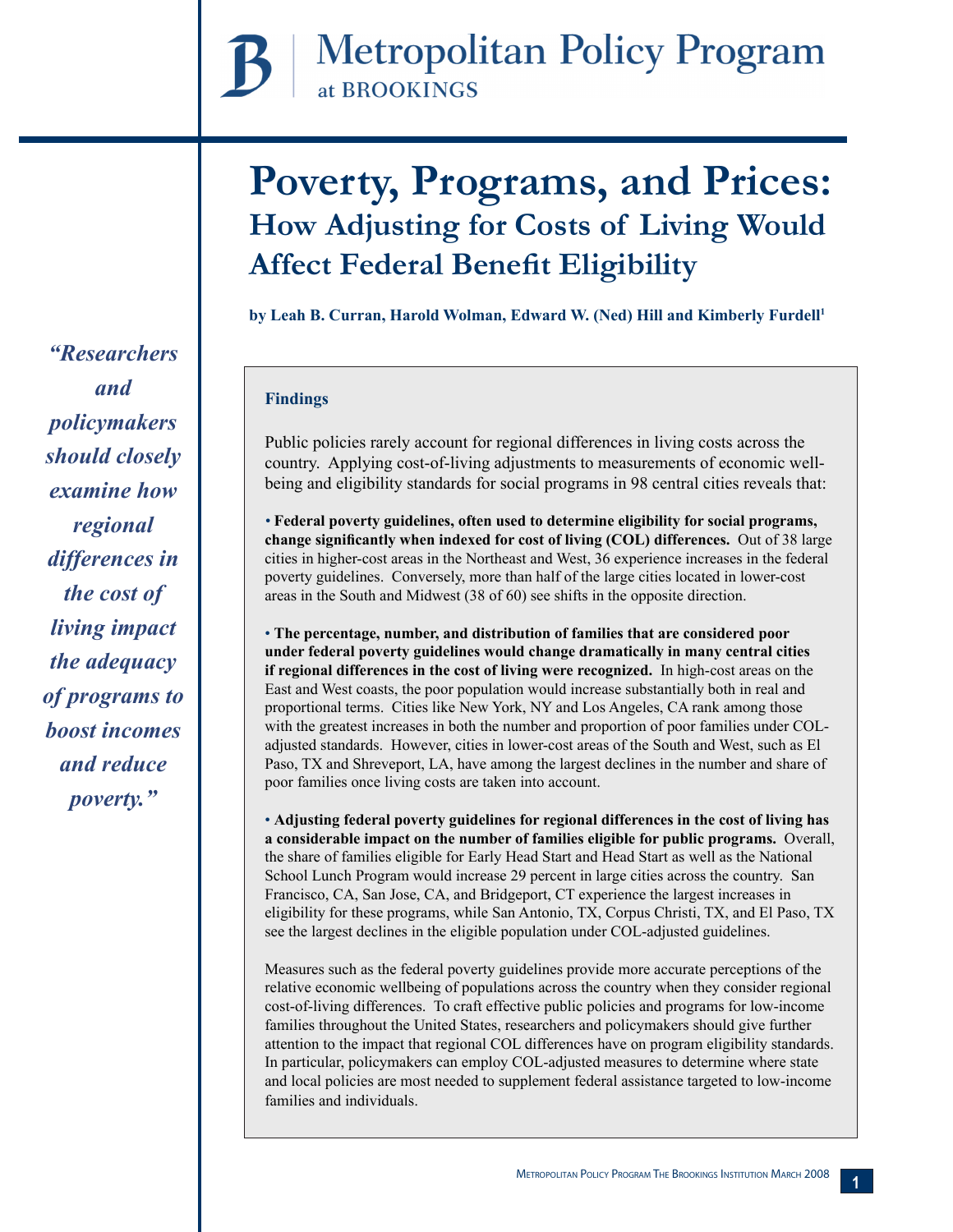## **Introduction**

Regional cost of living affects the quality of life that individuals and families experience in different places. The national median household income for a family of four (\$46,242 in 2005), for instance, purchases a much higher standard of living in Wichita, KS than in New York City, NY.<sup>2</sup> Yet, policymakers rarely consider the impact of cost of living differences on quality of life or factor these differences into decisions about the allocation of federal resources for working families.

Failing to accurately account for cost of living differences influences both our perceptions of the relative economic wellbeing of places as well as the distribution of public policies. In terms of our perceptions, both researchers and policymakers use income-based measures—particularly median household income, per capita income, and the proportion of the population with incomes below the poverty level—to gauge the relative economic wellbeing of an area's residents. However, unadjusted income-based measures inevitably yield misleading results by understating economic wellbeing in low-cost areas of the country and overstating wellbeing in high-cost areas.3

Such mistaken perceptions of wellbeing may have serious adverse consequences for cities and their residents. For instance, the Census Bureau reported that in 2003 a larger proportion of people were living below the national poverty threshold in Cleveland, Ohio than in any other major city in the nation, making Cleveland the poorest city in America (Proctor et al., 2003). However, Cleveland's living costs are relatively

low when compared to other major cities, making it doubtful that the magnitude of poverty in Cleveland is in fact higher than in many other large metropolitan areas. Still, the perception of being home to the highest proportion of urban poor in the country may affect confidence in the region among potential investors, unduly depressing growth.

Ignoring cost of living differences also has important impacts on the allocation of federal resources for low-income working families because the buying power of government benefits, like the Earned Income Tax Credit, varies widely across places. According to the Congressional Research Service (CRS), there were approximately 85 federal means-tested programs providing cash and noncash benefits in 2002 to more than 22 million individuals every year in the United States.<sup>4</sup> Eligibility criteria for these programs are typically based upon one of five measures: (1) the federal poverty guidelines or the Census Bureau's poverty thresholds (or a combination of the two), (2) state or area median income, (3) the "Lower Living Standard Income Level" determined by the Bureau of Labor Statistics, (4) an absolute monetary standard or (5) an income level considered to indicate "need" (CRS, 2003).<sup>5</sup> Most programs do not take living costs into consideration when determining program eligibility. Exceptions include certain programs with qualification standards based upon state or area median income, the two programs that are based on the Lower Living Standard Income Level<sup>6</sup> and, in some cases, those that are based on multiples of the federal poverty standards.<sup>7</sup> Furthermore, the few programs that take living cost differences into account use imprecise or outdated methods for estimating interarea cost of living (COL) differentials.

Similarly, economic and community development programs such as the HOPE VI program and the Community Development Block Grant program also fail to account for regional living cost differences when computing community need levels. In addition, the current tax code, which is where an increasing amount of social policy expenditures occur, also neglects to account for regional COL differences. As a result, these federal investments may be systematically providing more of a relative benefit to lowcost areas of the country, and less of a benefit to high-cost areas.

This paper first presents the history of the debate surrounding cost of living adjustments and discusses the current methods used to account for regional COL differences. After reviewing the methodology, the paper then analyzes the impact of applying a cost of living adjustment to the federal poverty guidelines in 98 central cities across the country. It also evaluates how COL adjustments to the poverty guidelines would affect the number of families considered poor in these communities. Focusing on two programs that use the federal poverty guidelines (or multiples thereof) to determine eligibility, the paper then explores the extent to which COL adjustments would affect eligibility for means-tested programs. By analyzing the implications of accounting for COL differences in these cases, this paper highlights the potential role of COL adjustments in contributing to research that presents more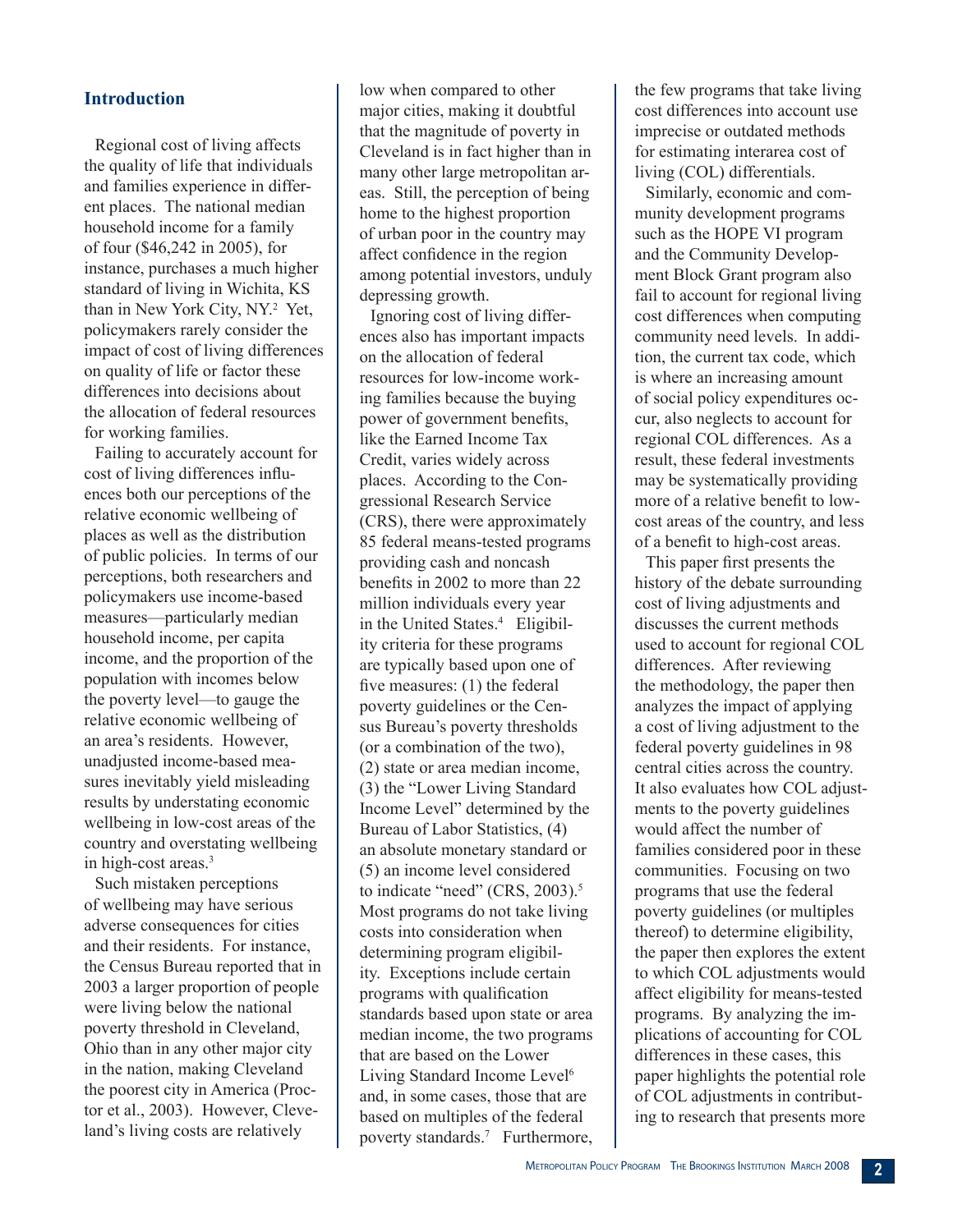accurate perceptions of economic wellbeing across regions and in crafting policies better targeted to low-income families. The paper concludes with a discussion of implications for policymakers and researchers.

# **Background**

## *The Debate*

Policymakers and existing public policy often do not account for COL differences because amenities that improve quality of life are thought to be capitalized into land and housing costs. Attributes of an area such as the weather, the regional labor market, the culture, the crime rate, the amount of pollution, and the natural environment, for instance, are thought to be reflected in the differences in housing costs between places. As a result, residents of high-cost areas pay for the higher value of the amenities they receive, while residents of low-cost areas forego those amenities in exchange for lower living costs. For example, a resident of San Francisco, CA pays a relatively high price for housing because of the great deal of amenities in the region, while a resident of Duluth, MN may not enjoy the same level of amenities, but pays significantly less for housing as a result.

According to this argument, people make decisions about where to live based upon the relative cost of housing and the value they place on the amenity packages offered in different areas. This logic also suggests that it would be undesirable to account for geographic COL differences in public programs. Doing so might distort an individual's

behavior by subsidizing people in higher-cost areas, allowing them to stay when they would have otherwise moved to a lower-cost community. This would result in overcrowding in high-amenity areas and under-populated loweramenity areas.<sup>8</sup>

However, in several cases this argument does not bear out in practice, underscoring the importance of accounting for COL differences, especially where low-income individuals are concerned. First, while regional variations in housing prices likely capture amenity or disamenity differences among areas (Kaplow, 1995), housing is only one component of disparities in the regional cost of living. Variations in the cost of food, clothing, health care, utilities, etc. can reflect real differences in supply costs and comprise important differences in the quality of life. These disparities are likely to be largely, if not completely, independent of the amenity characteristics of the area.

Second, this argument assumes that individuals are highly mobile and face no constraints upon where they can live. It also assumes that individuals have full information about housing and labor markets in different metropolitan areas. However, not all segments of the population are equally mobile or have access to the same information. Highlyeducated and amenity-seeking households have a greater degree of inter-metropolitan mobility and choice because they do not face the same financial, informational, and educational constraints that poor households experience. Poor and low-income households have less money for moving costs, less information about inter-metropolitan occupational

and residential opportunities, and less human capital to employ to take advantage of those opportunities. Subsequently, poor and low-income households have a relatively lower degree of intermetropolitan residential mobility and choice than the rest of the population (Gimpel, 1999). As a result, poor people often bear the costs of amenities through higher housing prices, regardless of whether or how much they actually value them.

Therefore, while low-income people may be enjoying some of the amenities associated with high-cost metropolitan areas, they have a limited opportunity to make choices between residential locations compared to the rest of the population. In this light, when households are immobile, adjusting for COL differences is economically efficient because it will not distort individuals' decisions about where to live (Kaplow, 1995). Thus, even with the limitations of current cost of living measures—which we discuss in more detail in the next section—we conclude that it is preferable to account for COL differences, particularly when measuring poverty, rather than to disregard them altogether.<sup>9</sup>

# *Cost-of-Living Measures*

#### **Housing-Based Measures**

The two primary approaches to measuring cost-of-living differences include housing-based measures and market basket measures. Housing-based measures rely on housing costs alone as the source of interregional COL differences and do not take the costs of other goods and services such as groceries, heating and cooling costs, automobile insurance, and clothing into account. These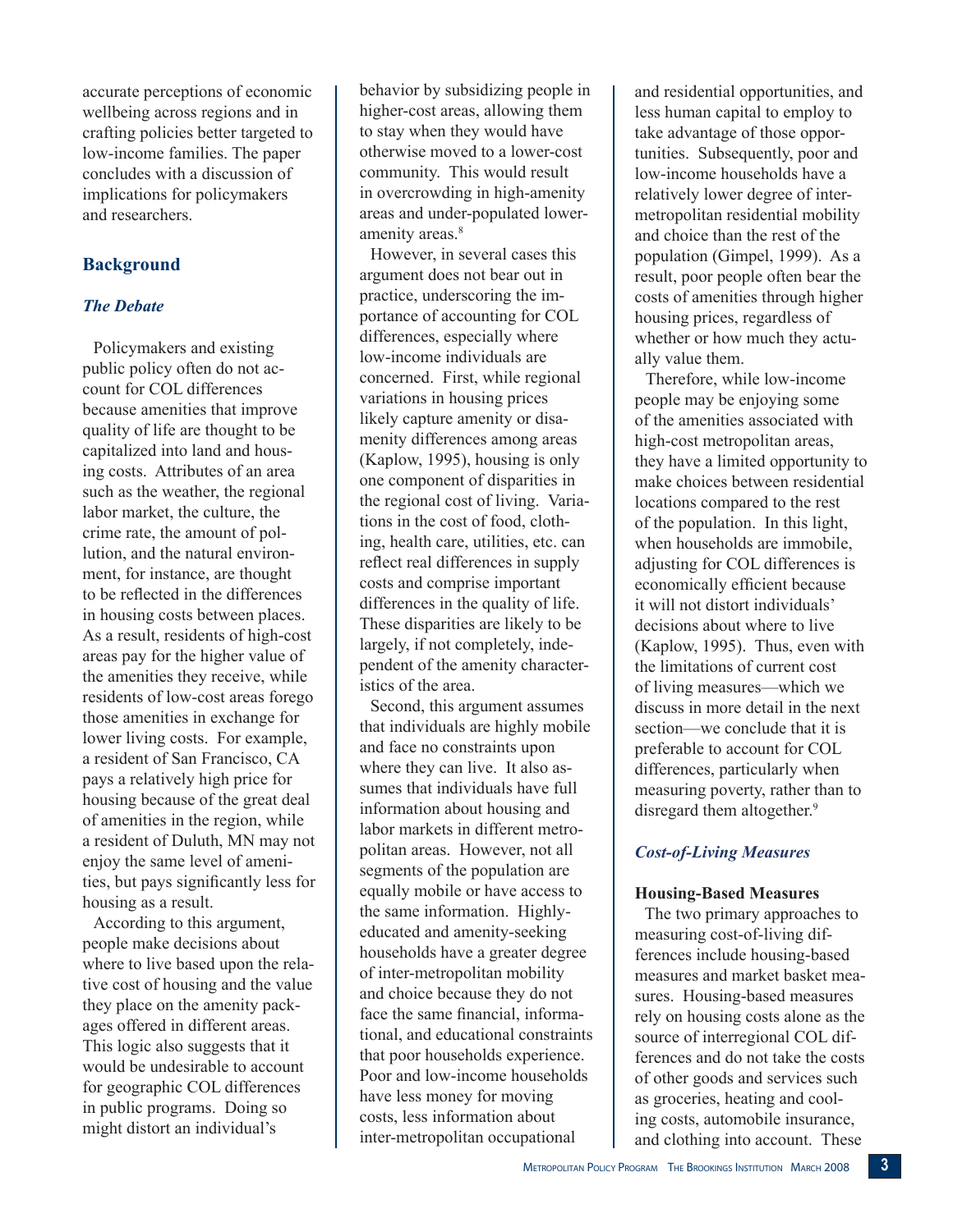measures assume that housing costs are the primary source of COL differences among areas and that the other sources of interregional price differences are highly correlated with housing costs differences. Housing-based measures often obtain housing price data from the Department of Housing and Urban Development's Fair Market Rents data or the U.S. Census Bureau's American Housing Survey.

Housing-based COL measures prove useful in estimating the relative costs of housing between geographic areas, but they exhibit weaknesses as broader measures of the regional differences in the quality of life. On average, housing comprises only 33 percent of U.S. households' budgets. Therefore, housingbased measures do not recognize regional variation in 67 percent of the average after-tax household budget. This would not be a problem if inter-area variations in the costs of other goods were highly correlated with the variation in housing costs; however, this is not necessarily the case (Curran et al., 2006). In fact, housing-based measures generally overstate inter-area COL differentials because housing costs

vary geographically more than the costs of other goods.

Table 1 illustrates the interarea variation of the costs of housing, healthcare, utilities, groceries, transportation, and miscellaneous goods and services for the second quarter of 2004 for the nation's 26 largest MSAs (ACCRA, 2004). (The national average value for each sub-index and the overall index is 100.) The standard deviation for these 26 metropolitan areas are displayed for each sub-index, as is their correlation with housing costs. As the table illustrates, the standard deviation of the housing cost indices is more than four times greater than the next highest sub-index, the cost of health care. The standard deviation of housing is more than seven times that of miscellaneous goods and services, the category with the lowest standard deviation across all of the 26 largest metropolitan areas. Thus, it is clear that COL measures that rely only on housing costs will overstate COL differences.

#### **Market Basket Measures**

The second approach to measuring COL differences uses market baskets. Market basket measures are more inclusive as they compare the costs of a constant combination of goods and services across geographic areas. To determine which goods and services to include in the market basket and the appropriate proportion of income allotted to each item, researchers construct consumer profiles based upon consumption data from the U.S. Bureau of Labor Statistics' (BLS) Consumer Expenditure Survey. Consumer profiles are usually derived from the national average consumption patterns of a study population (for instance, the national average expenditure patterns of a family of four earning \$55,000 per year). Researchers use the consumption patterns to specify a market basket of goods and services. They then compare the relative cost of obtaining the market basket across local areas and construct indices to measure how far prices in each locality deviate from the reference area or the national average.

Constructing market basket COL indices is a data-intensive process because researchers must collect baseline price data for a sample of each of the goods and

| Component of the                                                    |                                 |      |                       | <b>Correlation with</b> |  |
|---------------------------------------------------------------------|---------------------------------|------|-----------------------|-------------------------|--|
| <b>Cost of Living Index</b>                                         | <b>Highest</b><br><b>Lowest</b> |      | <b>Std. Deviation</b> | <b>Housing Index</b>    |  |
| <b>Housing</b>                                                      | 259.8                           | 79.3 | 58.8                  |                         |  |
| <b>Health Care</b>                                                  | 138.3                           | 82.9 | 13.7                  | 0.36                    |  |
| <b>Utilities</b>                                                    | 134.1                           | 90.4 | 12.2                  | 0.42                    |  |
| Groceries                                                           | 133.3                           | 85.9 | 10.8                  | 0.79                    |  |
| Transportation                                                      | 131.9                           | 95.7 | 10.4                  | 0.79                    |  |
| Miscellaneous goods and                                             | 124.3                           | 95.3 | 8.3                   | 0.68                    |  |
| services                                                            |                                 |      |                       |                         |  |
| National average $= 100.0$                                          |                                 |      |                       |                         |  |
| Source: Authors' analysis of ACCRA at<br>http://www.accra.org/media |                                 |      |                       |                         |  |

#### **Table 1. ACCRA Cost of Living Index Values for the 26 Largest Metropolitan Areas, Second Quarter 2004**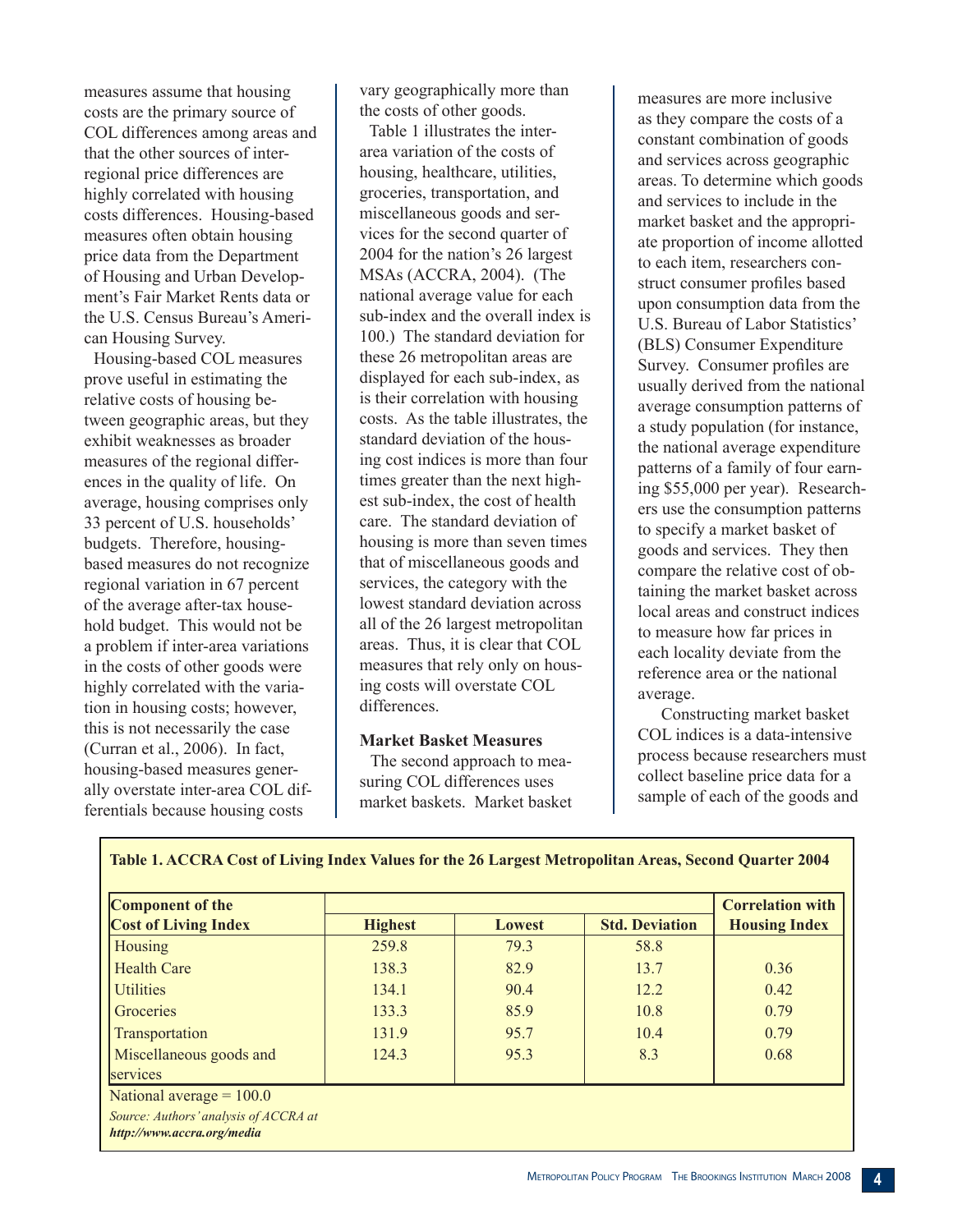services included in the market basket in each of the locations being compared. Oftentimes, researchers use existing price data from local sources to estimate local living costs (for instance, housing rental price data may be obtained from local realtors' offices). In addition, when local-level data are unavailable, researchers often use state-level price data to gauge local living costs.

Research has established, however, that COL measures that rely on existing data sources or use state-level data to estimate living cost differences are less accurate than those that employ original data collected for the purpose of COL measurement. Currently, only two U.S. firms measure interarea COL differences with original data. ACCRA (formerly known as the American Chamber of Commerce Research Association) develops COL indices for roughly 200 urbanized areas every quarter.<sup>10</sup> ACCRA collects its data through self-administered surveys in which retailers respond to questions regarding the prices they charge for goods and services (ACCRA, 2003). In addition, Runzheimer International creates Cost-of-Living Differentials that estimate COL differences for 350 domestic and international cities on a monthly basis using price data collected by on-site researchers (Runzheimer, 1994).<sup>11</sup>

# *Limitations*

Though research has shown these primary data market basket measures to be superior to other COL measures, potential limitations exist in the ACCRA and Runzheimer models. First, both the ACCRA and Runzheimer measures document the COL

experiences of professionallevel households. Therefore, the components of the market baskets reflect consumption patterns of higher-income households rather than low-income households. This is an important limitation when considering the application of COL measures to social policy eligibility standards.

Further, it is not clear at this point whether market basket COL measures are the optimal approach to COL measurement. Koo et al. (2000) identify several potential biases in the market basket approach. First, because baseline indices count all cities equally rather than by population weighting them, the overall baseline (i.e. the standard against which other scores are based) is arguably too low. As a consequence, the market basket approach overestimates the cost of living for large cities. Second, indices based on a national market basket of goods do not reflect regional differences in consumption patterns. The bias introduced by using a market basket measure has a marked effect on the housing price input. For instance, because the ACCRA index measures the COL experiences of mid-level managers, the price of housing that goes into the ACCRA index is for a 2,400 square foot home with three to four bedrooms, two full baths, an attached two-car garage, and several other amenities (ACCRA, 2003). While mid-level managers living in the South or the Midwest may purchase this type of housing, mid-level managers living in higher-cost areas on the East or West coasts often cannot afford to do so because of the cost of real estate in the area. The ACCRA model allows for a

small degree of regional sensitivity when collecting data on housing prices in New York and some other high-cost areas; however, the size of the housing units remains constant across geographic areas (ACCRA, 2003). Therefore, using this standard of housing as a proxy for housing prices in all metropolitan areas has the potential to overestimate living costs in high-cost areas.

Thus, in the best of all possible worlds, the market basket approach would be improved by incorporating population weighting and regional sensitivity to consumption patterns, especially in terms of housing.<sup>12</sup> In addition, for the purposes of indexing public policies for regional COL differences, a market basket measure reflecting the consumption patterns of poor and low-income families is essential. However, further research is needed to complete such tasks. In the interim, we believe that applying an imperfect measure leads to a better understanding of the economic conditions faced by families than failing to account for living cost differentials altogether. Therefore, for illustrative purposes, we apply the ACCRA measure to the federal poverty guidelines — a measure of economic wellbeing commonly used to determine program eligibility — and we consider the implications for our perception of the distribution of poor people in the U.S. and their eligibility for public programs.

# **Methodology**

As discussed previously, the primary applications of COL adjustments involve measuring the relative economic wellbeing of geographic areas and determining eligibility for social programs. A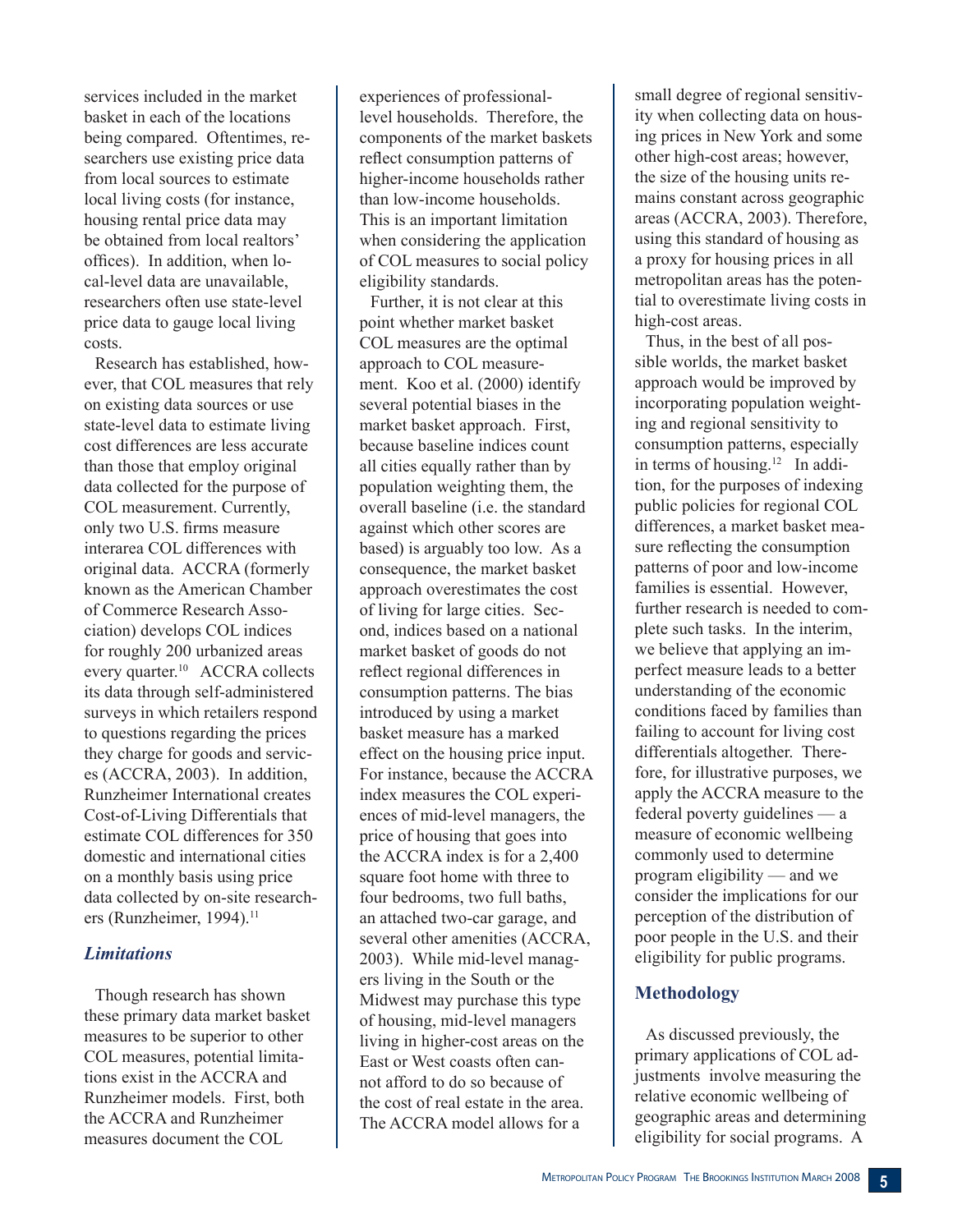typical indicator used to gauge the economic wellbeing of geographic areas is the portion of the population or the percentage of households with incomes that are at, or below, the federal poverty level. There are two versions of the federal poverty measure: poverty thresholds and poverty guidelines. The U.S. Census Bureau uses the poverty thresholds to calculate the official poverty rate, while federal agencies use the poverty guidelines—a simplified version of the poverty thresholds—for administrative purposes, such as determining eligibility for social programs (CRS, 2003). Because the federal poverty guidelines are more widely used in program eligibility criteria, we use this version of the federal poverty measure as the basis of our analysis. In order to assess the difference that would result if COL adjustments were applied to the federal poverty level, we apply the ACCRA Cost-of-Living Index to the 2000 poverty guidelines in 98 central cities in metropolitan and primary metropolitan statistical areas (MSAs/PMSAs) across the country.<sup>13</sup>

One weakness we encounter when using ACCRA's COL indices for measuring geographic COL differences is that, although the data are reported for geographic areas that represent 70 percent of the U.S. population (ACCRA, 2003), the set of urbanized areas for which cost-of-living indices are available varies every quarter because participation in the ACCRA survey is voluntary.<sup>14</sup> As a consequence, the ACCRA data appear to pose problems for research use because they are inconsistent and often unavailable for specific urbanized areas.<sup>15</sup> We remedy this problem through the specification of a regression equation that estimates geographic COL indices for the areas not included in ACCRA reports. Please refer to the Methodological Appendix for a detailed discussion of the regression specification and results.

After adjusting for missing data in the ACCRA COL measures, we apply the ACCRA indices (and predicted ACCRA indices) to the 2000 federal poverty guidelines, obtained from the Federal Register in our selection of 98 cities. We derive ACCRA-adjusted poverty levels by dividing the appropriate index by 100 and multiplying it by the current poverty guideline. We then calculate the real difference between the current and ACCRA-adjusted values by subtracting the unadjusted values from the adjusted values. In addition, we calculate the percentage difference between the ACCRA-adjusted values and the current federal standards.

Next we determine how the number of families considered poor would change in each of the 98 central cities if the current poverty guidelines were indexed for COL differences. Again, we use federal poverty guidelines as opposed to federal poverty thresholds because poverty guidelines are used more frequently in program eligibility formulas (CRS, 2003), and therefore have a direct impact on individuals' and families' lives. Using data from the U.S. Census Bureau on family income by family size (1999), we interpolate both the number of families considered poor under current standards as well as the number of poor families under income-adjusted standards. The Methodological Appendix contains a detailed discussion of the calculations used.

in the eligible population for two national programs that use federal poverty guidelines to determine eligibility. For each of the 98 central cities we estimate the number of families eligible for the Head Start and Early Head Start programs and the number of families eligible for the National School Lunch program if the federal poverty guidelines were indexed for COL differences. We assess these programs because they are prevalent across the country and have consistent eligibility parameters regardless of region or location. Therefore, these examples provide an effective benchmark to illustrate the extent to which COL adjustments would impact the eligible population across regions. Once again, we interpolate the number of families eligible for these programs under current and income-adjusted guidelines. See the Methodological Appendix for a detailed explanation of these calculations.

The purpose of this analysis is to assess the implications of applying cost of living adjustments to an existing measure of economic wellbeing and to evaluate the impact of these adjustments on selected programs currently using these guidelines as eligibility criteria. We do not address whether the federal poverty guidelines should be more generally reformed (e.g., NRS, 1995), nor do we suggest that all programs using federal poverty guidelines as eligibility criteria should adjust for cost of living differences. If COL adjustments were applied to the federal poverty guidelines, decisions should be made on a program by program basis as to whether or how eligibility criteria might be

Finally, we evaluate the change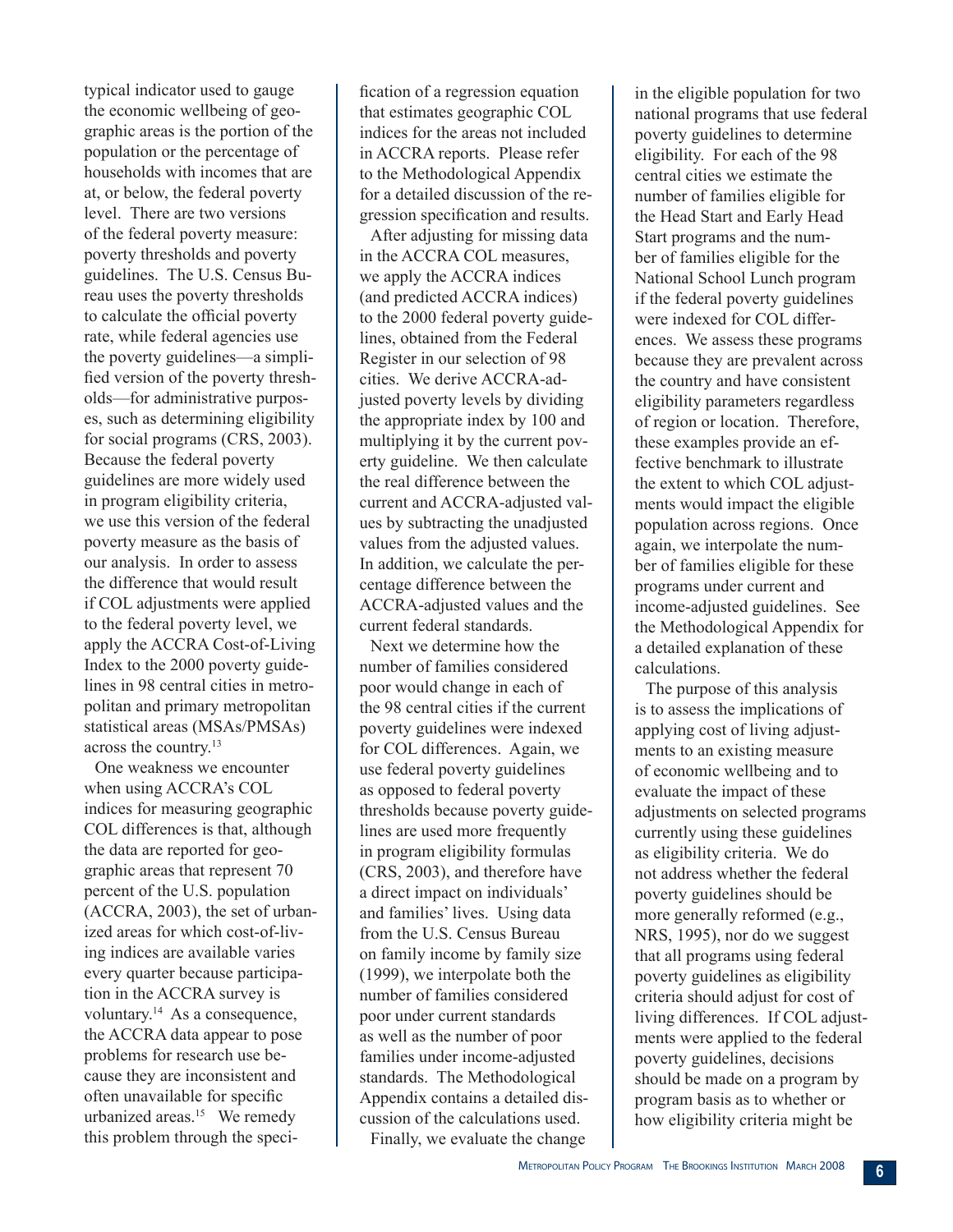changed to accommodate the new guidelines. Rather, by focusing on the current parameters of the poverty guidelines and related program eligibility criteria, this analysis presents a baseline for measuring the impact of relative differences in regional living costs on our current perceptions and public policies.

# **Findings**

*A. Federal poverty guidelines, often used to determine eligibility for social programs, change significantly when indexed for COL differences.* Like the federal poverty thresholds, the federal poverty guidelines are set at a uniform level across the country.<sup>16</sup> When adjusted for geographic COL differentials, however, the poverty guidelines show significant variation across the nation's central cities. Overall, 40 cities experience a decrease in their poverty level, while 58 cities see an increase after adjusting for living cost differences.

Table 2 depicts the 20 central cities that would experience the greatest change if the federal poverty guidelines were indexed for geographic cost-of-living differences (see Appendix A for all 98 central cities included in our analysis). As the table indicates, when indexed for cost of living, high-cost areas see large increases in the federal poverty guidelines. For instance, in Anaheim, CA the federal poverty guideline for a family of four increases from \$17,050 to \$23,535. In New York, NY, the federal poverty level increases more than 100 percent to \$39,556. Newark, NJ and San Francisco, CA experience increases of 70 percent or more, with adjusted poverty

levels of \$30,483 and \$29,039 respectively. Out of the 98 central cities included in our analysis, 15 out of 16 central cities in the Northeast see an increase in the poverty measure, while 21 out of 22 Western central cities experience an increase.

Likewise, low-cost areas experience a decrease in the federal poverty guideline. For example, the federal poverty guideline in Corpus Christi, TX declines to \$14,358, in Tulsa, OK it declines to \$15,942 and in San Antonio, TX it decreases to \$15,243. Of the 35 Southern cities included in our analysis, 25 see a decrease in the poverty measure. Overall, for the group of 98 central cities examined, the mean household poverty level for a family of four increases from the unadjusted level of \$17,050 to an adjusted level of \$18,272 in 2000.<sup>17</sup> When indexed for COL differences, the coefficient of variation for the maximum federal poverty level rises from zero to .21.18

The poverty line for 67 of the 98 central cities is calculated using actual ACCRA COL indices. As stated earlier, we specify a regression equation to predict missing indices for the remaining 29 cities. When specifying the regression equation, we find that three variables explain 79 percent of the variation in living costs among central cities: the median owner-occupied housing value in the central city of the MSA/ PMSA, the natural log of population in the central city of the MSA/PMSA, and the region in which the MSA/PMSA is located. On average, median owner occupied housing values are positively related to living costs. Therefore, as home values rise within a city, one can expect living costs to

rise as well. In addition, higher living costs are positively associated with the population of a city. Therefore, on average, the more heavily populated a city is, the higher one can expect living costs to be. Furthermore, our regression equation indicates that there is an important relationship between the region in which a city is located and the city's living costs. In our analysis, we include twelve regional variables (see the Methodological Appendix for a list of the regions included), and on average we find that living costs are the highest in the Northeastern, Mid-Atlantic and Western cities, while living costs tend to be lowest in the Midwest and South.

The patterns uncovered by our regression analysis have important implications for our understanding of the distribution of poverty in the United States. As illustrated in Table 2, highlypopulated cities with expensive housing in the Northeastern, Mid-Atlantic and Western regions, such as New York, NY, Boston, MA, Oakland, CA, and San Francisco, CA see the largest increases in their poverty line. In contrast, smaller cities with less expensive housing in the Midwest and South see decreases in their poverty line, as in the cases of San Antonio, TX, Memphis, TN, and Corpus Christi, TX. In some cases, cities are located in relatively inexpensive regions, yet still experience an increase in poverty standards (as in the cases of Chicago, IL and Detroit, MI). This pattern persists because of the cities' relatively large population, their median owner occupied housing values or a combination of both.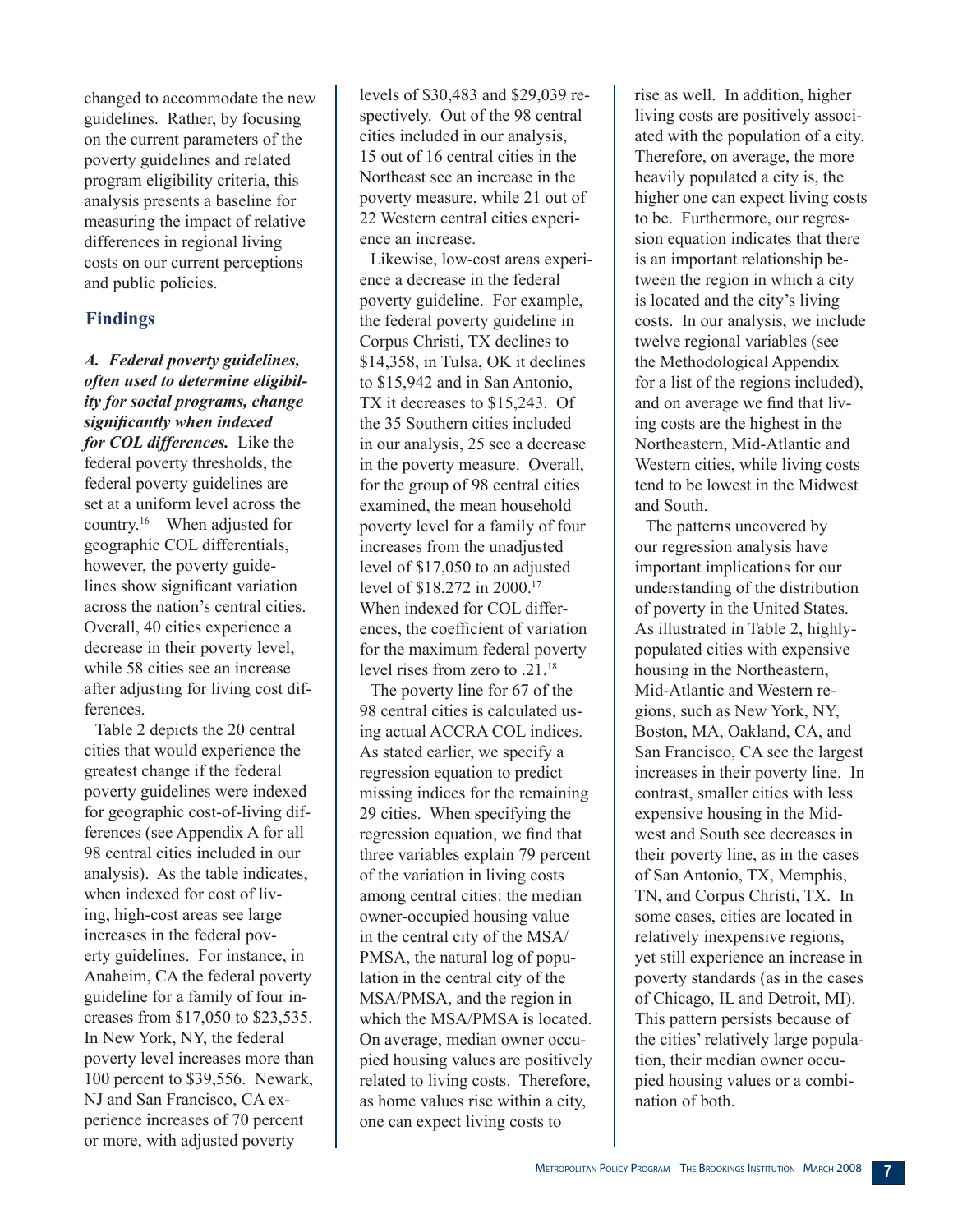#### **Table 2. Top and Bottom Central Cities for Percent Change in the 2000 Federal Poverty Guidelines for a Family of Four**

|                                                                                                                                       |                       | Reported Federal ACCRA Cost-of-Living Difference (ACCRA - Federal) |               |                |
|---------------------------------------------------------------------------------------------------------------------------------------|-----------------------|--------------------------------------------------------------------|---------------|----------------|
|                                                                                                                                       | <b>Maximum Income</b> | <b>Adjusted Maximum</b>                                            |               | <b>Percent</b> |
| <b>Central Cities</b>                                                                                                                 | Level                 | <b>Income Level</b>                                                | <b>Dollar</b> | <b>Change</b>  |
| New York, NY                                                                                                                          | \$17,050              | \$39,556                                                           | \$22,506      | 132.0%         |
| Newark, NJ                                                                                                                            | \$17,050              | \$30,483                                                           | \$13,433      | 78.8%          |
| <b>San Francisco, CA</b>                                                                                                              | \$17,050              | \$29,039                                                           | \$11,989      | 70.3%          |
| <b>Bridgeport, CT</b>                                                                                                                 | \$17,050              | \$28,895                                                           | \$11,845      | 69.5%          |
| San Jose, CA                                                                                                                          | \$17,050              | \$28,701                                                           | \$11,651      | 68.3%          |
| <b>Jersey City, NJ</b>                                                                                                                | \$17,050              | \$27,804                                                           | \$10,754      | 63.1%          |
| Oakland, CA                                                                                                                           | \$17,050              | \$24,004                                                           | \$6,954       | 40.8%          |
| <b>Anaheim, CA</b>                                                                                                                    | \$17,050              | \$23,535                                                           | \$6,485       | 38.0%          |
| Boston, MA                                                                                                                            | \$17,050              | \$22,864                                                           | \$5,814       | 34.1%          |
| Honolulu, HI                                                                                                                          | \$19,610              | \$26,244                                                           | \$6,634       | 33.8%          |
|                                                                                                                                       |                       |                                                                    |               |                |
| Tulsa, OK                                                                                                                             | \$17,050              | \$15,942                                                           | $-$1,108$     | $-6.5%$        |
| <b>Des Moines, IA</b>                                                                                                                 | \$17,050              | \$15,818                                                           | $-$1,232$     | $-7.2%$        |
| Mobile, AL                                                                                                                            | \$17,050              | \$15,754                                                           | $-$1,296$     | $-7.6%$        |
| Jackson, MS                                                                                                                           | \$17,050              | \$15,669                                                           | $-$1,381$     | $-8.1%$        |
| Memphis, TN                                                                                                                           | \$17,050              | \$15,498                                                           | $-$1,552$     | $-9.1%$        |
| Oklahoma City, OK                                                                                                                     | \$17,050              | \$15,345                                                           | $-$1,705$     | $-10.0\%$      |
| <b>Shreveport, LA</b>                                                                                                                 | \$17,050              | \$15,267                                                           | $-$1,783$     | $-10.5%$       |
| San Antonio, TX                                                                                                                       | \$17,050              | \$15,243                                                           | $-$1,807$     | $-10.6%$       |
| El Paso, TX                                                                                                                           | \$17,050              | \$14,808                                                           | $-$ \$2,242   | $-13.2%$       |
| <b>Corpus Christi, TX</b>                                                                                                             | \$17,050              | \$14,358                                                           | $-$ \$2,692   | $-15.8%$       |
| <b>Mean Values for 98 Select</b>                                                                                                      |                       |                                                                    |               |                |
| <b>Central Cities</b>                                                                                                                 | \$17,050              | \$18,655                                                           | \$1,605       | 9.4%           |
| <b>Rolded</b> central cities are the regions for which the $\Lambda$ CCR $\Lambda$ COL index was predicted using our regression model |                       |                                                                    |               |                |

**Bolded** central cities are the regions for which the ACCRA COL index was predicted using our regression model.

*Sources: 2000 Poverty Guidelines: Federal Register, Vol. 65, No. 31, February 15, 2000, pp. 7555-7557*

*B. The percentage, number, and distribution of families that are considered poor under federal poverty guidelines would change dramatically in many central cities if regional differences in the cost of living were recognized.*  When looking at all 98 cities in our sample, it is clear that if the poverty guidelines were indexed for living cost differences, the number of families considered poor in the largest U.S. cities would rise dramatically, which

would greatly increase the number of people eligible for means-tested programs. Under unadjusted poverty standards, 1,893,899 families are considered poor in the 98 cities in our sample, while 2,508,305 families would be considered poor under income-adjusted guidelines. This marks an increase of more than 600,000 families who would be considered poor under the federal poverty guidelines and therefore potentially eligible for public

policies. Further, the proportion of families considered poor in our sample would rise by 5 points, from 15.2 percent to 20.2 percent. Therefore, though some cities see decreases in the number of families considered poor, the magnitude of increases in larger, higher-cost cities leads to an overall increase in the number of poor families.

In addition to the overall rise in the number and share of poor families, the geographic distribu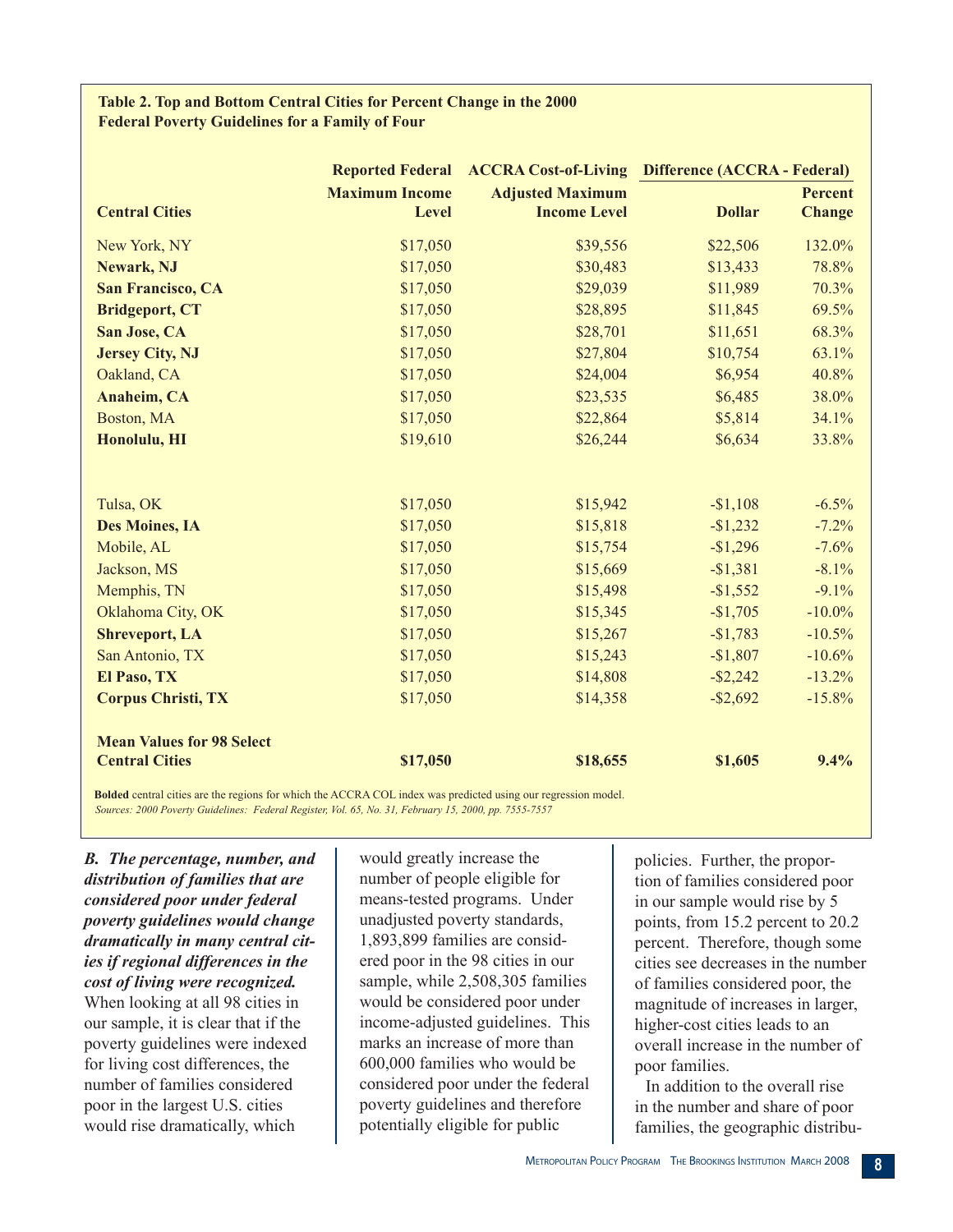tion of families in poverty and the resultant distribution of public policies across the United States would change significantly under the COL-adjusted guidelines. Regionally, the percentage of the population considered poor and therefore potentially eligible for social programs in the Northeastern, Mid-Atlantic, and Western cities would increase, particularly in more expensive areas on the East and West coasts with large populations and high home values. In contrast, lower-cost regions in the South, with smaller populations and lower home values, would see decreases in their poor population.

Table 3 highlights the cities out

of our sample that would experience the greatest changes in the proportion of the population considered poor under program eligibility standards if the federal poverty guidelines were adjusted for living cost differences (see Appendix B for all 98 cities). New York, NY experiences the greatest increase in both the number and proportion of poor families under COL-adjusted standards; an additional 431,132 families would be considered poor, representing a 23.1 percentage point increase. Jersey City, NJ, Bridgeport, CT, and Newark, NJ all see increases in their poor population of greater than 10 percentage points, although Los

Angeles, CA, San Jose, CA, and San Francisco, CA experience greater increases in real terms. Thus, eligibility for a number of social programs would be expected to increase substantially in these areas if the federal poverty guidelines considered living cost differences.

Conversely, low-cost areas, primarily located in the South see the greatest decreases in their poor population. El Paso, TX and Corpus Christi, TX experience the largest percentage point decreases in family poverty. In addition, central cities in Texas also see the greatest decreases in the number of families considered poor: San Antonio, TX

#### **Table 3. Top and Bottom Central Cities Experiencing the Greatest Change in the Share of Families in Poverty After Adjusting Federal Poverty Guidelines for Cost of Living**

|                                           |                                | <b>Total Poor Families</b> |               | <b>Poverty Rate</b>            |          |               |
|-------------------------------------------|--------------------------------|----------------------------|---------------|--------------------------------|----------|---------------|
| <b>Central Cities</b>                     | <b>Unadjusted COL-Adjusted</b> |                            | <b>Change</b> | <b>Unadjusted COL-Adjusted</b> |          | <b>Change</b> |
| New York, NY                              | 348,312                        | 779,444                    | 431,132       | 18.6%                          | 41.7%    | 23.1%         |
| Newark, NJ                                | 15,941                         | 26,987                     | 11,046        | 25.5%                          | 43.1%    | 17.7%         |
| <b>Bridgeport, CT</b>                     | 5,424                          | 9.923                      | 4,499         | 16.4%                          | 30.0%    | 13.6%         |
| <b>Jersey City, NJ</b>                    | 9,397                          | 15,881                     | 6,484         | 16.7%                          | 28.3%    | 11.6%         |
| <b>San Francisco, CA</b>                  | 12,017                         | 25,312                     | 13,295        | 8.2%                           | 17.2%    | 9.0%          |
| Paterson, NJ                              | 6,460                          | 9,173                      | 2,713         | 19.1%                          | 27.1%    | $8.0\%$       |
| Oakland, CA                               | 14,221                         | 21,060                     | 6,838         | 16.3%                          | 24.1%    | 7.8%          |
| Anaheim, CA                               | 7,588                          | 12,682                     | 5,094         | 10.2%                          | 17.1%    | 6.9%          |
| San Jose, CA                              | 12,242                         | 25,583                     | 13,341        | 5.9%                           | 12.4%    | 6.5%          |
| Los Angeles, CA                           | 147,371                        | 197,212                    | 49,842        | 18.3%                          | 24.4%    | 6.2%          |
| Flint, MI                                 | 7,241                          | 6,918                      | $-324$        | 23.6%                          | 22.6%    | $-1.1%$       |
| Houston, TX                               | 74,376                         | 69,452                     | $-4,925$      | 16.1%                          | $15.0\%$ | $-1.1%$       |
| Mobile, AL                                | 9,194                          | 8,417                      | $-777$        | 18.0%                          | 16.5%    | $-1.5%$       |
| Oklahoma City, OK                         | 16,316                         | 14,088                     | $-2,228$      | 12.6%                          | 10.8%    | $-1.7\%$      |
| Memphis, TN                               | 27,870                         | 25,016                     | $-2,854$      | 17.4%                          | 15.6%    | $-1.8%$       |
| Jackson, MS                               | 8,873                          | 8,012                      | $-860$        | 19.8%                          | 17.9%    | $-1.9%$       |
| San Antonio, TX                           | 40,191                         | 34,530                     | $-5,661$      | 14.2%                          | 12.2%    | $-2.0\%$      |
| <b>Shreveport, LA</b>                     | 9,512                          | 8,339                      | $-1,173$      | 18.7%                          | 16.4%    | $-2.3%$       |
| <b>Corpus Christi, TX</b>                 | 10,219                         | 8,097                      | $-2,122$      | 14.4%                          | 11.4%    | $-3.0\%$      |
| El Paso, TX                               | 27,225                         | 22,498                     | $-4,728$      | 19.2%                          | 15.8%    | $-3.3%$       |
| <b>Total for 98 Select Central Cities</b> | 1,893,899                      | 2,509,305                  | 615,406       | 15.2%                          | 20.2%    | $5.0\%$       |

**Bolded** central cities are the regions for which the ACCRA COL index was predicted using our regression model.

*Source: Authors' analysis of U.S. Census Bureau, Census 2000 SF4 Summary Tables, Table PCT117: "Family Size by Family Income in 1999"*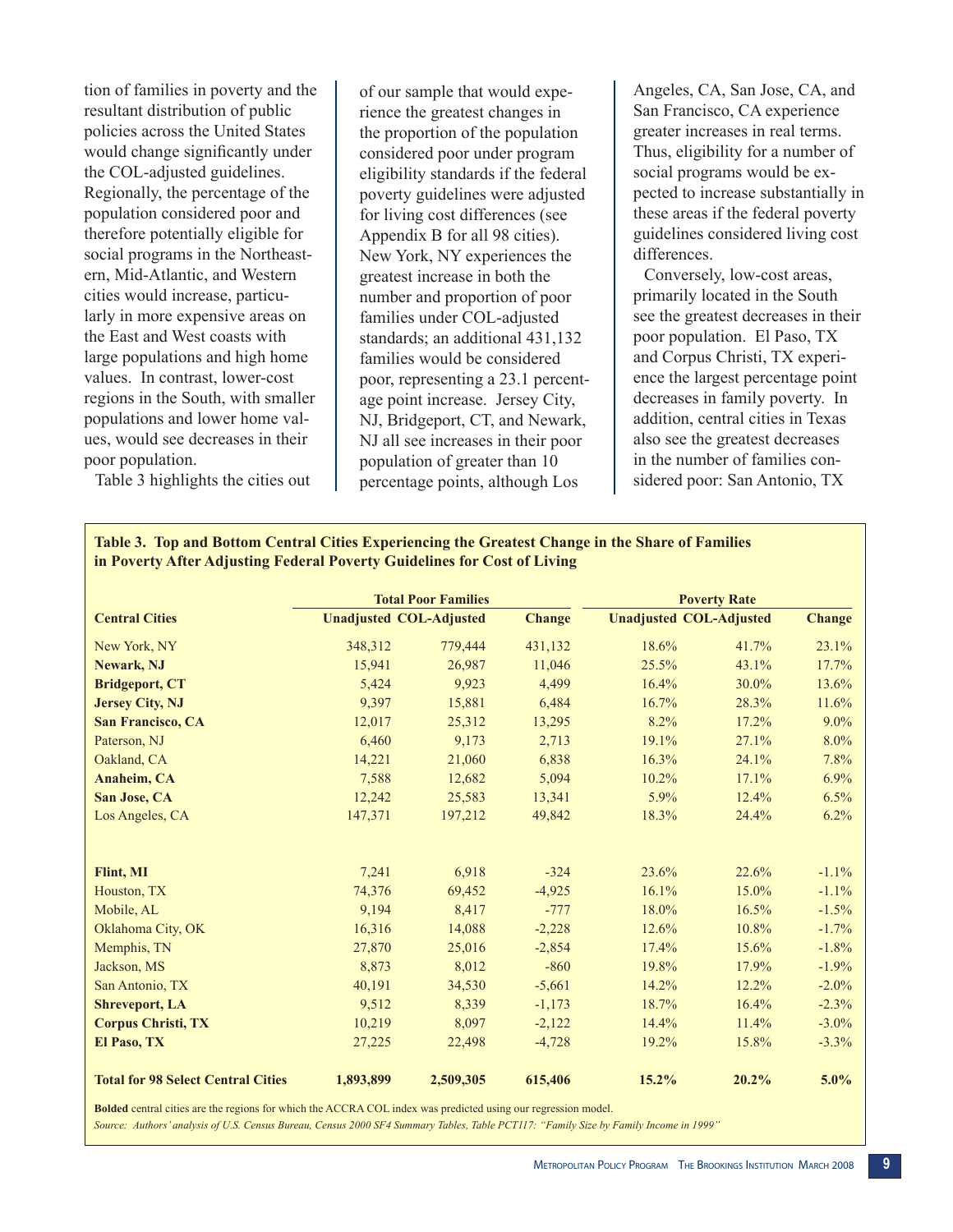loses 5,661 poor families, while Houston, TX and El Paso, TX experience a decrease of 4,925 and 4,728 poor families, respectively. Subsequently, these areas would expect to see declines in the number and percentage of people eligible for social programs.

*C. Adjusting the federal poverty guidelines for regional differences in the cost of living has a considerable impact on the number of families eligible for public programs.* As demonstrated above, if program eligibility standards were indexed for geographic COL differences, the

geographic distribution of people eligible for social services would change substantially, as would the regional distribution of funds associated with these programs. The number of people eligible for public policies would increase in the Northeastern, Mid-Atlantic and Western cities dramatically. Again, cities with large populations and high home values in expensive regions would see the largest increases in program eligibility, while those in inexpensive regions with smaller populations and lower home values would see declines in the number of people eligible for public programs.

First, consider the extent to which COL adjustments would affect the number of families eligible for the Head Start and Early Head Start programs. Head Start, a child development program for families with incomes below 100 percent of the poverty guideline, provides a range of school readiness services to preschoolaged children and their families, including educational, nutritional, health, and other social services. Early Head Start, started in fiscal year 1995, extends these services to children from birth to three years of age. Both of these programs provide grants directly

**Table 4. Top and Bottom Cities Experiencing the Greatest Change Change in the Percentage of Families Eligible for Public Programs if Cost of Living Adjustments Were Permissible, 2000**

|                           | <b>Head Start/Early Head Start</b> |                                |                              | <b>National Lunch Program</b> |         |                                 |                              |          |
|---------------------------|------------------------------------|--------------------------------|------------------------------|-------------------------------|---------|---------------------------------|------------------------------|----------|
|                           |                                    | <b>Total Families Eligible</b> | <b>Change in Eligibility</b> |                               |         | <b>Total Families Eligible</b>  | <b>Change in Eligibility</b> |          |
| <b>Central Cities</b>     |                                    | <b>Unadjusted COL-Adjusted</b> | <b>Families</b>              |                               |         | Percent Unadjusted COL-Adjusted | <b>Families</b>              | Percent  |
| New York, NY              | 123,479                            | 276,319                        | 152,840                      | 123.8%                        | 290,262 | 624,501                         | 334,239                      | 115.2%   |
| <b>San Francisco, CA</b>  | 3,436                              | 7,236                          | 3,801                        | 110.6%                        | 9,873   | 19,301                          | 9,428                        | 95.5%    |
| San Jose, CA              | 4,767                              | 9,962                          | 5,195                        | 109.0%                        | 11,752  | 24,260                          | 12,507                       | 106.4%   |
| <b>Bridgeport, CT</b>     | 2,252                              | 4,121                          | 1,868                        | 83.0%                         | 4,639   | 8,561                           | 3,922                        | 84.6%    |
| Newark, NJ                | 6,229                              | 10,545                         | 4,316                        | 69.3%                         | 13,239  | 22,065                          | 8,826                        | 66.7%    |
| <b>Jersey City, NJ</b>    | 3,423                              | 5,785                          | 2,362                        | 69.0%                         | 8,072   | 13,839                          | 5,766                        | 71.4%    |
| Anaheim, CA               | 3,835                              | 6,411                          | 2,575                        | 67.1%                         | 8,506   | 13,906                          | 5,400                        | 63.5%    |
| Honolulu, HI              | 2,631                              | 3,951                          | 1,319                        | 50.1%                         | 7,162   | 10,742                          | 3,580                        | 50.0%    |
| Oakland, CA               | 5,440                              | 8,055                          | 2,616                        | 48.1%                         | 13,318  | 19,052                          | 5,734                        | 43.1%    |
| Patterson, NJ             | 2,782                              | 3,950                          | 1,168                        | 42.0%                         | 6,145   | 8,703                           | 2,558                        | 41.6%    |
| Mobile, AL                | 3,774                              | 3.455                          | $-319$                       | $-8.5\%$                      | 7.980   | 7,384                           | $-596$                       | $-7.5\%$ |
| Tulsa, OK                 | 5,078                              | 4,612                          | $-466$                       | $-9.2%$                       | 9,768   | 8,892                           | $-876$                       | $-9.0\%$ |
| Jackson, MS               | 3,559                              | 3,214                          | $-345$                       | $-9.7%$                       | 8,184   | 7,468                           | $-716$                       | $-8.7\%$ |
| Memphis, TN               | 12,076                             | 10,840                         | $-1,237$                     | $-10.2%$                      | 24,463  | 21,978                          | $-2,486$                     | $-10.2%$ |
| <b>Des Moines, IA</b>     | 2,030                              | 1,817                          | $-214$                       | $-10.5%$                      | 3,664   | 3,241                           | $-423$                       | $-11.6%$ |
| <b>Shreveport, LA</b>     | 3,659                              | 3,208                          | $-451$                       | $-12.3%$                      | 8,107   | 7,190                           | $-917$                       | $-11.3%$ |
| Oklahoma City, OK         | 7,471                              | 6,451                          | $-1,020$                     | $-13.7%$                      | 14,321  | 12,514                          | $-1,806$                     | $-12.6%$ |
| San Antonio, TX           | 18,455                             | 15,856                         | $-2,599$                     | $-14.1%$                      | 38,633  | 33,225                          | $-5,408$                     | $-14.0%$ |
| El Paso, TX               | 11,143                             | 9,208                          | $-1,935$                     | $-17.4%$                      | 26,741  | 22,346                          | $-4,395$                     | $-16.4%$ |
| <b>Corpus Christi, TX</b> | 4,054                              | 3,212                          | $-842$                       | $-20.8%$                      | 9,226   | 7,364                           | $-1,862$                     | $-20.2%$ |

**Bolded** central cities are the regions for which the ACCRA COL index was predicted using our regression model.

*Source: Authors' analysis of U.S. Census Bureau, Census 2000 SF4 Summary Tables, Table PCT117: "Family Size by Family Income in 1999"*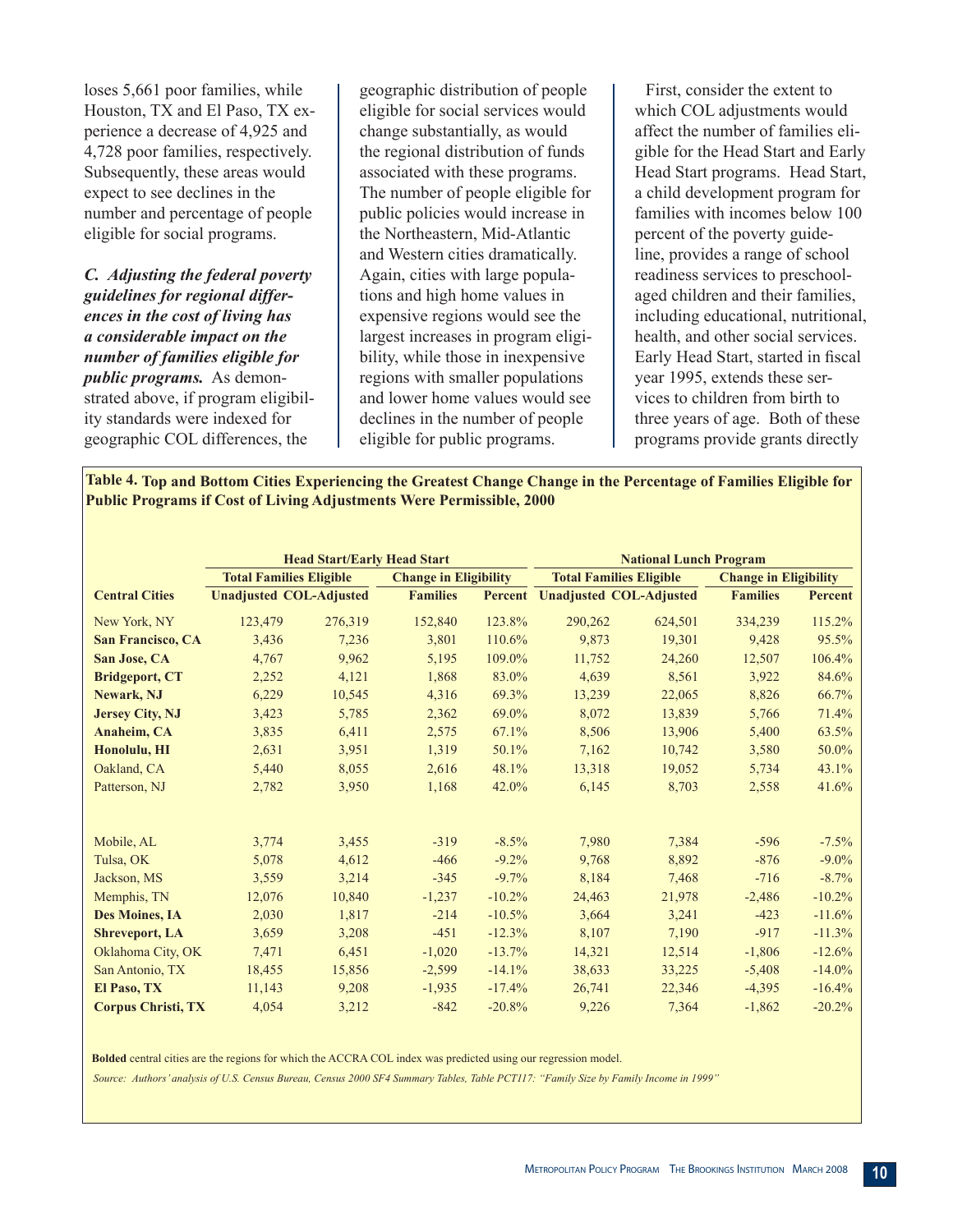to local organizations that operate programs at the community level. In fiscal year 2006 the programs received an appropriation of \$6.8 billion and reported an average cost per child of \$7,209 nationally.<sup>19</sup>

Overall, when considering the 98 cities in our sample, eligibility for the Head Start and Early Head Start programs would grow by 29 percent, as 227,349 more families would qualify for the programs if eligibility standards were indexed for geographic COL differences. Out of the 58 cities experiencing an increase in eligible families, almost one-third see an increase of more than 20 percent. In addition, COL-adjusted guidelines would extend eligibility to at least 1,000 additional families in 19 central cities, with an increase of more than 10,000 families in Chicago, IL and a gain of over 20,000 families in Los Angeles, CA (see Appendix C for all 98 cities).

Table 4 depicts the cities that would experience the largest changes in eligibility for the Head Start and Early Head Start programs if the poverty guideline and the resultant program eligibility standards were indexed for geographic cost-of-living differences. Once again, the percent increases under COL-adjusted guidelines outpace the declines. As the table indicates, New York, NY sees the biggest shift;152,840 more families would become eligible for the programs, marking a 123.8 percent increase in eligibility. San Francisco, CA and San Jose, CA would also experience eligibility increases of greater than 100 percent, although in real terms, the number of families would increase by much smaller amounts (3,801 and 5,195 respectively).

Likewise, low-cost areas in the South and West would experience declines in eligibility, though at lower rates than the cities experiencing the largest growth. Corpus Christi, TX would experience a 20.8 percent decline in families that qualify for the programs, while El Paso, TX, San Antonio, TX, Oklahoma City, OK, Shreveport, LA, and Des Moines, IA would all see declines in eligibility between 10 percent and 20 percent.

The second program we consider is the National School Lunch Program. This program provides free lunches for schoolaged children from families with incomes at or below 130 percent of the poverty level. Children eligible for free lunches also receive free after-school snacks. School districts that choose to participate in this program receive cash reimbursements and other donated commodities from the U.S. Department of Agriculture. As of the 2006–2007 school year the cash reimbursement rate for a free lunch was \$2.40, while schools received \$0.65 for each after-school snack.20 The entire National Lunch Program cost \$7.9 billion in fiscal year 2005.

Taken as a whole, if eligibility standards were indexed for geographic COL differences, the 98 central cities in our sample would see 491,286 more families eligible for the National School Lunch Program, marking a 29.2 percent increase in program eligibility. Similar to the Head Start Program, about one-third of the central cities experiencing an increase in eligible families show growth rates exceeding 20 percent. In addition, 31 cities see the number of families eligible for free school lunches increase

by at least 1,000 families, and 13 of those show an increase of more than 5,000 families (see Appendix C for all 98 cities).

Table 4 shows the cities with the largest shifts in eligibility for the National School Lunch Program under COL-adjusted standards. The cities with the largest growth in the number of eligible families each show increases greater than 40 percent. Once again, New York, NY and San Jose, CA see increases in eligibility of greater than 100 percent, while San Francisco, CA and Bridgeport, CT also experience large increases in eligibility of 95.5 percent and 84.6 percent respectively. In contrast, Corpus Christi, TX experiences the largest proportional decline in eligibility of 20.2 percent, followed by El Paso, TX, San Antonio, TX, and Oklahoma City, OK.

## **Discussion**

Though we do not necessarily recommend that existing federal means-tested programs change their eligibility guidelines, these programs provide a good benchmark to assess the impact that indexing for living cost differences would have on national policy and programs. Considering the number of means-tested programs, it is beyond the scope of this paper to address the effect of COL adjustments in each case. However, this paper addresses the challenges and advantages inherent in accounting for COL differences by evaluating the potential impact on the federal poverty guidelines, and the subsequent effects on selected national programs.

As this analysis demonstrates, failing to accurately account for interarea COL differences distorts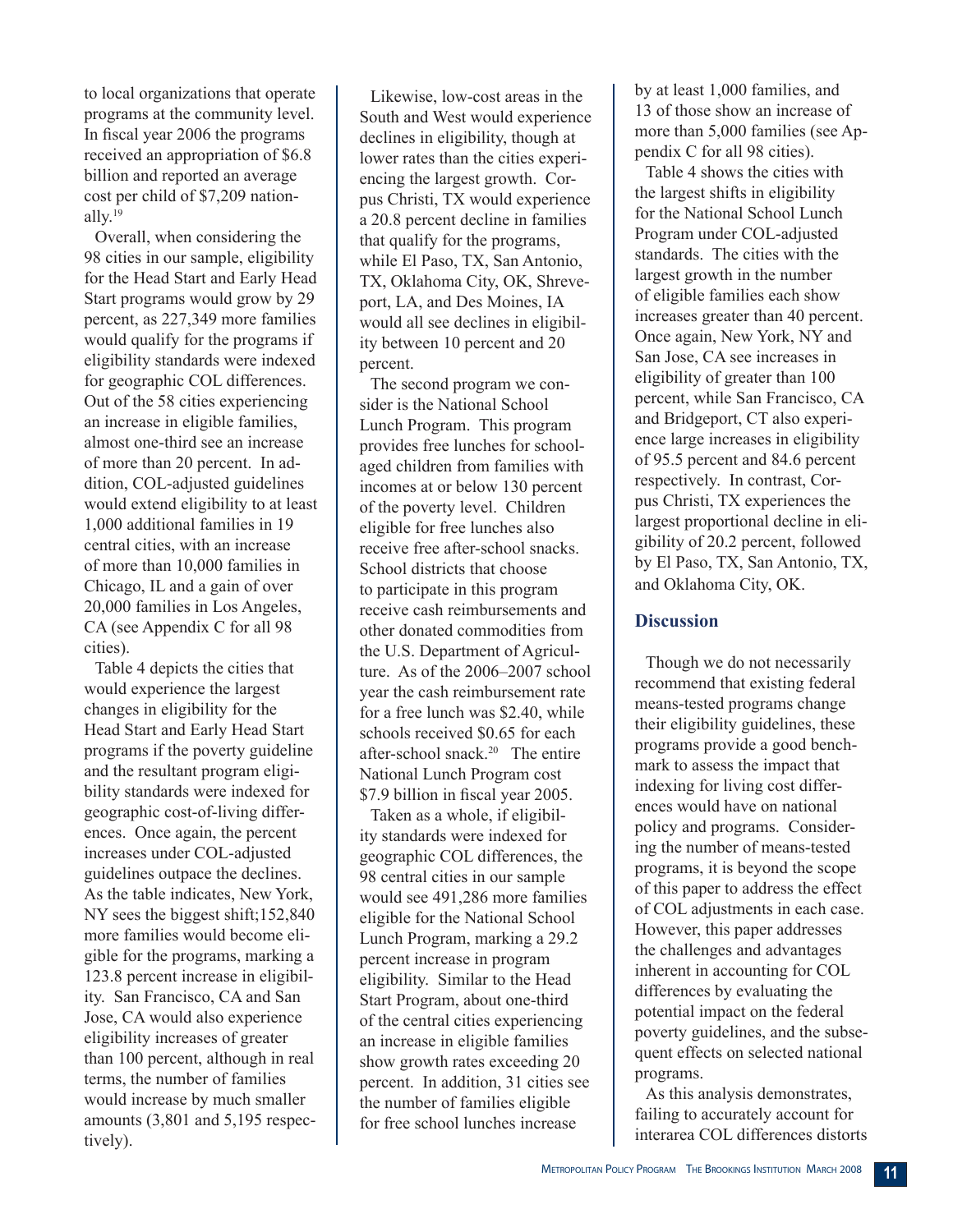our perceptions of the relative economic wellbeing of places and results in considerable inequities in the distribution of public resources. This underscores the research done by the National Research Council (1995 & 2002), which demonstrates that current wellbeing measures that fail to capture the relative economic hardship of low-income people in higher-cost areas have real consequences in terms of public benefits and programs available to these individuals as they work to support themselves and their families. Large improvements could be made through the incorporation of COL adjustments to these measures, particularly when researching and crafting public policies targeted to low-income families.

However, it is also important to note that barriers exist to the assimilation of COL measures into existing public policies. First, we have established the methodological challenges associated with COL adjustments. While several COL measures exist, they vary greatly in their accuracy, cost-effectiveness, applicability to populations of various income levels and appropriateness of their components. Research demonstrates that market basket COL measures are superior to housingbased measures and primary data market basket measures are more reliable than those that rely on secondary data sources. However, further research is needed to better target market baskets to lower-income households, and to determine if market basket measures are in fact the most effective measure of differences in living costs.

Second, incorporating COL adjustments into measures of social wellbeing and policy eligibility

criteria has important political considerations that are likely to make efforts to change existing programs difficult. For instance, indexing the current poverty measure for COL differences would result in large, expensive cities experiencing dramatic increases in the proportion of their population considered poor. In terms of public image, it is possible that these cities would be averse to large increases in their poverty numbers because it might negatively impact public perceptions about the city. Negative public perceptions can result in real declines in economic investments in a city, making increases in poverty numbers a very undesirable prospect. More importantly, however, indexing federal program eligibility criteria for COL differences would likely face strong political resistance from the smaller, less expensive cities as it would result in a large redistribution of federal funds from low-cost areas in the rural South and the Midwest, to highercost, urbanized areas in the Northeast and on the West Coast. While Northeastern and Western policymakers may be in favor of siphoning off a greater proportion of public funds from these areas, it is likely that the proposition would face strong opposition from elected officials in the regions that would lose resources from such a redistribution. In addition, it is unlikely that federal funding levels for these programs would increase on pace with the rise in eligible families that could result from adjusted eligibility guidelines. Instead, programs might choose to change eligibility thresholds in response. For instance, lowering the income criterion for Head Start to 90 percent of the adjusted federal

poverty level may keep eligibility levels from rising too rapidly, though it would not lessen the tensions resulting from shifts in the geographic distribution of eligible families.

Despite the limitations faced at the federal level, states and regions have the potential to address the problem locally by supplementing federal funding floors for poor and low-income families living in high-cost areas. For example state-level Earned Income Tax Credit (EITC) programs in high-cost areas such as New York, New Jersey, and Massachusetts perform such a function for low-income workers today. Three local governments in higher-cost regions–New York, NY, San Francisco, CA, and Montgomery County, MD–have also implemented local versions of the EITC to further assist lowincome workers. In these cases, state- and local-level policy works to ameliorate the undue economic burden faced by lowincome workers living in relatively expensive places. These policies are not widespread as of yet, however regional solutions such as these should be considered in the effort to create more economically equitable public policies for those living in highcost areas. To that end, crafting a measure of economic wellbeing that recognizes regional differences in the cost of living is a critical step towards understanding where local policies and programs can most effectively supplement federal assistance.

The incorporation of COL adjustments into static measures of economic wellbeing, such as the federal poverty level, faces both methodological and political limitations. However, these limitations should not inhibit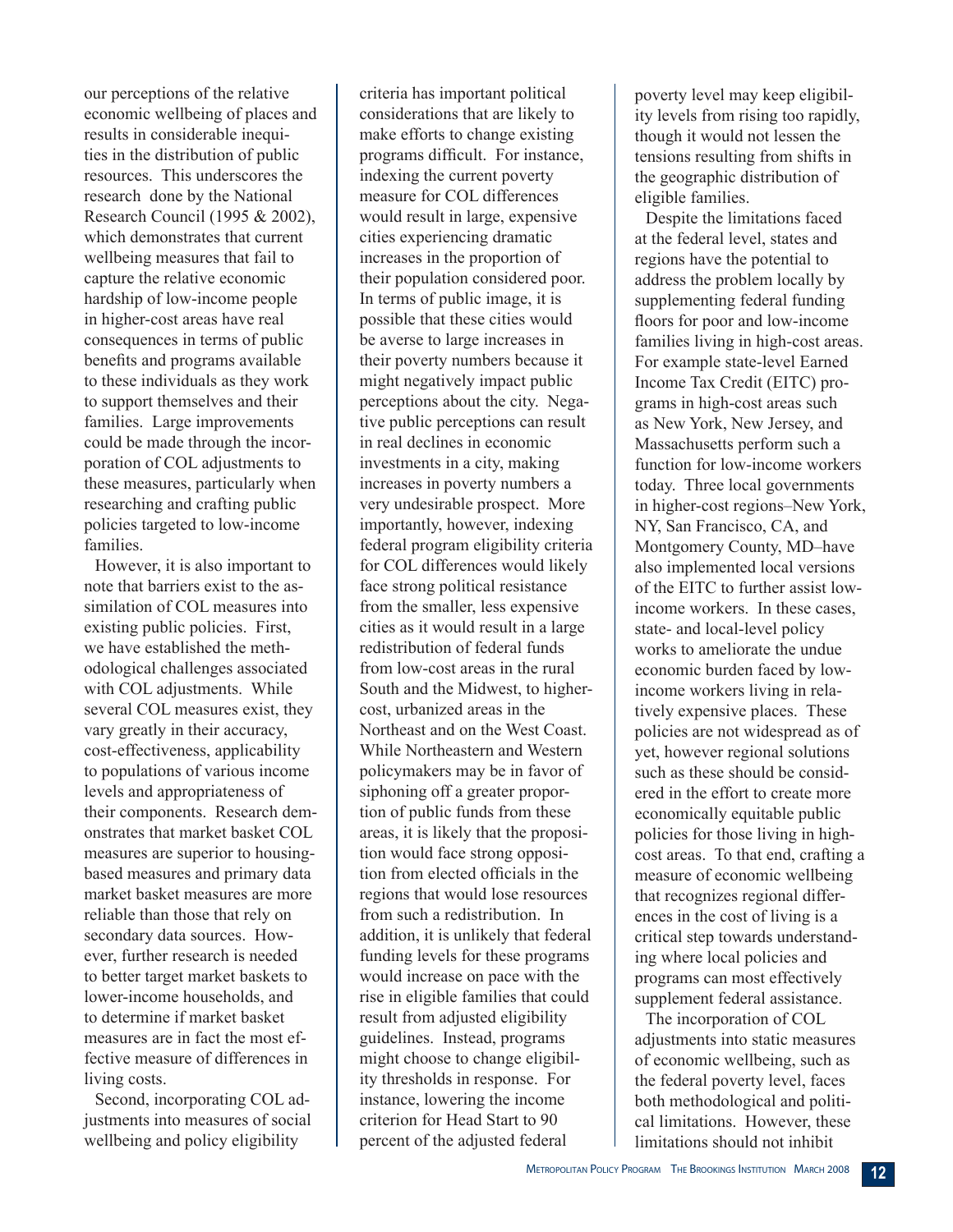analysts from accounting for the presence of COL differences when conducting policy research, and they do not preclude accounting for COL differences when crafting new policies targeted at supporting low-income families. On the contrary, while a perfect measure does not currently exist, the simple calculations we have performed provide substantial evidence that applying a wellconstructed, though imperfect, cost-of-living index yields a better understanding of the world than would ignoring these differences altogether.

# **Methodological Appendix**

## *Predicting Missing ACCRA Indices*

As the first step in our analysis we estimate a regression equation for 2000 ACCRA indices in which we regress a sample of sixty-seven ACCRA index values against three independent variables. The independent variables include the median owner-occupied housing value in the central city of the MSA/PMSA, the natural log of population in the central city of the MSA/ PMSA, and the region in which the MSA/PMSA is located. We obtained median home value and population figures from the U.S. Census Bureau's American Housing Survey and the U.S. decennial Census of Population. We derived the twelve regions used in the model from the Bureau of Economic Analysis' eight regions, but modified them to better group regions by similarity in economic trends. The twelve regions included in the model for this report are defined as follows:

1. Coastal Southeast: Florida,

Georgia, North Carolina, South Carolina, Virginia

- 2. Continental Far West: Cali-
- fornia, Nevada, Oregon 3. Great Lakes: Illinois, Indiana, Michigan, Ohio, Wisconsin, all New York State MSAs west of Albany, and all Pennsylvania MSAs west of Philadelphia
- 4. Inland Southeast: Alabama, Arkansas, Kentucky, Louisiana, Mississippi, Tennessee, West Virginia
- 5. Non-continental Far West: Alaska, Hawaii
- 6. Northern Mideast: New Jersey (except those in the NYC CMSA), New York (excluding those in Great Lakes region or NYC CMSA), Pennsylvania (excluding those in Great Lakes region)
- 7. Northern New England: Maine, New Hampshire, Vermont
- 8. Plains: Iowa, Kansas, Minnesota, Missouri, Nebraska, North Dakota, South Dakota
- 9. Southern Mideast: Delaware, District of Columbia, Maryland
- 10. Southern New England:

**Appendix Table A**

| Federal poverty guideline for a family of two                                   | \$11,250 |
|---------------------------------------------------------------------------------|----------|
| Number of two person families earning less than<br>\$10,000 in Albuquerque, NM  | 3,335    |
| Number of two person families earning \$10,000 -<br>\$14,999 in Albuquerque, NM | 3,029    |
| Poverty guideline - Lower bound of range (\$11,250)<br>$-$ \$10,000)            | 1,250    |
| Upper bound of range - Lower bound of range<br>$($14,999 - $10,000)$            | 4,999    |
| Percent of category that are poor: $(1,250/4,999)$                              | 25%      |
| $0.25(3,029) = 757$ families in category that are poor                          | 757      |
| Two person poor families under current standards<br>$(3,335 + 757)$             | 4,092    |

Connecticut, Massachusetts, Rhode Island 11. Southwest: Arizona, Colorado, Idaho, Montana, New Mexico, Oklahoma, Texas, Utah, Wyoming 12. New York City CMSA

When we regress the ACCRA indices against the independent variables, the model produces an R-squared value of 0.789 for the year 2000. The high R-squared value suggests that the independent variables (median home value, population and regional location) explain roughly 79 percent of the variation in ACCRA Cost-of-Living Index in 2000. Furthermore, when we use the model to predict the COL index for a central city, the actual and predicted indices have a correlation coefficient of .882. Thus, we conclude that our model can be used to predict the ACCRA COL indices for those central cities with missing observations.

# *Interpolation of Poor Families*

In order to interpolate both the number of families considered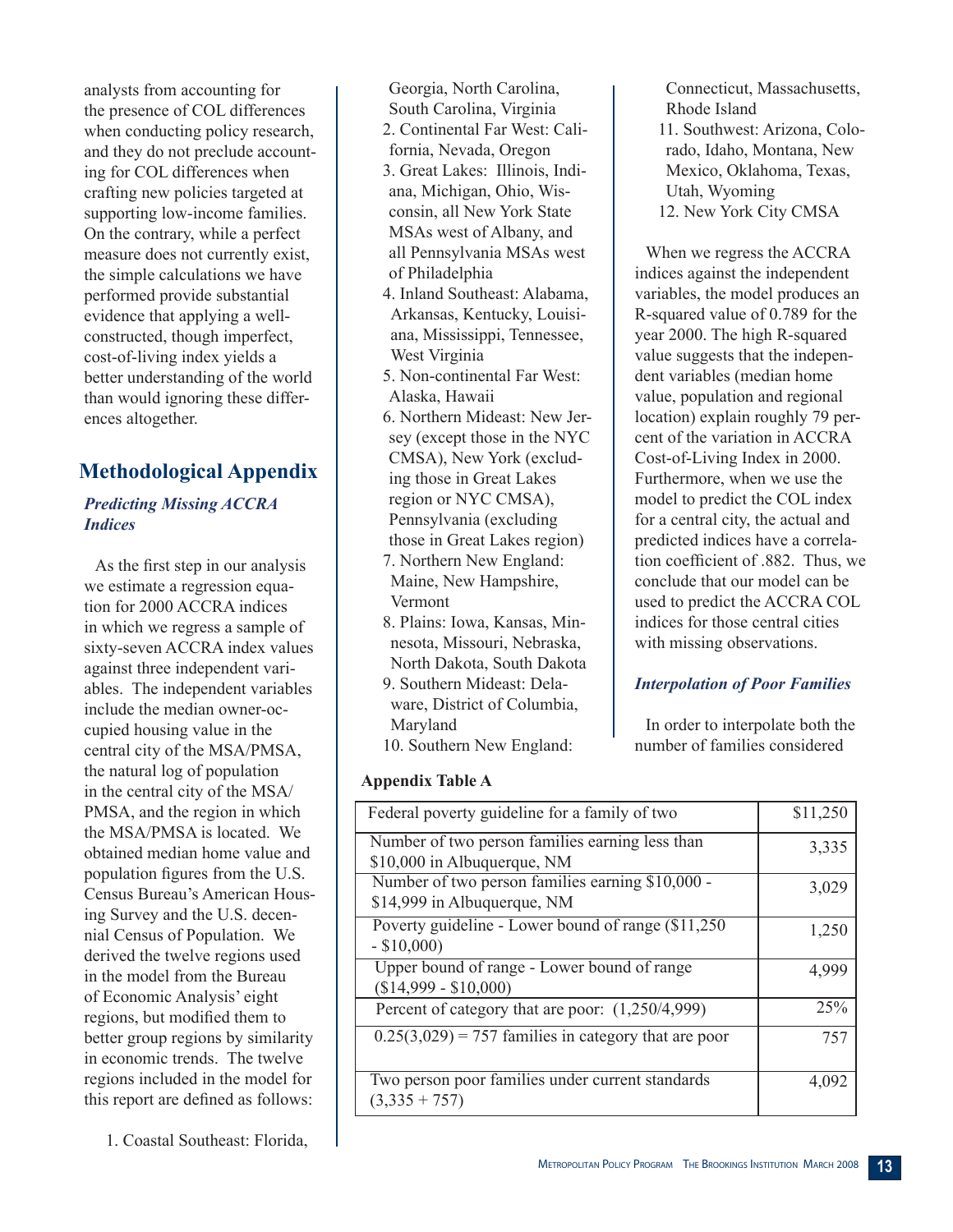poor under current standards as well as the number of families considered poor under incomeadjusted standards, we begin with data from the U.S. Census Bureau's SF-4 Summary Table PCT-117 on family income by family size (1999), and make the calculations presented in Table A for each central city (Albuquerque, NM is used in Table A).

We make the same calculations for each central city and for all family sizes (up to 7 or more people). The total number of poor families is the aggregate number

of poor families at each family size in each central city. We use the same process for current and income-adjusted standards and then calculate the current and income-adjusted number of poor families as a percent of the total families in the central city.

## *Interpolation of Families Eligible for Free Lunches and Head Start/Early Head Start*

Children eligible for free school lunches under the National School Lunch Program are school-aged children with annual family incomes at or below 130 percent of the federal poverty guidelines. These children are also eligible for free after-school snacks. (Children with family incomes greater than 130 percent but less than 185 percent of the federal poverty guidelines are eligible for reduced-price lunches; however, we do not include reduced-price lunches in our analysis.) In order to estimate the number of families eligible for free lunches under current

#### **Appendix Table B**

| 2 Person Families Eligible for Free Lunches Under<br><b>Income-Adjusted Standards</b> |        | 2 Person Families Eligible for Free Lunches Under Cur-<br>rent Standards |        |  |  |
|---------------------------------------------------------------------------------------|--------|--------------------------------------------------------------------------|--------|--|--|
| Unadjusted Federal Poverty Guideline for 2<br>person families                         | 11,250 | Unadjusted Poverty Guideline for 2 person<br>families                    | 11,250 |  |  |
| Adjusted for COL by ACCRA Index/100):<br>$100.9/100 = 1.009$                          | 11,351 |                                                                          |        |  |  |
| Adjusted for Program Eligibility: 11,351 * 1.3                                        | 14,757 | Adjusted for Program Eligibility: 11,250 * 1.3                           | 14,625 |  |  |
| Number of 2 person families earning less than<br>10,000                               | 3,335  | Number of 2 person families earning less than<br>10,000                  | 3,335  |  |  |
| Number of 2 person families earning 10,000<br>- 14,999                                | 3,029  | Number of 2 person families earning 10,000<br>- 14,999                   | 3,029  |  |  |
| 14.999 - 10.000                                                                       | 4,999  | 14,999 - 10,000                                                          | 4,999  |  |  |
| 14,757 - 10,000                                                                       | 4,757  | 14,625 - 10,000                                                          | 4,625  |  |  |
| 4,757/4,999                                                                           | 0.952  | 4,625/4,999                                                              | 0.925  |  |  |
| .952 * 3,029                                                                          | 2,882  | .925 * 3,029                                                             | 2,802  |  |  |
| Families with adjusted incomes $\leq$ 130% FPG<br>$(3,335 + 2,882)$                   | 6,217  | Families with incomes $\leq$ 130% of FPG (3,335<br>$+2,802$              | 6,137  |  |  |

#### **Appendix Table C**

| Families with COL-adjusted incomes at or below 130% of               |        | Families with incomes at or below 130% of poverty                    |        |
|----------------------------------------------------------------------|--------|----------------------------------------------------------------------|--------|
| poverty                                                              |        |                                                                      |        |
| 2 person families                                                    | 6.217  | 2 person families                                                    | 6,137  |
| 3 person families                                                    | 4,421  | 3 person families                                                    | 4,370  |
| 4 person families                                                    | 3.370  | 4 person families                                                    | 3,326  |
| 5 person families                                                    | 1,721  | 5 person families                                                    | 1,695  |
| 6 person families                                                    | 774    | 6 person families                                                    | 763    |
| 7 person families                                                    | 566    | 7 person families                                                    | 560    |
| <b>Total families</b>                                                | 17.069 | <b>Total families</b>                                                | 16,851 |
| Percent of poor families in Albuquerque with children<br>aged 5 - 17 | 0.618  | Percent of poor families in Albuquerque with<br>children aged 5 - 17 | 0.618  |
| Total families eligible for free lunches                             | 10.547 | Total families eligible for free lunches                             | 10,412 |
| Change (6,602-6,518)                                                 | 135    |                                                                      |        |
| Percent Difference (6,602-6,518)/6,518                               | 1.3%   |                                                                      |        |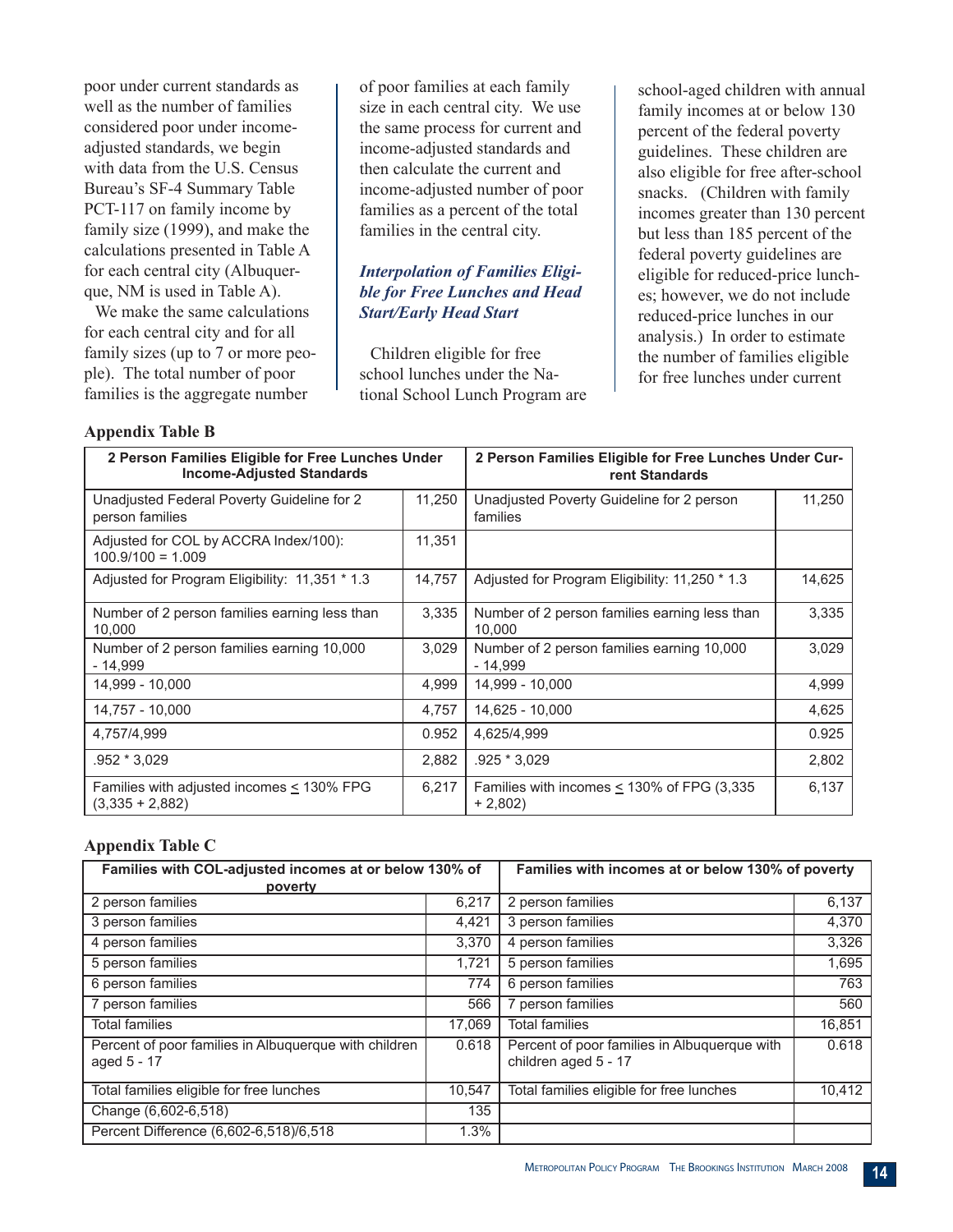and COL-adjusted standards, we begin with data from the U.S. Census Bureau, Census 2000 SF4 Summary Tables, Table PCT117: "Family Size by Family Income in 1999" and make the calculations presented in Table B for each central city (Albuquerque, NM is once again used as an example in Table B).

 We repeat these calculations for all family sizes, up to families with 7 or more persons.

Next, using data from the U.S. Census Bureau, Census 2000 SF3 Summary Tables, Table P90: "Poverty Status in 1999 of Families by Family Type by Presence of Related Children Under 18 Years by Age of Related Children," we estimate the number of families with school-age children that are eligible for free lunches. We then compare the real and percentage differences under current and COL-adjusted standards (see Table C).

We use the same basic calculation as above to determine the number of families eligible for Head Start and Early Head Start. However, the Head Start program serves pre-school aged children from families with incomes at or below 100 percent of the federal poverty guideline, while Early Head Start is available to children from birth to three years of age from families at those income levels. The only differences in our calculations are: (1) we do not need to adjust incomes for program eligibility and, (2) using data from the U.S. Census Bureau, Census 2000 SF3 Summary Tables, Table P90: "Poverty Status in 1999 of Families by Family Type by Presence of Related Children Under 18 Years by Age of Related Children," we multiply the total number of families

eligible for the Head Start and Early Head Start programs by the percentage of poor families in each central city with children under 5 (as opposed to children aged 5 - 17).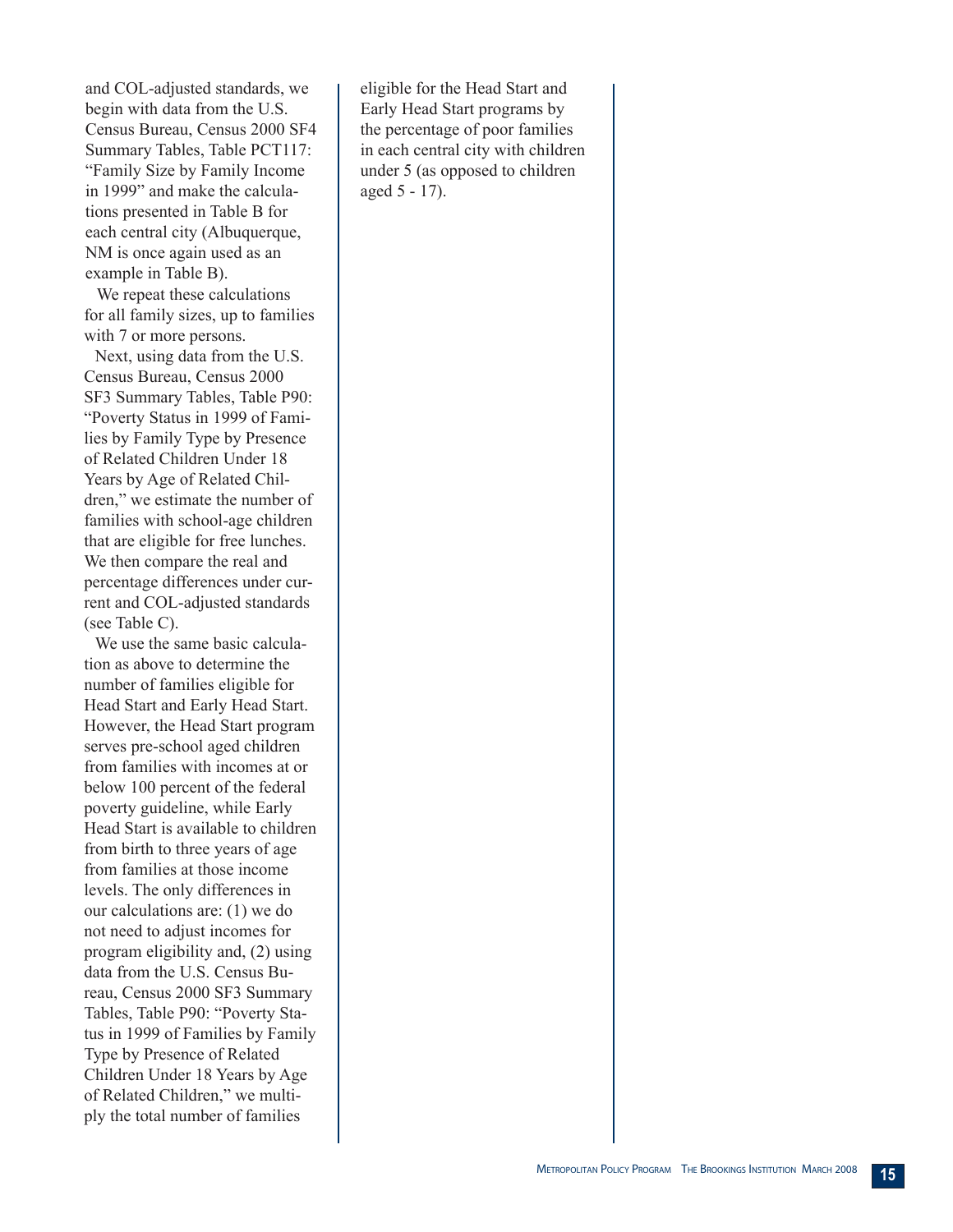# **References**

American Chamber Of Commerce Researchers Association (ACCRA). 2000. ACCRA Costof-Living Index: Comparative Data For Urban Areas, Fourth Quarter 2000. Louisville, KY: ACCRA.

ACCRA. 2003. ACCRA Cost-ofliving Index Manual. Louisville, KY: ACCRA.

ACCRA. 2004. ACCRA Costof-Living Index: Data for the 26 Largest Metropolitan Areas, Second Quarter 2004. Louisville, KY: ACCRA.

Cebula, Richard J. 1979. "A Survey of the Literature on the Migration-Impact of State and Local Policies." Public Finance 34(1): 69-84.

 . 1979. "Living Costs, the Tiebout Hypothesis, and Welfare Policy." Public Choice 31(1): 129-130.

 . 1986. "A Living Cost Index for SMSAs." Social Science Quarterly 67(4): 888-891.

Congressional Research Service (CRS). 2003. "Cash and Noncash Benefits for Persons with Limited Income: Eligibility Rues, Recipient and Expenditure Data, FY 2000 - FY 2002." Report Order Code RL32233.

Curran, Leah B., Harold Wolman, Edward (Ned) W. Hill, and Kimberly Furdell. 2006. "Economic Wellbeing and Where We Live: Adjusting for Geographic Costof-Living Differentials." Urban Studies 43(13): 2443-2466.

Dalaker, Joseph. Poverty in the United States: 2000. U.S. Census Bureau. Current Population Reports, Series P60-214. Washington: U.S. Government Printing Office.

Fournier, G. M., D.W. Rasmussen, and W.J. Serow. 1998. "Elderly Migration as a Response to Economic Incentives." Social Science Ouarterly 69(2): 245-260.

Furdell, Kimberly, Harold Wolman, and Edward (Ned) Hill. 2004. "Have Central Cities Come Back?" Working Paper 5. Washington: George Washington Institute of Public Policy.

U.S. General Accounting Office (GAO). 1997. "Poverty Measurement: Issues In Revising And Updating The Official Definition." Washington.

Gimpel, James G. 1999. Separate Destinations: Migration, Immigration and the Politics of Places. Ann Arbor, MI: University of Michigan Press.

U.S. Department of Health and Human Services. The 2000 HHS Poverty Guidelines: One Version of the [U.S.] Federal Poverty Measure. **http://aspe. hhs.gov/poverty/00poverty.htm**  (accessed August 2007).

Kaplow, Louis. 1995. "Regional Cost-of-Living Adjustments in Tax-Transfer Schemes." Working Paper 5008. Cambridge, MA: National Bureau of Economic Research (NBER).

Kokoski, Mary, Patrick Cardiff, and Brent Moulton. 1994. "Interarea Price Indices for Consumer Goods and Services: An Hedonic Approach Using CPI Data." Working Paper 256. Washington: U.S. Department of Labor, Bureau of Labor Statistics.

Kokoski, Mary, Brent Moulton, and Kim Zieschang. 1996. "Interarea Price Comparisons for Heterogenous Goods and Several Levels of Commodity Aggregation." Working Paper 291. Washington: U.S. Department of Labor, Bureau of Labor Statistics.

Koo, Jahyeong, Keith R. Phillips, and Fiona D. Sigalla. 2000. "Measuring Regional Cost-of-living." Journal of Business & Economic Statistics 18(1): 127-136.

McMahon, Walter W. 1991. "Geographical Cost of Living Differences: An Update." AREUA Journal 19(3): 426-450.

National Research Council (NRC). 1995. Measuring Poverty: A New Approach. Panel on Poverty and Family Assistance, Constance F. Citro and Robert T. Michael, Editors. Washington: National Academy Press.

National Research Council (NRC). 2002. At What Price? Conceptualizing and Measuring Cost-of-Living and Price Indexes. Panel on Conceptual, Measurement, and Other Statistical Issues in Developing Cost-of-Living Indexes, Charles L. Schultze and Christopher Mackie, Editors. Washington: National Academy Press.

Orshansky, Molly. 1976. "The Measure of Poverty, Documentation of Background Information and Rationale for the Current Poverty Matrix." In The Measure of Poverty. Washington: U.S. Department of Health, Education,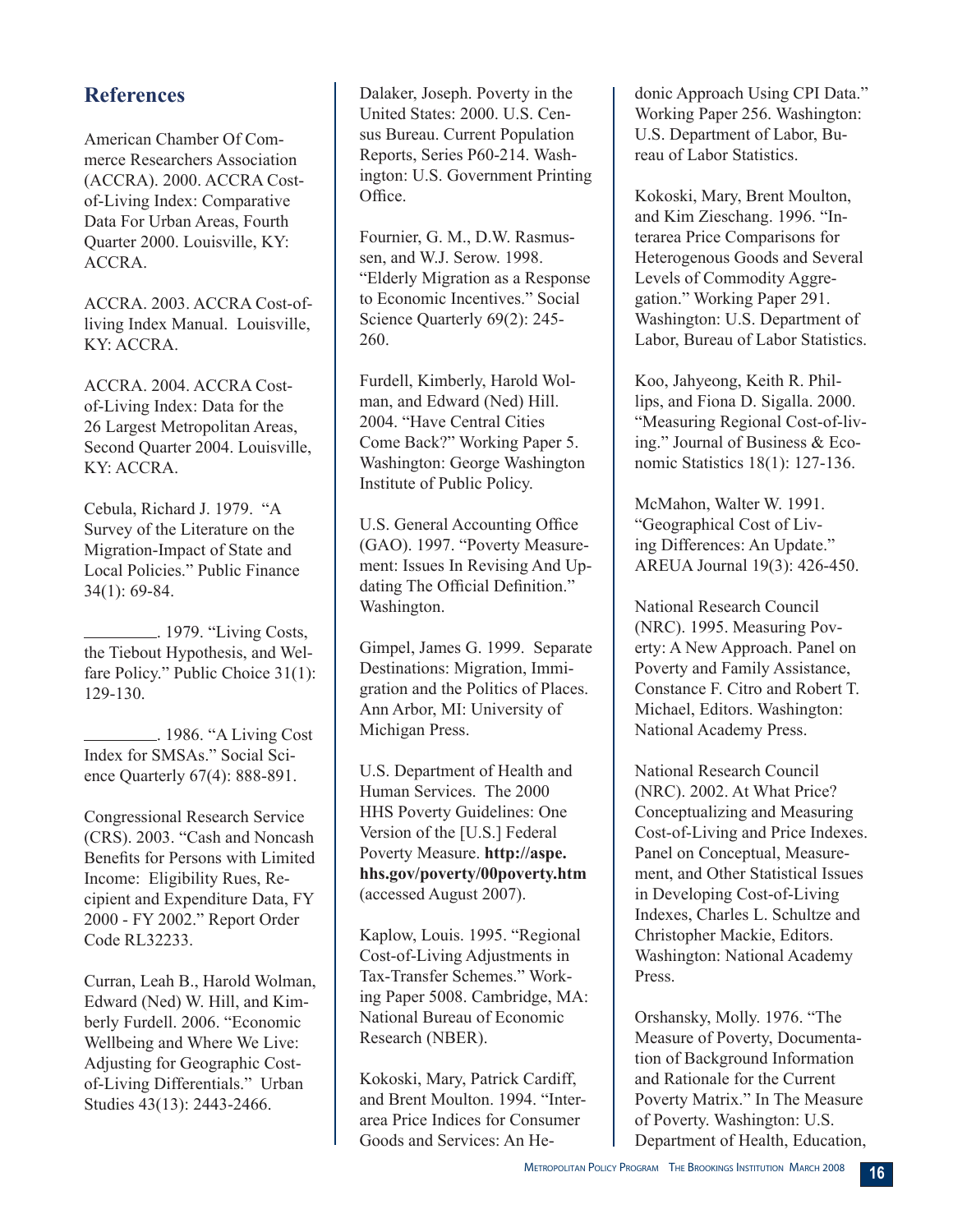and Welfare.

Proctor, Bernadette D. and Joseph Dalaker. 2003. "Poverty in the United States: 2002." U.S. Census Bureau. Current Population Reports, Series P60-222. Washington: U.S. Government Printing Office.

Ruggles, Patricia. 1990. Drawing the Line. Washington: The Urban Institute.

Runzheimer International. 1994. The Runzheimer Plan of Living Cost Standards. Rochester, WI.

Tiebout, Charles. 1956. "A Pure Theory of Local Expenditures." Journal of Political Economy 64(5): 416-426.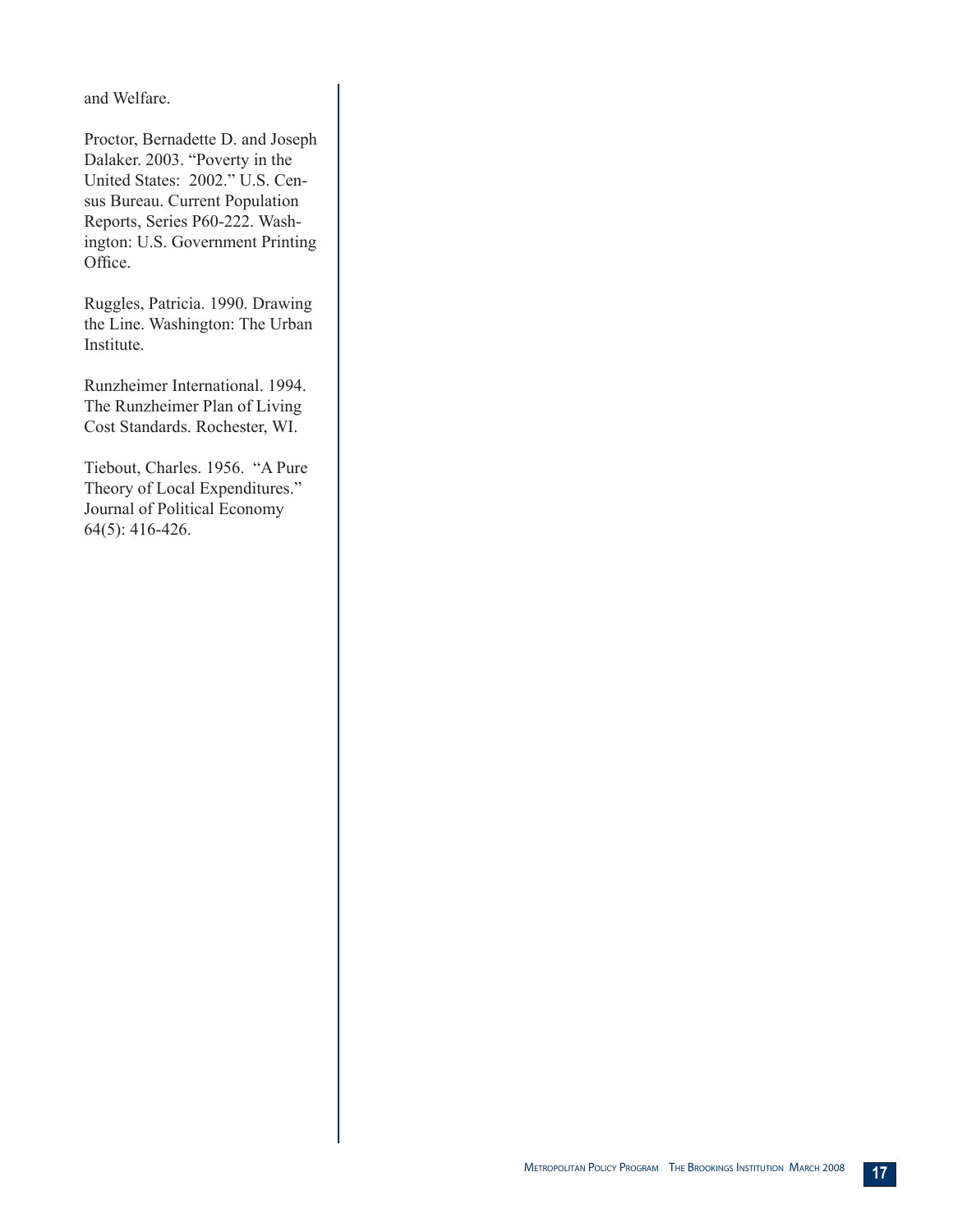#### **Appendix A ACCRA-Adjusted Poverty Guidelines for 98 Central Cities, 2000**

|                                | <b>Federal Poverty Guideline, Family of Four, 2000</b> |                                                                     |                              |                |  |  |  |
|--------------------------------|--------------------------------------------------------|---------------------------------------------------------------------|------------------------------|----------------|--|--|--|
|                                |                                                        |                                                                     | Difference (ACCRA - Federal) |                |  |  |  |
| <b>Selected Central Cities</b> | <b>Reported Federal</b><br><b>Maximum Income Level</b> | <b>ACCRA Cost-of-living Adjusted</b><br><b>Maximum Income Level</b> | <b>Dollar</b>                | <b>Percent</b> |  |  |  |
| <b>Akron</b> , OH              | \$17,050                                               | \$17,287                                                            | \$237                        | 1.4%           |  |  |  |
| Albuquerque, NM                | \$17,050                                               | \$17,203                                                            | \$153                        | 0.9%           |  |  |  |
| Anaheim, CA                    | \$17,050                                               | \$23,535                                                            | \$6,485                      | 38.0%          |  |  |  |
| Atlanta, GA                    | \$17,050                                               | \$17,544                                                            | \$494                        | 2.9%           |  |  |  |
| Austin, TX                     | \$17,050                                               | \$16,351                                                            | $-$ \$699                    | $-4.1%$        |  |  |  |
| Baltimore, MD                  | \$17,050                                               | \$16,539                                                            | $-$ \$512                    | $-3.0\%$       |  |  |  |
| Baton Rouge, LA                | \$17,050                                               | \$17,203                                                            | \$153                        | $0.9\%$        |  |  |  |
| Birmingham-Hoover, AL          | \$17,050                                               | \$16,504                                                            | $-$ \$546                    | $-3.2%$        |  |  |  |
| Boston, MA                     | \$17,050                                               | \$22,864                                                            | \$5,814                      | 34.1%          |  |  |  |
| <b>Bridgeport, CT</b>          | \$17,050                                               | \$28,895                                                            | \$11,845                     | 69.5%          |  |  |  |
| Buffalo, NY                    | \$17,050                                               | \$16,862                                                            | $- $188$                     | $-1.1%$        |  |  |  |
| Charlotte, NC                  | \$17,050                                               | \$17,135                                                            | \$85                         | 0.5%           |  |  |  |
| Chattanooga, TN                | \$17,050                                               | \$16,845                                                            | $-$ \$205                    | $-1.2%$        |  |  |  |
| Chicago, IL                    | \$17,050                                               | \$20,888                                                            | \$3,838                      | 22.5%          |  |  |  |
| Cincinnati, OH                 | \$17,050                                               | \$16,965                                                            | $-$ \$85                     | $-0.5%$        |  |  |  |
| Cleveland, OH                  | \$17,050                                               | \$19,113                                                            | \$2,063                      | 12.1%          |  |  |  |
| Colorado Springs, CO           | \$17,050                                               | \$16,897                                                            | $-$ \$153                    | $-0.9\%$       |  |  |  |
| Columbus, OH                   | \$17,050                                               | \$17,152                                                            | \$102                        | 0.6%           |  |  |  |
| <b>Corpus Christi, TX</b>      | \$17,050                                               | \$14,358                                                            | $-$ \$2,692                  | $-15.8%$       |  |  |  |
| Dallas, TX                     | \$17,050                                               | \$17,152                                                            | \$102                        | 0.6%           |  |  |  |
| Dayton, OH                     | \$17,050                                               | \$17,186                                                            | \$136                        | 0.8%           |  |  |  |
| Denver, CO                     | \$17,050                                               | \$18,397                                                            | \$1,347                      | 7.9%           |  |  |  |
| <b>Des Moines, IA</b>          | \$17,050                                               | \$15,818                                                            | $-$1,232$                    | $-7.2%$        |  |  |  |
| Detroit, MI                    | \$17,050                                               | \$19,351                                                            | \$2,301                      | 13.5%          |  |  |  |
| El Paso, TX                    | \$17,050                                               | \$14,808                                                            | $-$ \$2,242                  | $-13.2%$       |  |  |  |
| Evansville, IN                 | \$17,050                                               | \$16,232                                                            | $-$ \$818                    | $-4.8%$        |  |  |  |
| Flint, MI                      | \$17,050                                               | \$16,373                                                            | $-$ \$677                    | $-4.0%$        |  |  |  |
| Fort Lauderdale, FL            | \$17,050                                               | \$17,426                                                            | \$376                        | 2.2%           |  |  |  |
| Fort Wayne, IN                 | \$17,050                                               | \$15,976                                                            | $-$1,074$                    | $-6.3\%$       |  |  |  |
| Fort Worth, TX                 | \$17,050                                               | \$17,272                                                            | \$222                        | 1.3%           |  |  |  |
| Fresno, CA                     | \$17,050                                               | \$18,312                                                            | \$1,262                      | 7.4%           |  |  |  |
| Gary, IN                       | \$17,050                                               | \$16,970                                                            | $-$ \$80                     | $-0.5%$        |  |  |  |
| Grand Rapids, MI               | \$17,050                                               | \$17,527                                                            | \$477                        | 2.8%           |  |  |  |
| Greensboro, NC                 | \$17,050                                               | \$16,470                                                            | $-$ \$580                    | $-3.4%$        |  |  |  |
| Hartford, CT                   | \$17,050                                               | \$20,594                                                            | \$3,544                      | 20.8%          |  |  |  |
| Honolulu, HI                   | \$19,610                                               | \$26,244                                                            | \$6,634                      | 33.8%          |  |  |  |
| Houston, TX                    | \$17,050                                               | \$16,198                                                            | $-$ \$853                    | $-5.0\%$       |  |  |  |
| Indianapolis, IN               | \$17,050                                               | \$16,573                                                            | $-$ \$477                    | $-2.8%$        |  |  |  |
| Jackson, MS                    | \$17,050                                               | \$15,669                                                            | $-$1,381$                    | $-8.1\%$       |  |  |  |
| Jacksonville, FL               | \$17,050                                               | \$16,402                                                            | $-$ \$648                    | $-3.8%$        |  |  |  |
| <b>Jersey City, NJ</b>         | \$17,050                                               | \$27,804                                                            | \$10,754                     | 63.1%          |  |  |  |
| Kansas City, MO                | \$17,050                                               | \$16,709                                                            | $-$ \$341                    | $-2.0\%$       |  |  |  |
| Knoxville, TN                  | \$17,050                                               | \$16,300                                                            | $-$ \$750                    | $-4.4%$        |  |  |  |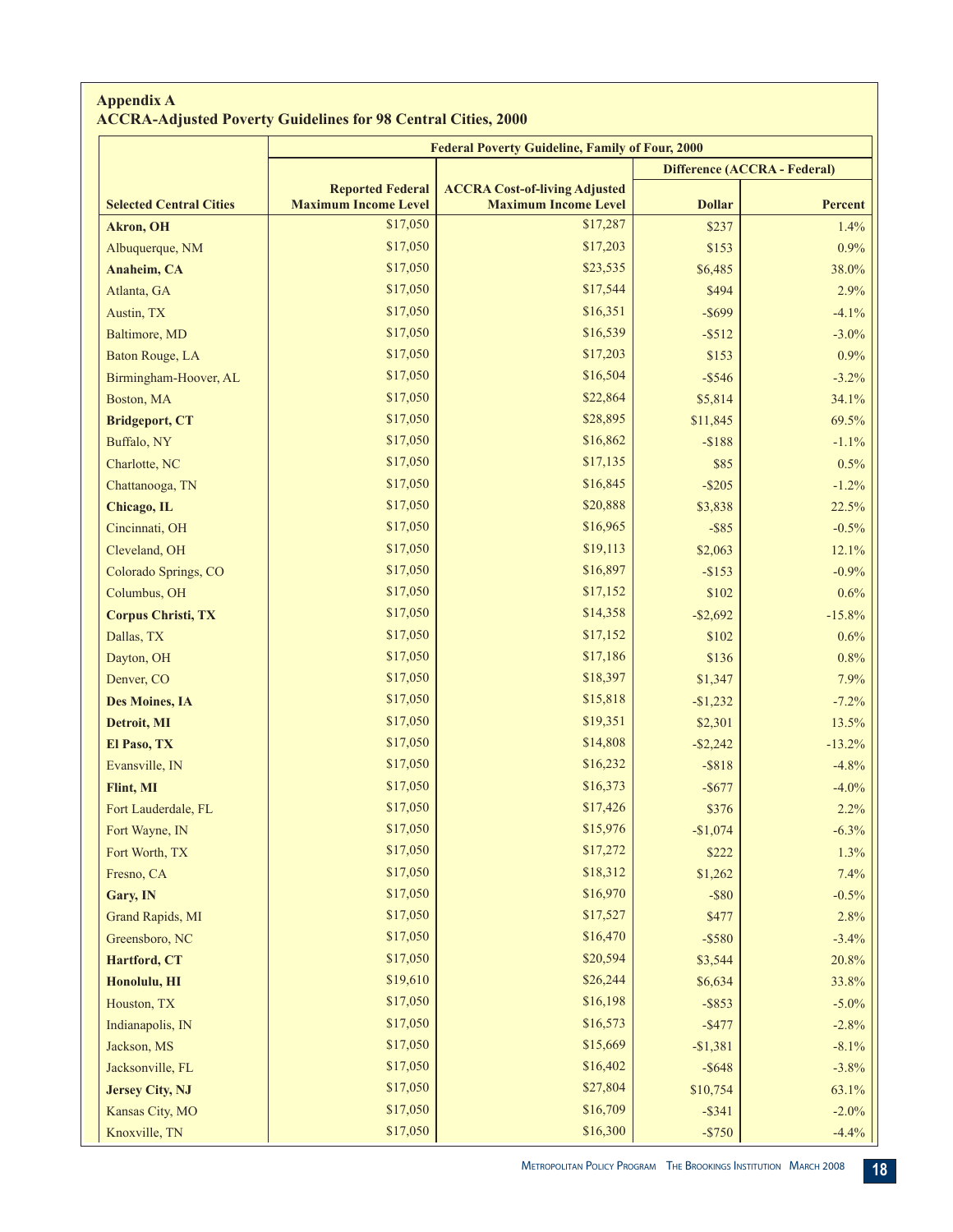#### **Appendix A (continued) ACCRA-Adjusted Poverty Guidelines for 98 Central Cities, 2000**

|                                | <b>Federal Poverty Guideline, Family of Four, 2000</b> |                                      |                              |           |  |  |  |  |
|--------------------------------|--------------------------------------------------------|--------------------------------------|------------------------------|-----------|--|--|--|--|
|                                |                                                        |                                      | Difference (ACCRA - Federal) |           |  |  |  |  |
|                                | <b>Reported Federal Maximum</b>                        | <b>ACCRA Cost-of-living Adjusted</b> |                              |           |  |  |  |  |
| <b>Selected Central Cities</b> | <b>Income Level</b>                                    | <b>Maximum Income Level</b>          | <b>Dollar</b>                | Percent   |  |  |  |  |
| Lansing, MI                    | \$17,050                                               | \$18,005                             | \$955                        | 5.6%      |  |  |  |  |
| Las Vegas, NV                  | \$17,050                                               | \$18,175                             | \$1,125                      | 6.6%      |  |  |  |  |
| Lexington, KY                  | \$17,050                                               | \$16,607                             | $-$ \$443                    | $-2.6%$   |  |  |  |  |
| Little Rock, AR                | \$17,050                                               | \$16,215                             | $-$ \$835                    | $-4.9%$   |  |  |  |  |
| Los Angeles, CA                | \$17,050                                               | \$21,398                             | \$4,348                      | 25.5%     |  |  |  |  |
| Louisville, KY                 | \$17,050                                               | \$16,266                             | $-$ \$784                    | $-4.6%$   |  |  |  |  |
| <b>Madison</b> , WI            | \$17,050                                               | \$17,995                             | \$945                        | 5.5%      |  |  |  |  |
| Memphis, TN                    | \$17,050                                               | \$15,498                             | $-$1,552$                    | $-9.1%$   |  |  |  |  |
| Miami, FL                      | \$17,050                                               | \$18,141                             | \$1,091                      | 6.4%      |  |  |  |  |
| Milwaukee, WI                  | \$17,050                                               | \$18,582                             | \$1,532                      | 9.0%      |  |  |  |  |
| Minneapolis, MN                | \$17,050                                               | \$17,937                             | \$887                        | 5.2%      |  |  |  |  |
| Mobile, AL                     | \$17,050                                               | \$15,754                             | $-$1,296$                    | $-7.6%$   |  |  |  |  |
| Montgomery, AL                 | \$17,050                                               | \$16,521                             | $-$ \$529                    | $-3.1%$   |  |  |  |  |
| Nashville, TN                  | \$17,050                                               | \$16,283                             | $-$767$                      | $-4.5%$   |  |  |  |  |
| New Haven, CT                  | \$17,050                                               | \$20,989                             | \$3,939                      | 23.1%     |  |  |  |  |
| <b>New Orleans, LA</b>         | \$17,050                                               | \$16,920                             | $-$130$                      | $-0.8%$   |  |  |  |  |
| New York, NY                   | \$17,050                                               | \$39,556                             | \$22,506                     | 132.0%    |  |  |  |  |
| Newark, NJ                     | \$17,050                                               | \$30,483                             | \$13,433                     | 78.8%     |  |  |  |  |
| Norfolk, NE                    | \$17,050                                               | \$16,521                             | $-$ \$529                    | $-3.1%$   |  |  |  |  |
| Oakland, CA                    | \$17,050                                               | \$24,004                             | \$6,954                      | 40.8%     |  |  |  |  |
| Oklahoma City, OK              | \$17,050                                               | \$15,345                             | $-$1,705$                    | $-10.0\%$ |  |  |  |  |
| Omaha, NE                      | \$17,050                                               | \$16,283                             | $-$767$                      | $-4.5%$   |  |  |  |  |
| Orlando, FL                    | \$17,050                                               | \$16,675                             | $-$ \$375                    | $-2.2%$   |  |  |  |  |
| Paterson, NJ                   | \$17,050                                               | \$22,768                             | \$5,718                      | 33.5%     |  |  |  |  |
| Philadelphia, PA               | \$17,050                                               | \$20,238                             | \$3,188                      | 18.7%     |  |  |  |  |
| Phoenix, AZ                    | \$17,050                                               | \$17,613                             | \$563                        | 3.3%      |  |  |  |  |
| Pittsburgh, PA                 | \$17,050                                               | \$17,392                             | \$342                        | 2.0%      |  |  |  |  |
| Portland, OR                   | \$17,050                                               | \$19,181                             | \$2,131                      | 12.5%     |  |  |  |  |
| Providence, RI                 | \$17,050                                               | \$20,202                             | \$3,152                      | 18.5%     |  |  |  |  |
| Raleigh, NC                    | \$17,050                                               | \$17,272                             | \$222                        | 1.3%      |  |  |  |  |
| Richmond, VA                   | \$17,050                                               | \$17,715                             | \$665                        | 3.9%      |  |  |  |  |
| Riverside, CA                  | \$17,050                                               | \$19,028                             | \$1,978                      | 11.6%     |  |  |  |  |
| <b>Rochester, NY</b>           | \$17,050                                               | \$17,075                             | \$25                         | 0.1%      |  |  |  |  |
| Rockford, IL                   | \$17,050                                               | \$16,266                             | $-$ \$784                    | $-4.6%$   |  |  |  |  |
| Sacramento, CA                 | \$17,050                                               | \$19,284                             | \$2,234                      | 13.1%     |  |  |  |  |
| <b>Salt Lake City, UT</b>      | \$17,050                                               | \$17,911                             | \$861                        | 5.0%      |  |  |  |  |
| San Antonio, TX                | \$17,050                                               | \$15,243                             | $-$1,807$                    | $-10.6%$  |  |  |  |  |
| San Diego, CA                  | \$17,050                                               | \$21,585                             | \$4,535                      | 26.6%     |  |  |  |  |
| San Francisco, CA              | \$17,050                                               | \$29,039                             | \$11,989                     | 70.3%     |  |  |  |  |
| San Jose, CA                   | \$17,050                                               | \$28,701                             | \$11,651                     | 68.3%     |  |  |  |  |
| <b>Seattle, WA</b>             | \$17,050                                               | \$21,927                             | \$4,877                      | 28.6%     |  |  |  |  |
| <b>Shreveport, LA</b>          | \$17,050                                               | \$15,267                             | $-$1,783$                    | $-10.5%$  |  |  |  |  |
| Spokane, WA                    | \$17,050                                               | \$18,550                             | \$1,500                      | 8.8%      |  |  |  |  |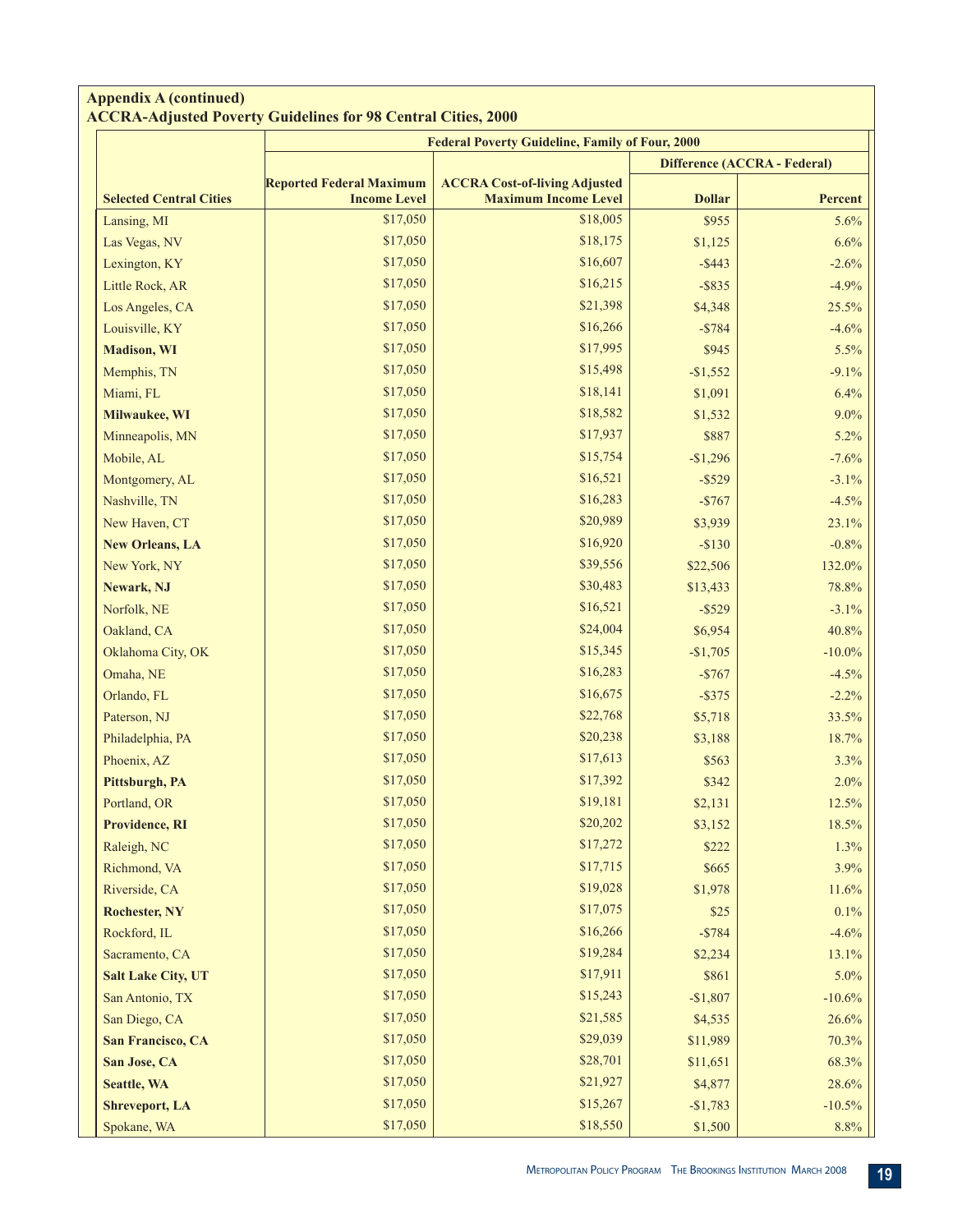#### **Appendix A (continued) ACCRA-Adjusted Poverty Guidelines for 98 Central Cities, 2000**

|                                |                                                        | <b>Federal Poverty Guideline, Family of Four, 2000</b>              |                                     |         |  |  |  |
|--------------------------------|--------------------------------------------------------|---------------------------------------------------------------------|-------------------------------------|---------|--|--|--|
|                                |                                                        |                                                                     | <b>Difference (ACCRA - Federal)</b> |         |  |  |  |
| <b>Selected Central Cities</b> | <b>Reported Federal</b><br><b>Maximum Income Level</b> | <b>ACCRA Cost-of-living Adjusted</b><br><b>Maximum Income Level</b> | <b>Dollar</b>                       | Percent |  |  |  |
| St. Louis, MO                  | \$17,050                                               | \$16,487                                                            | $-$ \$563                           | $-3.3%$ |  |  |  |
| <b>Stockton, CA</b>            | \$17,050                                               | \$18,257                                                            | \$1,207                             | 7.1%    |  |  |  |
| Syracuse, NY                   | \$17,050                                               | \$17,221                                                            | \$171                               | $1.0\%$ |  |  |  |
| Tacoma, WA                     | \$17,050                                               | \$17,749                                                            | \$699                               | 4.1%    |  |  |  |
| Tampa, FL                      | \$17,050                                               | \$16,627                                                            | $-$ \$423                           | $-2.5%$ |  |  |  |
| Toledo, OH                     | \$17,050                                               | \$17,442                                                            | \$392                               | 2.3%    |  |  |  |
| Tucson, AZ                     | \$17,050                                               | \$17,374                                                            | \$324                               | 1.9%    |  |  |  |
| Tulsa, OK                      | \$17,050                                               | \$15,942                                                            | $-$1,108$                           | $-6.5%$ |  |  |  |
| Washington, DC                 | \$17,050                                               | \$21,040                                                            | \$3,990                             | 23.4%   |  |  |  |
| Wichita, KS                    | \$17,050                                               | \$16,402                                                            | $-$ \$648                           | $-3.8%$ |  |  |  |
| <b>Worcester, MA</b>           | \$17,050                                               | \$19,894                                                            | \$2,844                             | 16.7%   |  |  |  |
| <b>Summary Statistics</b>      |                                                        |                                                                     |                                     |         |  |  |  |
| Mean                           | \$17,050                                               | \$18,655                                                            | \$1,605                             | 9.4%    |  |  |  |
| <b>Standard deviation</b>      |                                                        | 3,886                                                               | 3,843                               | 22.5%   |  |  |  |
| Coefficient of variation       |                                                        | 0.21                                                                | 2.39                                | 2.39    |  |  |  |

**Bolded** central cities are the regions for which the ACCRA COL index was predicted using our regression model.

*Sources: Authors' Ananlysis of 2000 Poverty Guidelines: Federal Register, Vol. 65, No. 31, February 15, 2000, pp. 7555-7557*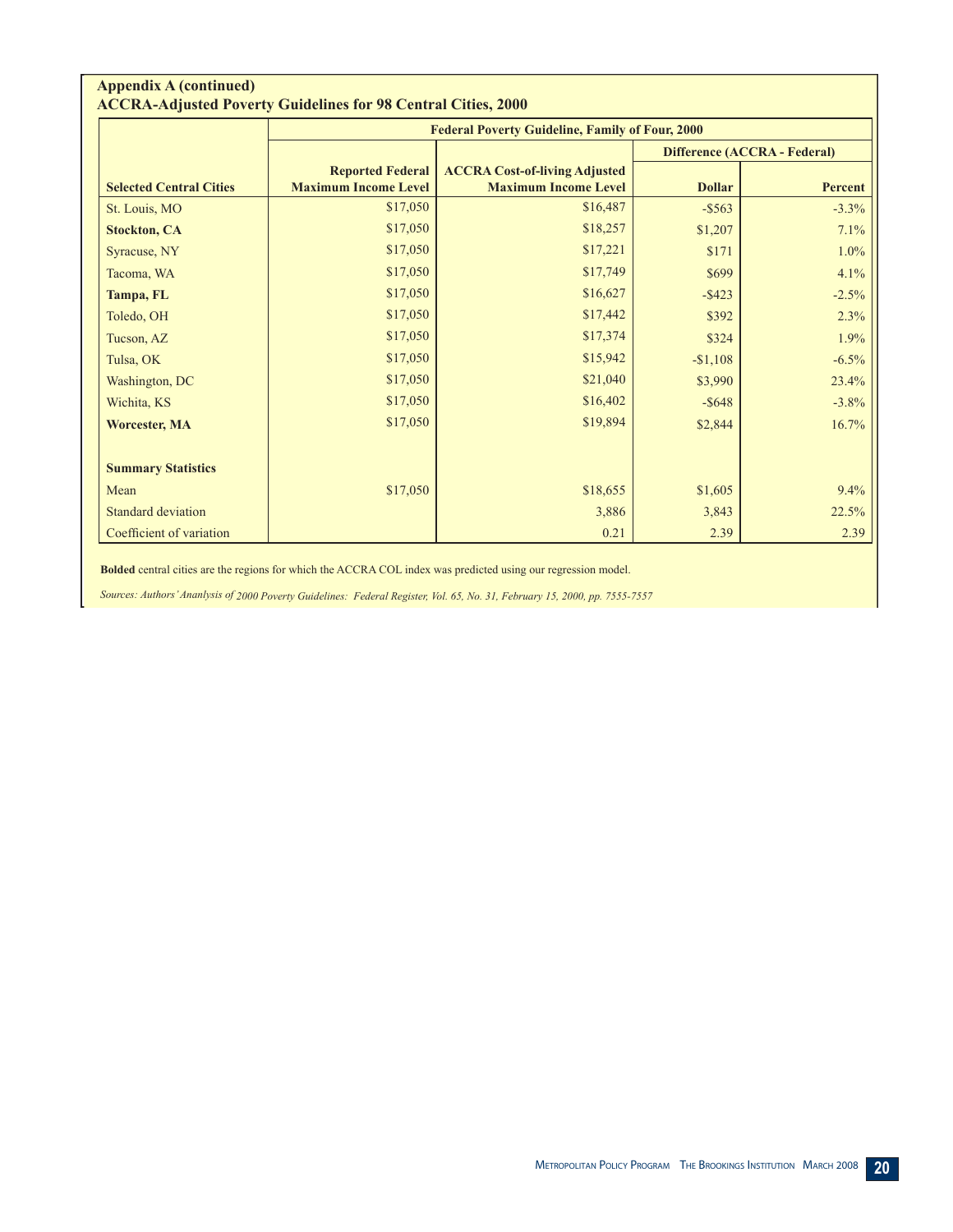# **Appendix B**

**Effect of Using ACCRA's Cost-of-living Adjustments to Estimate the Number of Families with Incomes at, or Below, the Federal Poverty Guidelines in 2000**

| <b>Total</b><br><b>Select Central Cities</b><br><b>Families</b><br>Change<br>Unadjusted<br><b>COL-Adjusted</b><br>Unadjusted<br><b>COL-Adjusted</b><br><b>Change</b><br>54,104<br>7,681<br>14.2%<br>14.4%<br>0.2%<br><b>Akron</b> , OH<br>7,800<br>119<br>Albuquerque, NM<br>11,620<br>10.1%<br>10.3%<br>0.1%<br>113,301<br>11,460<br>160<br>6.9%<br>Anaheim, CA<br>7,588<br>5,094<br>10.2%<br>17.1%<br>74,325<br>12,682<br>Atlanta, GA<br>84,479<br>18,230<br>517<br>21.6%<br>22.2%<br>0.6%<br>18,747<br>143,286<br>$-697$<br>9.2%<br>8.7%<br>$-0.5%$<br>Austin, TX<br>13,135<br>12,438<br>Baltimore, MD<br>148,167<br>$-900$<br>18.5%<br>$-0.6%$<br>28,275<br>27,374<br>19.1%<br>Baton Rouge, LA<br>53,127<br>9,569<br>9,678<br>109<br>18.0%<br>18.2%<br>0.2%<br>Birmingham-Hoover, AL<br>59,696<br>12,728<br>$-467$<br>21.3%<br>20.5%<br>$-0.8%$<br>12,261<br>5.9%<br>Boston, MA<br>116,657<br>18,280<br>25,191<br>6,912<br>15.7%<br>21.6%<br><b>Bridgeport, CT</b><br>33,042<br>5,424<br>9,923<br>4,499<br>16.4%<br>13.6%<br>30.0%<br>Buffalo, NY<br>67,408<br>15,675<br>15,497<br>$-178$<br>$-0.3%$<br>23.3%<br>23.0%<br>7.9%<br>$0.0\%$<br>Charlotte, NC<br>133,957<br>10,621<br>10,688<br>67<br>8.0%<br>Chattanooga, TN<br>39,912<br>5,653<br>$-85$<br>14.2%<br>13.9%<br>$-0.2%$<br>5,567<br>Chicago, IL<br>638,290<br>106,131<br>132,274<br>26,143<br>16.6%<br>20.7%<br>4.1%<br>Cincinnati, OH<br>72,833<br>13,244<br>13,177<br>18.2%<br>$-0.1%$<br>$-66$<br>18.1%<br>Cleveland, OH<br>112,838<br>3,388<br>23.3%<br>3.0%<br>26,255<br>29,644<br>26.3%<br>6.1%<br>Colorado Springs, CO<br>93,891<br>5,724<br>5,650<br>$-74$<br>6.0%<br>$-0.1%$<br>11.0%<br>0.1%<br>Columbus, OH<br>166,112<br>18,204<br>134<br>11.0%<br>18,338<br><b>Corpus Christi, TX</b><br>70,833<br>10,219<br>8,097<br>14.4%<br>$-3.0\%$<br>$-2,122$<br>11.4%<br>Dallas, TX<br>269,602<br>41,003<br>329<br>15.1%<br>15.2%<br>0.1%<br>40,675<br>Dayton, OH<br>37,874<br>6,937<br>7,000<br>63<br>18.3%<br>0.2%<br>18.5%<br>Denver, CO<br>120,305<br>12,917<br>1,435<br>10.7%<br>1.2%<br>14,352<br>11.9% |
|-----------------------------------------------------------------------------------------------------------------------------------------------------------------------------------------------------------------------------------------------------------------------------------------------------------------------------------------------------------------------------------------------------------------------------------------------------------------------------------------------------------------------------------------------------------------------------------------------------------------------------------------------------------------------------------------------------------------------------------------------------------------------------------------------------------------------------------------------------------------------------------------------------------------------------------------------------------------------------------------------------------------------------------------------------------------------------------------------------------------------------------------------------------------------------------------------------------------------------------------------------------------------------------------------------------------------------------------------------------------------------------------------------------------------------------------------------------------------------------------------------------------------------------------------------------------------------------------------------------------------------------------------------------------------------------------------------------------------------------------------------------------------------------------------------------------------------------------------------------------------------------------------------------------------------------------------------------------------------------------------------------------------------------------------------------------------------------|
|                                                                                                                                                                                                                                                                                                                                                                                                                                                                                                                                                                                                                                                                                                                                                                                                                                                                                                                                                                                                                                                                                                                                                                                                                                                                                                                                                                                                                                                                                                                                                                                                                                                                                                                                                                                                                                                                                                                                                                                                                                                                                   |
|                                                                                                                                                                                                                                                                                                                                                                                                                                                                                                                                                                                                                                                                                                                                                                                                                                                                                                                                                                                                                                                                                                                                                                                                                                                                                                                                                                                                                                                                                                                                                                                                                                                                                                                                                                                                                                                                                                                                                                                                                                                                                   |
|                                                                                                                                                                                                                                                                                                                                                                                                                                                                                                                                                                                                                                                                                                                                                                                                                                                                                                                                                                                                                                                                                                                                                                                                                                                                                                                                                                                                                                                                                                                                                                                                                                                                                                                                                                                                                                                                                                                                                                                                                                                                                   |
|                                                                                                                                                                                                                                                                                                                                                                                                                                                                                                                                                                                                                                                                                                                                                                                                                                                                                                                                                                                                                                                                                                                                                                                                                                                                                                                                                                                                                                                                                                                                                                                                                                                                                                                                                                                                                                                                                                                                                                                                                                                                                   |
|                                                                                                                                                                                                                                                                                                                                                                                                                                                                                                                                                                                                                                                                                                                                                                                                                                                                                                                                                                                                                                                                                                                                                                                                                                                                                                                                                                                                                                                                                                                                                                                                                                                                                                                                                                                                                                                                                                                                                                                                                                                                                   |
|                                                                                                                                                                                                                                                                                                                                                                                                                                                                                                                                                                                                                                                                                                                                                                                                                                                                                                                                                                                                                                                                                                                                                                                                                                                                                                                                                                                                                                                                                                                                                                                                                                                                                                                                                                                                                                                                                                                                                                                                                                                                                   |
|                                                                                                                                                                                                                                                                                                                                                                                                                                                                                                                                                                                                                                                                                                                                                                                                                                                                                                                                                                                                                                                                                                                                                                                                                                                                                                                                                                                                                                                                                                                                                                                                                                                                                                                                                                                                                                                                                                                                                                                                                                                                                   |
|                                                                                                                                                                                                                                                                                                                                                                                                                                                                                                                                                                                                                                                                                                                                                                                                                                                                                                                                                                                                                                                                                                                                                                                                                                                                                                                                                                                                                                                                                                                                                                                                                                                                                                                                                                                                                                                                                                                                                                                                                                                                                   |
|                                                                                                                                                                                                                                                                                                                                                                                                                                                                                                                                                                                                                                                                                                                                                                                                                                                                                                                                                                                                                                                                                                                                                                                                                                                                                                                                                                                                                                                                                                                                                                                                                                                                                                                                                                                                                                                                                                                                                                                                                                                                                   |
|                                                                                                                                                                                                                                                                                                                                                                                                                                                                                                                                                                                                                                                                                                                                                                                                                                                                                                                                                                                                                                                                                                                                                                                                                                                                                                                                                                                                                                                                                                                                                                                                                                                                                                                                                                                                                                                                                                                                                                                                                                                                                   |
|                                                                                                                                                                                                                                                                                                                                                                                                                                                                                                                                                                                                                                                                                                                                                                                                                                                                                                                                                                                                                                                                                                                                                                                                                                                                                                                                                                                                                                                                                                                                                                                                                                                                                                                                                                                                                                                                                                                                                                                                                                                                                   |
|                                                                                                                                                                                                                                                                                                                                                                                                                                                                                                                                                                                                                                                                                                                                                                                                                                                                                                                                                                                                                                                                                                                                                                                                                                                                                                                                                                                                                                                                                                                                                                                                                                                                                                                                                                                                                                                                                                                                                                                                                                                                                   |
|                                                                                                                                                                                                                                                                                                                                                                                                                                                                                                                                                                                                                                                                                                                                                                                                                                                                                                                                                                                                                                                                                                                                                                                                                                                                                                                                                                                                                                                                                                                                                                                                                                                                                                                                                                                                                                                                                                                                                                                                                                                                                   |
|                                                                                                                                                                                                                                                                                                                                                                                                                                                                                                                                                                                                                                                                                                                                                                                                                                                                                                                                                                                                                                                                                                                                                                                                                                                                                                                                                                                                                                                                                                                                                                                                                                                                                                                                                                                                                                                                                                                                                                                                                                                                                   |
|                                                                                                                                                                                                                                                                                                                                                                                                                                                                                                                                                                                                                                                                                                                                                                                                                                                                                                                                                                                                                                                                                                                                                                                                                                                                                                                                                                                                                                                                                                                                                                                                                                                                                                                                                                                                                                                                                                                                                                                                                                                                                   |
|                                                                                                                                                                                                                                                                                                                                                                                                                                                                                                                                                                                                                                                                                                                                                                                                                                                                                                                                                                                                                                                                                                                                                                                                                                                                                                                                                                                                                                                                                                                                                                                                                                                                                                                                                                                                                                                                                                                                                                                                                                                                                   |
|                                                                                                                                                                                                                                                                                                                                                                                                                                                                                                                                                                                                                                                                                                                                                                                                                                                                                                                                                                                                                                                                                                                                                                                                                                                                                                                                                                                                                                                                                                                                                                                                                                                                                                                                                                                                                                                                                                                                                                                                                                                                                   |
|                                                                                                                                                                                                                                                                                                                                                                                                                                                                                                                                                                                                                                                                                                                                                                                                                                                                                                                                                                                                                                                                                                                                                                                                                                                                                                                                                                                                                                                                                                                                                                                                                                                                                                                                                                                                                                                                                                                                                                                                                                                                                   |
|                                                                                                                                                                                                                                                                                                                                                                                                                                                                                                                                                                                                                                                                                                                                                                                                                                                                                                                                                                                                                                                                                                                                                                                                                                                                                                                                                                                                                                                                                                                                                                                                                                                                                                                                                                                                                                                                                                                                                                                                                                                                                   |
|                                                                                                                                                                                                                                                                                                                                                                                                                                                                                                                                                                                                                                                                                                                                                                                                                                                                                                                                                                                                                                                                                                                                                                                                                                                                                                                                                                                                                                                                                                                                                                                                                                                                                                                                                                                                                                                                                                                                                                                                                                                                                   |
|                                                                                                                                                                                                                                                                                                                                                                                                                                                                                                                                                                                                                                                                                                                                                                                                                                                                                                                                                                                                                                                                                                                                                                                                                                                                                                                                                                                                                                                                                                                                                                                                                                                                                                                                                                                                                                                                                                                                                                                                                                                                                   |
|                                                                                                                                                                                                                                                                                                                                                                                                                                                                                                                                                                                                                                                                                                                                                                                                                                                                                                                                                                                                                                                                                                                                                                                                                                                                                                                                                                                                                                                                                                                                                                                                                                                                                                                                                                                                                                                                                                                                                                                                                                                                                   |
|                                                                                                                                                                                                                                                                                                                                                                                                                                                                                                                                                                                                                                                                                                                                                                                                                                                                                                                                                                                                                                                                                                                                                                                                                                                                                                                                                                                                                                                                                                                                                                                                                                                                                                                                                                                                                                                                                                                                                                                                                                                                                   |
|                                                                                                                                                                                                                                                                                                                                                                                                                                                                                                                                                                                                                                                                                                                                                                                                                                                                                                                                                                                                                                                                                                                                                                                                                                                                                                                                                                                                                                                                                                                                                                                                                                                                                                                                                                                                                                                                                                                                                                                                                                                                                   |
| $-419$<br>8.1%<br>$-0.9%$<br><b>Des Moines, IA</b><br>49,031<br>3,983<br>3,564<br>7.3%                                                                                                                                                                                                                                                                                                                                                                                                                                                                                                                                                                                                                                                                                                                                                                                                                                                                                                                                                                                                                                                                                                                                                                                                                                                                                                                                                                                                                                                                                                                                                                                                                                                                                                                                                                                                                                                                                                                                                                                            |
| 21.9%<br>Detroit, MI<br>48,241<br>54,994<br>6,753<br>24.9%<br>3.1%<br>220,418                                                                                                                                                                                                                                                                                                                                                                                                                                                                                                                                                                                                                                                                                                                                                                                                                                                                                                                                                                                                                                                                                                                                                                                                                                                                                                                                                                                                                                                                                                                                                                                                                                                                                                                                                                                                                                                                                                                                                                                                     |
| El Paso, TX<br>19.2%<br>15.8%<br>$-3.3%$<br>142,151<br>27,225<br>22,498<br>$-4,728$                                                                                                                                                                                                                                                                                                                                                                                                                                                                                                                                                                                                                                                                                                                                                                                                                                                                                                                                                                                                                                                                                                                                                                                                                                                                                                                                                                                                                                                                                                                                                                                                                                                                                                                                                                                                                                                                                                                                                                                               |
| Evansville, IN<br>30,791<br>3,180<br>$-213$<br>10.3%<br>9.6%<br>$-0.7%$<br>2,967                                                                                                                                                                                                                                                                                                                                                                                                                                                                                                                                                                                                                                                                                                                                                                                                                                                                                                                                                                                                                                                                                                                                                                                                                                                                                                                                                                                                                                                                                                                                                                                                                                                                                                                                                                                                                                                                                                                                                                                                  |
| Flint, MI<br>6,918<br>$-324$<br>23.6%<br>$-1.1%$<br>30,676<br>7,241<br>22.6%                                                                                                                                                                                                                                                                                                                                                                                                                                                                                                                                                                                                                                                                                                                                                                                                                                                                                                                                                                                                                                                                                                                                                                                                                                                                                                                                                                                                                                                                                                                                                                                                                                                                                                                                                                                                                                                                                                                                                                                                      |
| Fort Lauderdale, FL<br>33,244<br>122<br>13.8%<br>0.4%<br>4,598<br>4,720<br>14.2%                                                                                                                                                                                                                                                                                                                                                                                                                                                                                                                                                                                                                                                                                                                                                                                                                                                                                                                                                                                                                                                                                                                                                                                                                                                                                                                                                                                                                                                                                                                                                                                                                                                                                                                                                                                                                                                                                                                                                                                                  |
| 9.8%<br>Fort Wayne, IN<br>50,856<br>4,977<br>4,593<br>$-384$<br>9.0%<br>$-0.8%$                                                                                                                                                                                                                                                                                                                                                                                                                                                                                                                                                                                                                                                                                                                                                                                                                                                                                                                                                                                                                                                                                                                                                                                                                                                                                                                                                                                                                                                                                                                                                                                                                                                                                                                                                                                                                                                                                                                                                                                                   |
| Fort Worth, TX<br>128,416<br>16,548<br>16,849<br>301<br>12.9%<br>13.1%<br>0.2%                                                                                                                                                                                                                                                                                                                                                                                                                                                                                                                                                                                                                                                                                                                                                                                                                                                                                                                                                                                                                                                                                                                                                                                                                                                                                                                                                                                                                                                                                                                                                                                                                                                                                                                                                                                                                                                                                                                                                                                                    |
| 98,925<br>Fresno, CA<br>20,334<br>1,801<br>20.6%<br>22.4%<br>1.8%<br>22,135                                                                                                                                                                                                                                                                                                                                                                                                                                                                                                                                                                                                                                                                                                                                                                                                                                                                                                                                                                                                                                                                                                                                                                                                                                                                                                                                                                                                                                                                                                                                                                                                                                                                                                                                                                                                                                                                                                                                                                                                       |
| 25,846<br>5,831<br>$-27$<br>22.7%<br>$-0.1%$<br>5,857<br>22.6%<br>Gary, IN                                                                                                                                                                                                                                                                                                                                                                                                                                                                                                                                                                                                                                                                                                                                                                                                                                                                                                                                                                                                                                                                                                                                                                                                                                                                                                                                                                                                                                                                                                                                                                                                                                                                                                                                                                                                                                                                                                                                                                                                        |
| Grand Rapids, MI<br>44,934<br>5,365<br>192<br>11.9%<br>12.4%<br>0.4%<br>5,557                                                                                                                                                                                                                                                                                                                                                                                                                                                                                                                                                                                                                                                                                                                                                                                                                                                                                                                                                                                                                                                                                                                                                                                                                                                                                                                                                                                                                                                                                                                                                                                                                                                                                                                                                                                                                                                                                                                                                                                                     |
| Greensboro, NC<br>54,065<br>4,733<br>4,514<br>$-220$<br>8.8%<br>8.3%<br>$-0.4%$                                                                                                                                                                                                                                                                                                                                                                                                                                                                                                                                                                                                                                                                                                                                                                                                                                                                                                                                                                                                                                                                                                                                                                                                                                                                                                                                                                                                                                                                                                                                                                                                                                                                                                                                                                                                                                                                                                                                                                                                   |
| Hartford, CT<br>7,825<br>9,348<br>1,522<br>28.5%<br>34.0%<br>5.5%<br>27,453                                                                                                                                                                                                                                                                                                                                                                                                                                                                                                                                                                                                                                                                                                                                                                                                                                                                                                                                                                                                                                                                                                                                                                                                                                                                                                                                                                                                                                                                                                                                                                                                                                                                                                                                                                                                                                                                                                                                                                                                       |
| Honolulu, HI<br>87,871<br>8,606<br>4,315<br>9.8%<br>4.9%<br>12,920<br>14.7%                                                                                                                                                                                                                                                                                                                                                                                                                                                                                                                                                                                                                                                                                                                                                                                                                                                                                                                                                                                                                                                                                                                                                                                                                                                                                                                                                                                                                                                                                                                                                                                                                                                                                                                                                                                                                                                                                                                                                                                                       |
| Houston, TX<br>461,937<br>74,376<br>69,452<br>$-4,925$<br>16.1%<br>$-1.1%$<br>15.0%                                                                                                                                                                                                                                                                                                                                                                                                                                                                                                                                                                                                                                                                                                                                                                                                                                                                                                                                                                                                                                                                                                                                                                                                                                                                                                                                                                                                                                                                                                                                                                                                                                                                                                                                                                                                                                                                                                                                                                                               |
| Indianapolis, IN<br>17,973<br>$-688$<br>9.2%<br>$-0.4%$<br>194,395<br>17,285<br>8.9%                                                                                                                                                                                                                                                                                                                                                                                                                                                                                                                                                                                                                                                                                                                                                                                                                                                                                                                                                                                                                                                                                                                                                                                                                                                                                                                                                                                                                                                                                                                                                                                                                                                                                                                                                                                                                                                                                                                                                                                              |
| Jackson, MS<br>44,825<br>8,873<br>8,012<br>$-1.9%$<br>$-860$<br>19.8%<br>17.9%                                                                                                                                                                                                                                                                                                                                                                                                                                                                                                                                                                                                                                                                                                                                                                                                                                                                                                                                                                                                                                                                                                                                                                                                                                                                                                                                                                                                                                                                                                                                                                                                                                                                                                                                                                                                                                                                                                                                                                                                    |
| Jacksonville, FL<br>191,923<br>18,390<br>17,427<br>$-963$<br>9.6%<br>9.1%<br>$-0.5%$                                                                                                                                                                                                                                                                                                                                                                                                                                                                                                                                                                                                                                                                                                                                                                                                                                                                                                                                                                                                                                                                                                                                                                                                                                                                                                                                                                                                                                                                                                                                                                                                                                                                                                                                                                                                                                                                                                                                                                                              |
| <b>Jersey City, NJ</b><br>56,114<br>9,397<br>6,484<br>16.7%<br>11.6%<br>15,881<br>28.3%                                                                                                                                                                                                                                                                                                                                                                                                                                                                                                                                                                                                                                                                                                                                                                                                                                                                                                                                                                                                                                                                                                                                                                                                                                                                                                                                                                                                                                                                                                                                                                                                                                                                                                                                                                                                                                                                                                                                                                                           |
| Kansas City, MO<br>$-279$<br>$-0.3%$<br>108,475<br>12,226<br>11,946<br>11.3%<br>11.0%                                                                                                                                                                                                                                                                                                                                                                                                                                                                                                                                                                                                                                                                                                                                                                                                                                                                                                                                                                                                                                                                                                                                                                                                                                                                                                                                                                                                                                                                                                                                                                                                                                                                                                                                                                                                                                                                                                                                                                                             |
| Knoxville, TN<br>6,026<br>$-311$<br>14.9%<br>$-0.8%$<br>40,324<br>5,714<br>14.2%                                                                                                                                                                                                                                                                                                                                                                                                                                                                                                                                                                                                                                                                                                                                                                                                                                                                                                                                                                                                                                                                                                                                                                                                                                                                                                                                                                                                                                                                                                                                                                                                                                                                                                                                                                                                                                                                                                                                                                                                  |
| 269<br>0.9%<br>Lansing, MI<br>28,550<br>3,722<br>3,991<br>13.0%<br>14.0%                                                                                                                                                                                                                                                                                                                                                                                                                                                                                                                                                                                                                                                                                                                                                                                                                                                                                                                                                                                                                                                                                                                                                                                                                                                                                                                                                                                                                                                                                                                                                                                                                                                                                                                                                                                                                                                                                                                                                                                                          |
| 999<br>118,540<br>8.6%<br>$0.8\%$<br>Las Vegas, NV<br>10,173<br>11,172<br>9.4%                                                                                                                                                                                                                                                                                                                                                                                                                                                                                                                                                                                                                                                                                                                                                                                                                                                                                                                                                                                                                                                                                                                                                                                                                                                                                                                                                                                                                                                                                                                                                                                                                                                                                                                                                                                                                                                                                                                                                                                                    |
| 63,648<br>5,222<br>$-201$<br>8.5%<br>$-0.3%$<br>Lexington, KY<br>5,423<br>8.2%                                                                                                                                                                                                                                                                                                                                                                                                                                                                                                                                                                                                                                                                                                                                                                                                                                                                                                                                                                                                                                                                                                                                                                                                                                                                                                                                                                                                                                                                                                                                                                                                                                                                                                                                                                                                                                                                                                                                                                                                    |
| $-0.7%$<br>Little Rock, AR<br>47,155<br>5,380<br>5,056<br>$-324$<br>11.4%<br>10.7%                                                                                                                                                                                                                                                                                                                                                                                                                                                                                                                                                                                                                                                                                                                                                                                                                                                                                                                                                                                                                                                                                                                                                                                                                                                                                                                                                                                                                                                                                                                                                                                                                                                                                                                                                                                                                                                                                                                                                                                                |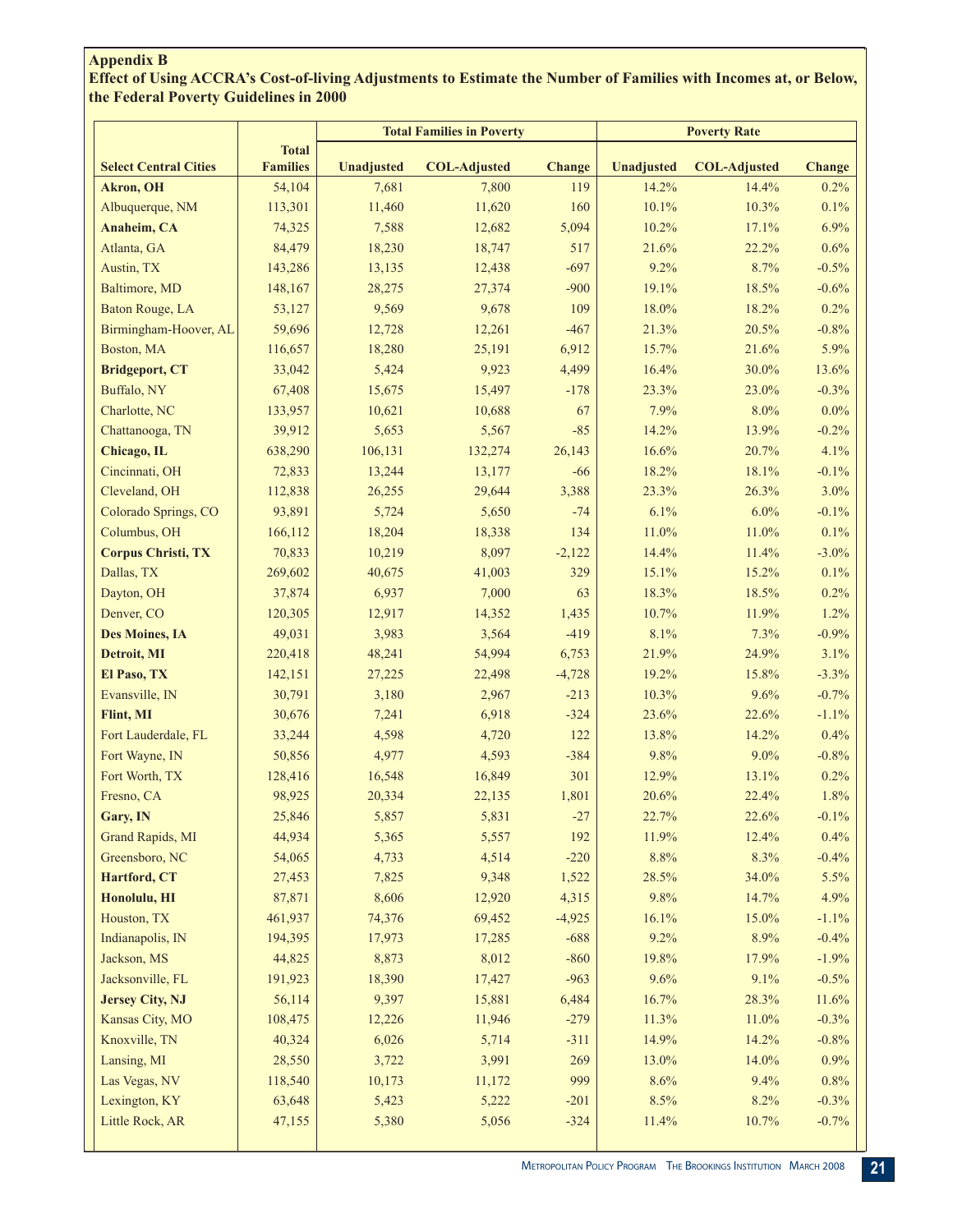#### **Appendix B (continued) Effect of Using ACCRA's Cost-of-living Adjustments to Estimate the Number of Families with Incomes at, or Below, the Federal Poverty Guidelines in 2000**

|                              |                 |            | <b>Total Families in</b> |               |                   |                     |               |
|------------------------------|-----------------|------------|--------------------------|---------------|-------------------|---------------------|---------------|
|                              | <b>Total</b>    |            | <b>Poverty</b>           |               |                   | <b>Poverty Rate</b> |               |
| <b>Select Central Cities</b> | <b>Families</b> | Unadjusted | <b>COL-Adjusted</b>      | <b>Change</b> | <b>Unadjusted</b> | <b>COL-Adjusted</b> | <b>Change</b> |
| Los Angeles, CA              | 807,039         | 147,371    | 197,212                  | 49,842        | 18.3%             | 24.4%               | 6.2%          |
| Louisville, KY               | 61,582          | 11,149     | 10,637                   | $-512$        | 18.1%             | 17.3%               | $-0.8%$       |
| <b>Madison</b> , WI          | 42,760          | 2,509      | 2,694                    | 185           | 5.9%              | 6.3%                | 0.4%          |
| Memphis, TN                  | 160,049         | 27,870     | 25,016                   | $-2,854$      | 17.4%             | 15.6%               | $-1.8%$       |
| Miami, FL                    | 84,195          | 20,524     | 22,240                   | 1,717         | 24.4%             | 26.4%               | 2.0%          |
| Milwaukee, WI                | 136,327         | 23,751     | 26,154                   | 2,402         | 17.4%             | 19.2%               | 1.8%          |
| Minneapolis, MN              | 74,543          | 8,920      | 9,489                    | 568           | 12.0%             | 12.7%               | 0.8%          |
| Mobile, AL                   | 51,043          | 9,194      | 8,417                    | $-777$        | 18.0%             | 16.5%               | $-1.5%$       |
| Montgomery, AL               | 51,240          | 7,140      | 6,883                    | $-257$        | 13.9%             | 13.4%               | $-0.5%$       |
| Nashville, TN                | 132,254         | 13,688     | 12,961                   | $-727$        | 10.3%             | 9.8%                | $-0.5%$       |
| New Haven, CT                | 26,272          | 5,436      | 6,743                    | 1,307         | 20.7%             | 25.7%               | 5.0%          |
| <b>New Orleans, LA</b>       | 113,948         | 27,134     | 26,923                   | $-211$        | 23.8%             | 23.6%               | $-0.2%$       |
| New York, NY                 | 1,869,809       | 348,312    | 779,444                  | 431,132       | 18.6%             | 41.7%               | 23.1%         |
| Newark, NJ                   | 62,549          | 15,941     | 26,987                   | 11,046        | 25.5%             | 43.1%               | 17.7%         |
| Norfolk, NE                  | 5,902           | 458        | 434                      | $-24$         | 7.8%              | 7.4%                | $-0.4%$       |
| Oakland, CA                  | 87,334          | 14,221     | 21,060                   | 6,838         | 16.3%             | 24.1%               | 7.8%          |
| Oklahoma City, OK            | 129,983         | 16,316     | 14,088                   | $-2,228$      | 12.6%             | 10.8%               | $-1.7%$       |
| Omaha, NE                    | 95,793          | 7,586      | 7,124                    | $-462$        | 7.9%              | 7.4%                | $-0.5%$       |
| Orlando, FL                  | 42,928          | 5,805      | 5,655                    | $-150$        | 13.5%             | 13.2%               | $-0.4%$       |
| Paterson, NJ                 | 33,810          | 6,460      | 9,173                    | 2,713         | 19.1%             | 27.1%               | 8.0%          |
| Philadelphia, PA             | 355,253         | 66,062     | 78,995                   | 12,934        | 18.6%             | 22.2%               | 3.6%          |
| Phoenix, AZ                  | 310,327         | 35,507     | 37,225                   | 1,718         | 11.4%             | 12.0%               | 0.6%          |
| Pittsburgh, PA               | 74,708          | 11,417     | 11,670                   | 253           | 15.3%             | 15.6%               | 0.3%          |
| Portland, OR                 | 119,812         | 10,328     | 12,064                   | 1,735         | 8.6%              | 10.1%               | 1.4%          |
| Providence, RI               | 36,187          | 8,681      | 10,378                   | 1,697         | 24.0%             | 28.7%               | 4.7%          |
| Raleigh, NC                  | 62,174          | 4,487      | 4,570                    | 83            | 7.2%              | 7.4%                | 0.1%          |
| Richmond, VA                 | 44,225          | 7,719      | 8,021                    | 301           | 17.5%             | 18.1%               | 0.7%          |
| Riverside, CA                | 58,634          | 6,935      | 8,191                    | 1,256         | 11.8%             | 14.0%               | 2.1%          |
| <b>Rochester, NY</b>         | 47,713          | 11,231     | 11,248                   | 17            | 23.5%             | 23.6%               | $0.0\%$       |
| Rockford, IL                 | 37,651          | 4,037      | 3,799                    | $-238$        | 10.7%             | 10.1%               | $-0.6%$       |
| Sacramento, CA               | 92,213          | 14,061     | 16,341                   | 2,280         | 15.2%             | 17.7%               | 2.5%          |
| <b>Salt Lake City, UT</b>    | 40,386          | 4,205      | 4,498                    | 293           | 10.4%             | 11.1%               | 0.7%          |
| San Antonio, TX              | 282,635         | 40,191     | 34,530                   | $-5,661$      | 14.2%             | 12.2%               | $-2.0%$       |
| San Diego, CA                | 274,198         | 29,040     | 40,522                   | 11,482        | 10.6%             | 14.8%               | 4.2%          |
| San Francisco, CA            | 147,186         | 12,017     | 25,312                   | 13,295        | 8.2%              | 17.2%               | $9.0\%$       |
| San Jose, CA                 | 205,906         | 12,242     | 25,583                   | 13,341        | 5.9%              | 12.4%               | 6.5%          |
| <b>Seattle, WA</b>           | 115,498         | 7,965      | 10,727                   | 2,762         | 6.9%              | 9.3%                | 2.4%          |
| <b>Shreveport, LA</b>        | 50,961          | 9,512      | 8,339                    | $-1,173$      | 18.7%             | 16.4%               | $-2.3%$       |
| Spokane, WA                  | 48,066          | 5,435      | 6,121                    | 687           | 11.3%             | 12.7%               | 1.4%          |
| Springfield, MA              | 36,753          | 7,147      | 8,855                    | 1,708         | 19.4%             | 24.1%               | 4.6%          |
| St. Louis, MO                | 77,784          | 16,457     | 15,898                   | $-559$        | 21.2%             | 20.4%               | $-0.7%$       |
| <b>Stockton, CA</b>          | 56,684          | 10,613     | 11,513                   | 900           | 18.7%             | 20.3%               | 1.6%          |
| Syracuse, NY                 | 30,717          | 6,732      | 6,800                    | 68            | 21.9%             | 22.1%               | 0.2%          |
| Tacoma, WA                   | 46,446          | 5,293      | 5,570                    | 277           | 11.4%             | 12.0%               | $0.6\%$       |
|                              |                 |            |                          |               |                   |                     |               |
| Tampa, FL                    | 71,665          | 10,249     | 9,950                    | $-299$        | 14.3%             | 13.9%               | $-0.4\%$      |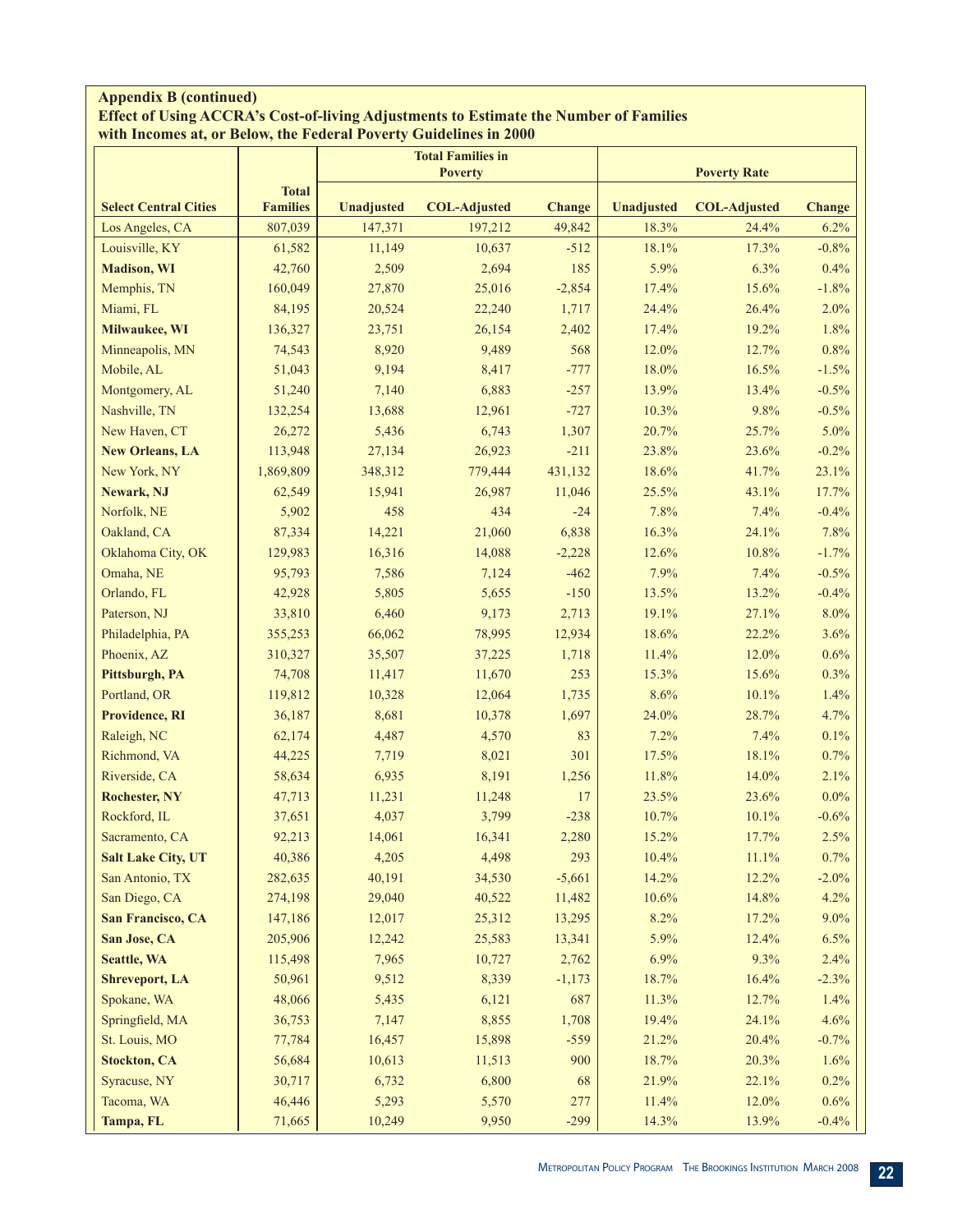#### **Appendix B (continued) Effect of Using ACCRA's Cost-of-living Adjustments to Estimate the Number of Families with Incomes at, or Below, the Federal Poverty Guidelines in 2000**

|                              |                                 |                   | <b>Total Families in</b><br><b>Poverty</b> |               | <b>Poverty Rate</b> |                     |               |  |
|------------------------------|---------------------------------|-------------------|--------------------------------------------|---------------|---------------------|---------------------|---------------|--|
| <b>Select Central Cities</b> | <b>Total</b><br><b>Families</b> | <b>Unadjusted</b> | <b>COL-Adjusted</b>                        | <b>Change</b> | <b>Unadjusted</b>   | <b>COL-Adjusted</b> | <b>Change</b> |  |
| Toledo, OH                   | 77,787                          | 11,288            | 11,586                                     | 299           | 14.5%               | 14.9%               | $0.4\%$       |  |
| Tucson, AZ                   | 113,706                         | 15,710            | 16,171                                     | 461           | 13.8%               | 14.2%               | $0.4\%$       |  |
| Tulsa, OK                    | 99,819                          | 11,030            | 10,018                                     | $-1,012$      | 11.1%               | $10.0\%$            | $-1.0\%$      |  |
| Washington, DC               | 115,963                         | 19,680            | 23,795                                     | 4,116         | 17.0%               | 20.5%               | 3.5%          |  |
| Wichita, KS                  | 88,473                          | 7.535             | 7,123                                      | $-412$        | 8.5%                | 8.1%                | $-0.5\%$      |  |
| <b>Worcester, MA</b>         | 39,732                          | 5,646             | 6,649                                      | 1,003         | 14.2%               | 16.7%               | 2.5%          |  |
| <b>Total</b>                 | 12,430,759                      | 1,893,899         | 2,509,305                                  | 615,406       | $15.2\%$            | 20.2%               | $5.0\%$       |  |

**Bolded** central cities are the regions for which the ACCRA COL index was predicted using our regression model.

*Source: Authors' Analysis of U.S. Census Bureau, Census 2000 SF4 Summary Tables, Table PCT117: "Family Size by Family Income in 1999"*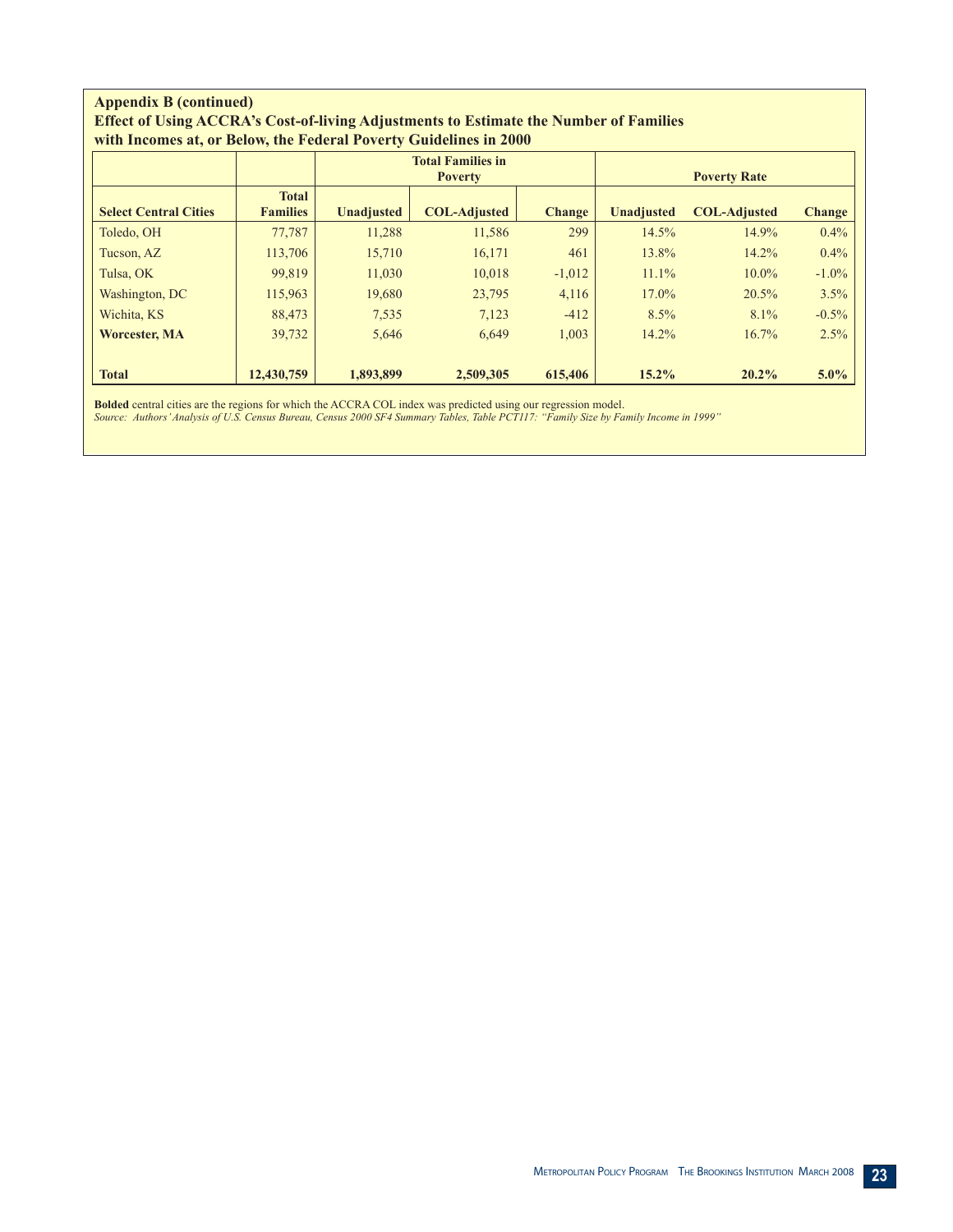|                              |                                | <b>Head Start/Early Head Start</b> |                 |                              | <b>National Lunch Program</b> |                                |                              |          |  |  |
|------------------------------|--------------------------------|------------------------------------|-----------------|------------------------------|-------------------------------|--------------------------------|------------------------------|----------|--|--|
|                              | <b>Total Families Eligible</b> |                                    |                 | <b>Change in Eligibility</b> |                               | <b>Total Families Eligible</b> | <b>Change in Eligibility</b> |          |  |  |
| <b>Select Central Cities</b> | <b>Unadjusted</b>              | COL-<br><b>Adjusted</b>            | <b>Families</b> | Percent                      | <b>Unadjusted</b>             | <b>COL-Adjusted</b>            | <b>Families</b>              | Percent  |  |  |
| <b>Akron</b> , OH            | 3,443                          | 3,496                              | 53              | 1.6%                         | 6,496                         | 6,597                          | 101                          | 1.5%     |  |  |
| Albuquerque, NM              | 5,000                          | 5,069                              | 70              | 1.4%                         | 10,412                        | 10,547                         | 135                          | 1.3%     |  |  |
| Anaheim, CA                  | 3,835                          | 6,411                              | 2,575           | 67.1%                        | 8,506                         | 13,906                         | 5,400                        | 63.5%    |  |  |
| Atlanta, GA                  | 7,783                          | 8,003                              | 221             | 2.8%                         | 16,050                        | 16,475                         | 425                          | 2.6%     |  |  |
| Austin, TX                   | 6,171                          | 5,843                              | $-327$          | $-5.3%$                      | 11,343                        | 10,661                         | $-682$                       | $-6.0\%$ |  |  |
| Baltimore, MD                | 10,685                         | 10,345                             | $-340$          | $-3.2%$                      | 24,008                        | 23,244                         | $-763$                       | $-3.2%$  |  |  |
| Baton Rouge, LA              | 3,917                          | 3,961                              | 45              | 1.1%                         | 8,099                         | 8,177                          | 78                           | 1.0%     |  |  |
| Birmingham-Hoover,           |                                |                                    |                 |                              |                               |                                |                              |          |  |  |
| AL                           | 4,462                          | 4,298                              | $-164$          | $-3.7%$                      | 11,023                        | 10,654                         | $-368$                       | $-3.3%$  |  |  |
| Boston, MA                   | 6,676                          | 9,200                              | 2,524           | 37.8%                        | 15,231                        | 20,860                         | 5,629                        | 37.0%    |  |  |
| <b>Bridgeport, CT</b>        | 2,252                          | 4,121                              | 1,868           | 83.0%                        | 4,639                         | 8,561                          | 3,922                        | 84.6%    |  |  |
| Buffalo, NY                  | 7,096                          | 7,016                              | $-81$           | $-1.1%$                      | 13,719                        | 13,572                         | $-147$                       | $-1.1%$  |  |  |
| Charlotte, NC                | 4,232                          | 4,259                              | 27              | 0.6%                         | 9,463                         | 9,527                          | 64                           | 0.7%     |  |  |
| Chattanooga, TN              | 2,022                          | 1,991                              | $-31$           | $-1.5%$                      | 4,694                         | 4,630                          | $-64$                        | $-1.4%$  |  |  |
| Chicago, IL                  | 44,152                         | 55,027                             | 10,876          | 24.6%                        | 94,208                        | 117,575                        | 23,367                       | 24.8%    |  |  |
| Cincinnati, OH               | 6,002                          | 5,973                              | $-30$           | $-0.5%$                      | 11,563                        | 11,506                         | $-57$                        | $-0.5%$  |  |  |
| Cleveland, OH                | 11,815                         | 13,339                             | 1,525           | 12.9%                        | 22,852                        | 25,718                         | 2,866                        | 12.5%    |  |  |
| Colorado Springs, CO         | 2,647                          | 2,613                              | $-34$           | $-1.3%$                      | 5,275                         | 5,201                          | $-74$                        | $-1.4%$  |  |  |
| Columbus, OH                 | 8,135                          | 8,195                              | 60              | 0.7%                         | 15,189                        | 15,302                         | 113                          | 0.7%     |  |  |
| <b>Corpus Christi, TX</b>    | 4,054                          | 3,212                              | $-842$          | $-20.8%$                     | 9,226                         | 7,364                          | $-1,862$                     | $-20.2%$ |  |  |
| Dallas, TX                   | 18,910                         | 19,063                             | 153             | 0.8%                         | 37,244                        | 37,536                         | 292                          | 0.8%     |  |  |
|                              |                                |                                    | 28              | 0.9%                         | 6,041                         |                                | 53                           | 0.9%     |  |  |
| Dayton, OH                   | 3,076                          | 3,103                              |                 |                              |                               | 6,094                          |                              |          |  |  |
| Denver, CO                   | 6,004                          | 6,671                              | 667             | 11.1%                        | 11,827                        | 13,109                         | 1,282                        | 10.8%    |  |  |
| Des Moines, IA               | 2,030                          | 1,817                              | $-214$          | $-10.5%$                     | 3,664                         | 3,241                          | $-423$                       | $-11.6%$ |  |  |
| Detroit, MI                  | 20,312                         | 23,155                             | 2,843           | 14.0%                        | 44,374                        | 50,352                         | 5,978                        | 13.5%    |  |  |
| El Paso, TX                  | 11,143                         | 9,208                              | $-1,935$        | $-17.4%$                     | 26,741                        | 22,346                         | $-4,395$                     | $-16.4%$ |  |  |
| Evansville, IN               | 1,555                          | 1,451                              | $-104$          | $-6.7%$                      | 2,557                         | 2,382                          | $-175$                       | $-6.8%$  |  |  |
| Flint, MI                    | 3,443                          | 3,289                              | $-154$          | $-4.5%$                      | 6,526                         | 6,288                          | $-238$                       | $-3.6%$  |  |  |
| Fort Lauderdale, FL          | 1,740                          | 1,786                              | 46              | 2.7%                         | 3,932                         | 4,024                          | 92                           | 2.3%     |  |  |
| Fort Wayne, IN               | 2,533                          | 2,337                              | $-196$          | $-7.7%$                      | 4,398                         | 4,034                          | $-365$                       | $-8.3%$  |  |  |
| Fort Worth, TX               | 7,873                          | 8,016                              | 143             | 1.8%                         | 15,406                        | 15,677                         | 271                          | 1.8%     |  |  |
| Fresno, CA                   | 10,232                         | 11,138                             | 906             | 8.9%                         | 19,686                        | 21,366                         | 1,680                        | 8.5%     |  |  |
| Gary, IN                     | 2,489                          | 2,477                              | $-11$           | $-0.5%$                      | 5,007                         | 4,983                          | $-23$                        | $-0.5%$  |  |  |
| Grand Rapids, MI             | 2,518                          | 2,608                              | 90              | 3.6%                         | 4,793                         | 4,956                          | 162                          | 3.4%     |  |  |
| Greensboro, NC               | 2,069                          | 1,973                              | $-96$           | $-4.6%$                      | 4,011                         | 3,830                          | $-181$                       | $-4.5%$  |  |  |
| Hartford, CT                 | 3,207                          | 3,830                              | 624             | 19.5%                        | 6,764                         | 8,008                          | 1,244                        | 18.4%    |  |  |
| Honolulu, HI                 | 2,631                          | 3,951                              | 1,319           | 50.1%                        | 7,162                         | 10,742                         | 3,580                        | 50.0%    |  |  |
| Houston, TX                  | 32,501                         | 30,349                             | $-2,152$        | $-6.6%$                      | 67,241                        | 62,879                         | $-4,362$                     | $-6.5%$  |  |  |
| Indianapolis, IN             | 7,848                          | 7,547                              | $-300$          | $-3.8%$                      | 16,423                        | 15,803                         | $-620$                       | $-3.8%$  |  |  |
| Jackson, MS                  | 3,559                          | 3,214                              | $-345$          | $-9.7%$                      | 8,184                         | 7,468                          | $-716$                       | $-8.7%$  |  |  |
| Jacksonville, FL             | 7,528                          | 7,133                              | $-394$          | $-5.2%$                      | 17,275                        | 16,355                         | $-920$                       | $-5.3%$  |  |  |
| <b>Jersey City, NJ</b>       | 3,423                          | 5,785                              | 2,362           | 69.0%                        | 8,072                         | 13,839                         | 5,766                        | 71.4%    |  |  |
| Kansas City, MO              | 5,134                          | 5,017                              | $-117$          | $-2.3%$                      | 10,838                        | 10,569                         | $-269$                       | $-2.5%$  |  |  |
| Knoxville, TN                | 2,466                          | 2,339                              | $-127$          | $-5.2%$                      | 4,523                         | 4,279                          | $-244$                       | $-5.4%$  |  |  |
| Lansing, MI                  | 1,722                          | 1,846                              | 124             | 7.2%                         | 3,377                         | 3,624                          | 247                          | 7.3%     |  |  |
| Las Vegas, NV                | 4,540                          | 4,986                              | 446             | 9.8%                         | 9,416                         | 10,346                         | 931                          | 9.9%     |  |  |
| Lexington, KY                | 2,132                          | 2,053                              | $-79$           | $-3.7%$                      | 4,579                         | 4,423                          | $-156$                       | $-3.4%$  |  |  |
| Little Rock, AR              | 2,329                          | 2,188                              | $-140$          | $-6.0\%$                     | 4,660                         | 4,380                          | $-280$                       | $-6.0\%$ |  |  |
| Los Angeles, CA              | 65,943                         | 88,245                             | 22,302          | 33.8%                        | 141,196                       | 182,411                        | 41,216                       | 29.2%    |  |  |

## **Appendix C Change in the Number of Families Eligible for Public Programs in 2000 if Cost of Living Adjustments Were Permissible**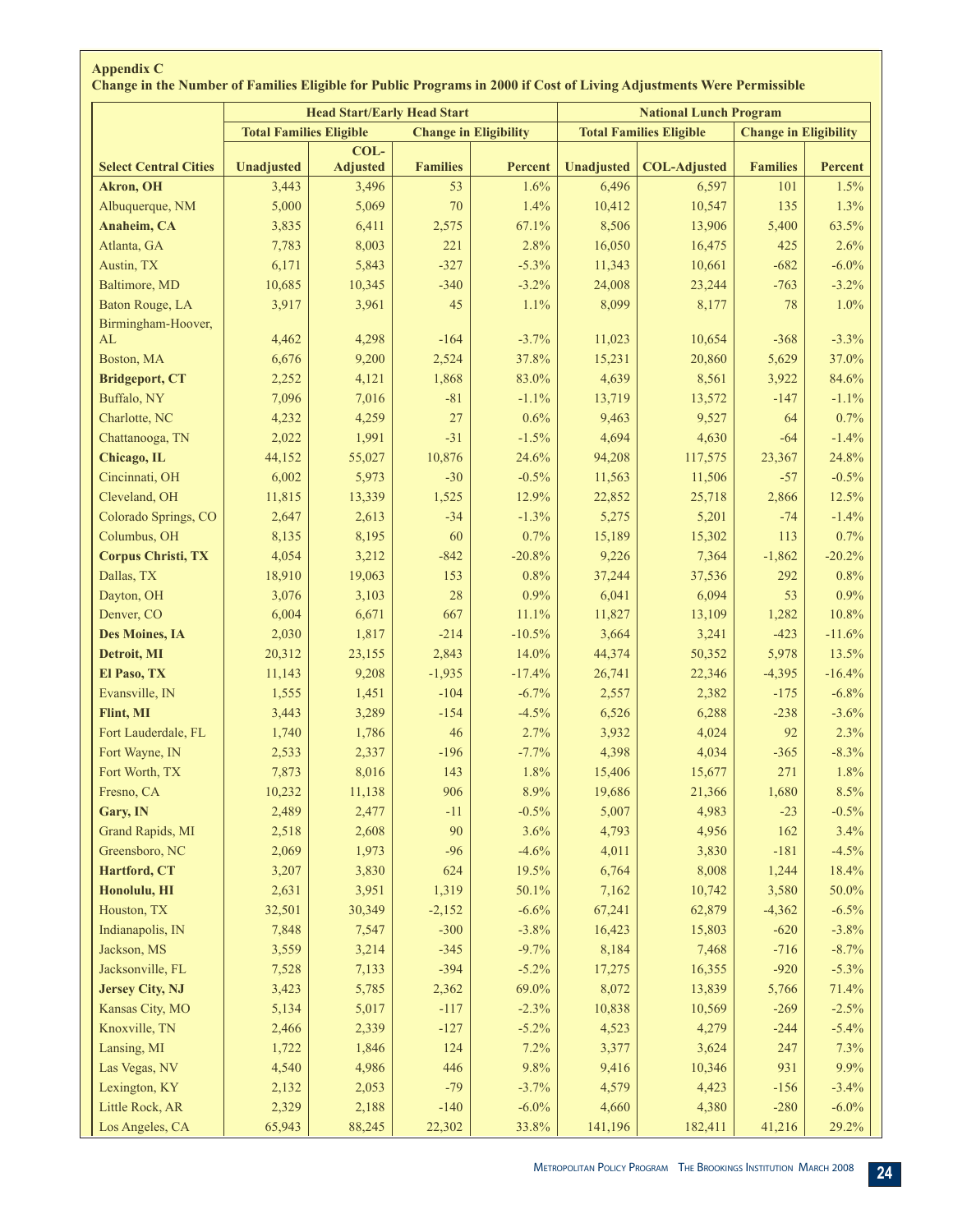|                              |                                | <b>Head Start/Early Head Start</b> |                              |          | <b>National Lunch Program</b>  |                     |                              |          |  |
|------------------------------|--------------------------------|------------------------------------|------------------------------|----------|--------------------------------|---------------------|------------------------------|----------|--|
|                              | <b>Total Families Eligible</b> |                                    | <b>Change in Eligibility</b> |          | <b>Total Families Eligible</b> |                     | <b>Change in Eligibility</b> |          |  |
| <b>Select Central Cities</b> | Unadjusted                     | COL-<br><b>Adjusted</b>            | <b>Families</b>              | Percent  | Unadjusted                     | <b>COL-Adjusted</b> | <b>Families</b>              | Percent  |  |
| Louisville, KY               | 4,773                          | 4,553                              | $-219$                       | $-4.6%$  | 9,309                          | 8,866               | $-442$                       | $-4.8%$  |  |
| <b>Madison</b> , WI          | 1,006                          | 1,080                              | 74                           | 7.4%     | 1,926                          | 2,076               | 149                          | 7.8%     |  |
| Memphis, TN                  | 12,076                         | 10,840                             | $-1,237$                     | $-10.2%$ | 24,463                         | 21,978              | $-2,486$                     | $-10.2%$ |  |
| Miami, FL                    | 6,321                          | 6,850                              | 529                          | 8.4%     | 16,624                         | 17,880              | 1,256                        | 7.6%     |  |
| Milwaukee, WI                | 11,302                         | 12,445                             | 1,143                        | 10.1%    | 22,226                         | 24,530              | 2,304                        | 10.4%    |  |
| Minneapolis, MN              | 4,164                          | 4,430                              | 265                          | 6.4%     | 8,388                          | 8,951               | 563                          | 6.7%     |  |
| Mobile, AL                   | 3,774                          | 3,455                              | $-319$                       | $-8.5%$  | 7,980                          | 7,384               | $-596$                       | $-7.5%$  |  |
| Montgomery, AL               | 2,788                          | 2,688                              | $-100$                       | $-3.6%$  | 6,424                          | 6,201               | $-224$                       | $-3.5%$  |  |
| Nashville, TN                | 5,983                          | 5,665                              | $-318$                       | $-5.3%$  | 11,165                         | 10,546              | $-619$                       | $-5.5%$  |  |
| New Haven, CT                | 2,404                          | 2,982                              | 578                          | 24.0%    | 4,835                          | 5,966               | 1,131                        | 23.4%    |  |
| <b>New Orleans, LA</b>       | 10,235                         | 10,155                             | $-80$                        | $-0.8%$  | 24,889                         | 24,704              | $-185$                       | $-0.7%$  |  |
| New York, NY                 | 123,479                        | 276,319                            | 152,840                      | 123.8%   | 290,262                        | 624,501             | 334,239                      | 115.2%   |  |
| Newark, NJ                   | 6,229                          | 10,545                             | 4,316                        | 69.3%    | 13,239                         | 22,065              | 8,826                        | 66.7%    |  |
| Norfolk, NE                  | 252                            | 239                                | $-13$                        | $-5.3%$  | 415                            | 394                 | $-21$                        | $-5.0\%$ |  |
| Oakland, CA                  | 5,440                          | 8,055                              | 2,616                        | 48.1%    | 13,318                         | 19,052              | 5,734                        | 43.1%    |  |
| Oklahoma City, OK            | 7,471                          | 6,451                              | $-1,020$                     | $-13.7%$ | 14,321                         | 12,514              | $-1,806$                     | $-12.6%$ |  |
| Omaha, NE                    | 3,491                          | 3,278                              | $-213$                       | $-6.1%$  | 7,034                          | 6,618               | $-416$                       | $-5.9%$  |  |
| Orlando, FL                  | 2,536                          | 2,470                              | $-66$                        | $-2.6%$  | 5,198                          | 5,063               | $-135$                       | $-2.6%$  |  |
| Patterson, NJ                | 2,782                          | 3,950                              | 1,168                        | 42.0%    | 6,145                          | 8,703               | 2,558                        | 41.6%    |  |
| Philadelphia, PA             | 23,736                         | 28,383                             | 4,647                        | 19.6%    | 57,810                         | 69,164              | 11,354                       | 19.6%    |  |
| Phoenix, AZ                  | 18,761                         | 19,669                             | 908                          | 4.8%     | 35,241                         | 36,830              | 1,590                        | 4.5%     |  |
| Pittsburgh, PA               | 4,316                          | 4,412                              | 96                           | 2.2%     | 9,364                          | 9,580               | 217                          | 2.3%     |  |
| Portland, OR                 | 4,342                          | 5,072                              | 729                          | 16.8%    | 8,854                          | 10,449              | 1,595                        | 18.0%    |  |
| Providence, RI               | 3,838                          | 4,588                              | 750                          | 19.5%    | 8,243                          | 9,747               | 1,504                        | 18.2%    |  |
| Raleigh, NC                  | 2,141                          | 2,181                              | 40                           | 1.9%     | 4,088                          | 4,156               | 68                           | 1.7%     |  |
| Richmond, VA                 | 3,153                          | 3,276                              | 123                          | 3.9%     | 6,586                          | 6,859               | 272                          | 4.1%     |  |
| Riverside, CA                | 3,037                          | 3,586                              | 550                          | 18.1%    | 7,214                          | 8,344               | 1,129                        | 15.7%    |  |
| <b>Rochester, NY</b>         | 5,006                          | 5,014                              | $8\phantom{1}$               | 0.2%     | 10,311                         | 10,326              | 15                           | 0.1%     |  |
| Rockford, IL                 | 1,825                          | 1,718                              | $-108$                       | $-5.9%$  | 3,641                          | 3,452               | $-188$                       | $-5.2\%$ |  |
| Sacramento, CA               | 5,991                          | 6,962                              | 971                          | 16.2%    | 13,868                         | 16,047              | 2,180                        | 15.7%    |  |
| <b>Salt Lake City, UT</b>    | 1,958                          | 2,095                              | 136                          | 7.0%     | 3,541                          | 3,807               | 266                          | 7.5%     |  |
| San Antonio, TX              | 18,455                         | 15,856                             | $-2,599$                     | $-14.1%$ | 38,633                         | 33,225              | $-5,408$                     | $-14.0%$ |  |
| San Diego, CA                | 12,411                         | 17,319                             | 4,908                        | 39.5%    | 28,964                         | 39,534              | 10,570                       | 36.5%    |  |
| San Francisco, CA            | 3,436                          | 7,236                              | 3,801                        | 110.6%   | 9,873                          | 19,301              | 9,428                        | 95.5%    |  |
| San Jose, CA                 | 4,767                          | 9,962                              | 5,195                        | 109.0%   | 11,752                         | 24,260              | 12,507                       | 106.4%   |  |
| <b>Seattle, WA</b>           | 2,764                          | 3,723                              | 959                          | 34.7%    | 6,144                          | 8,600               | 2,455                        | 40.0%    |  |
| <b>Shreveport, LA</b>        | 3,659                          | 3,208                              | $-451$                       | $-12.3%$ | 8,107                          | 7,190               | $-917$                       | $-11.3%$ |  |
| Spokane, WA                  | 2,457                          | 2,767                              | 310                          | 12.6%    | 4,711                          | 5,343               | 632                          | 13.4%    |  |
| Springfield, MA              | 3,302                          | 4,091                              | 789                          | 23.9%    | 6,779                          | 8,183               | 1,403                        | 20.7%    |  |
| St. Louis, MO                | 6,655                          | 6,429                              | $-226$                       | $-3.4%$  | 14,732                         | 14,227              | $-505$                       | $-3.4%$  |  |
| <b>Stockton, CA</b>          | 5,048                          | 5,476                              | 428                          | 8.5%     | 10,367                         | 11,187              | 820                          | 7.9%     |  |
| Syracuse, NY                 | 3,297                          | 3,330                              | 33                           | 1.0%     | 5,380                          | 5,433               | 53                           | 1.0%     |  |
| Tacoma, WA                   | 2,294                          | 2,414                              | 120                          | 5.2%     | 4,845                          | 5,101               | 256                          | 5.3%     |  |
| Tampa, FL                    | 4,251                          | 4,127                              | $-124$                       | $-2.9%$  | 9,233                          | 8,976               | $-257$                       | $-2.8%$  |  |
| Toledo, OH                   | 4,889                          | 5,019                              | 129                          | 2.6%     | 10,093                         | 10,355              | 262                          | 2.6%     |  |
| Tucson, AZ                   | 6,843                          | 7,043                              | 201                          | 2.9%     | 14,183                         | 14,536              | 353                          | 2.5%     |  |
| Tulsa, OK                    |                                |                                    |                              |          |                                |                     |                              |          |  |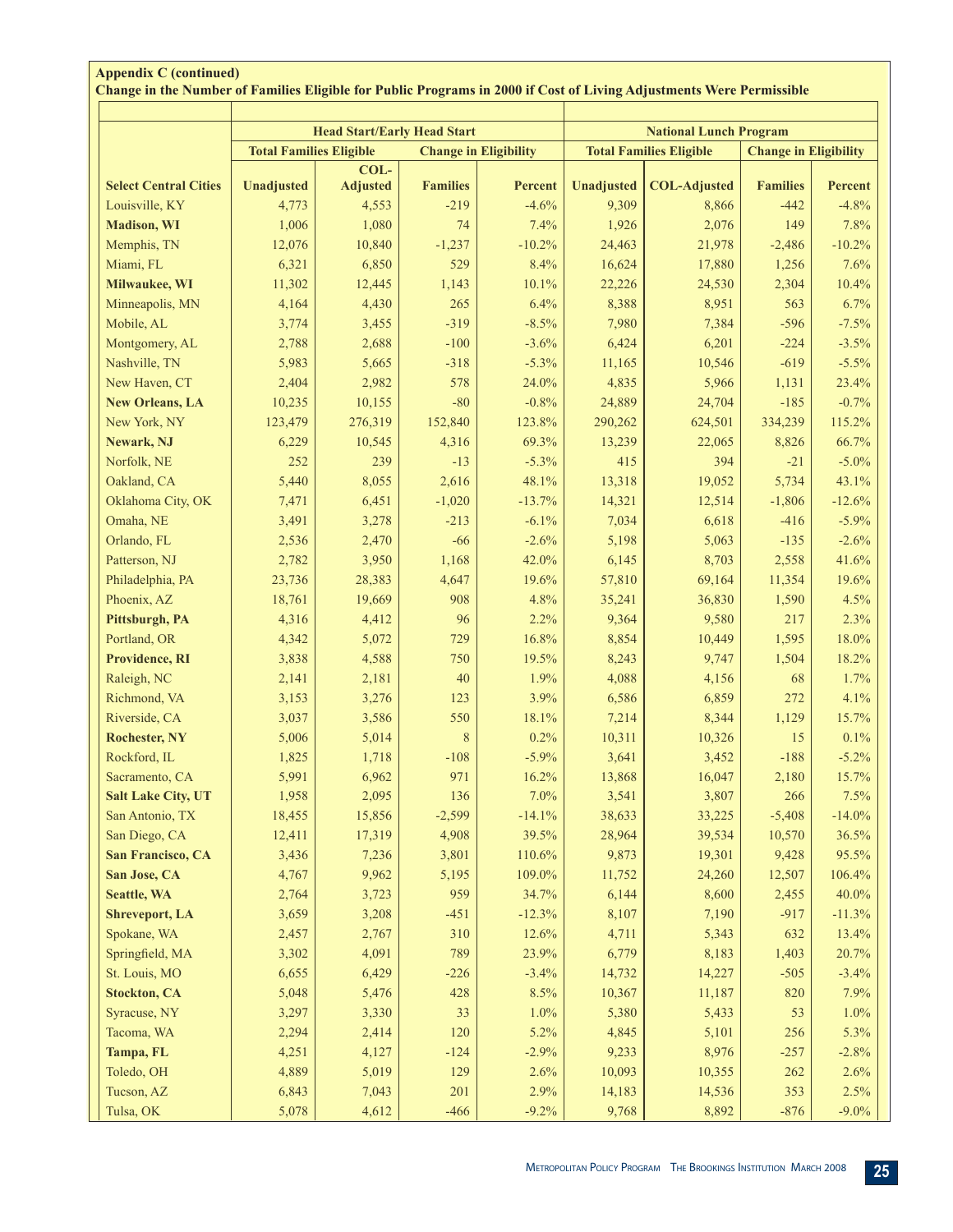|                              |                                | <b>Head Start/Early Head Start</b> |                              | <b>National Lunch Program</b> |                   |                                |                              |          |
|------------------------------|--------------------------------|------------------------------------|------------------------------|-------------------------------|-------------------|--------------------------------|------------------------------|----------|
|                              | <b>Total Families Eligible</b> |                                    | <b>Change in Eligibility</b> |                               |                   | <b>Total Families Eligible</b> | <b>Change in Eligibility</b> |          |
|                              |                                | $COL-$                             |                              |                               |                   |                                |                              |          |
| <b>Select Central Cities</b> | <b>Unadjusted</b>              | <b>Adjusted</b>                    | <b>Families</b>              | Percent                       | <b>Unadjusted</b> | <b>COL-Adjusted</b>            | <b>Families</b>              | Percent  |
| Washington, DC               | 7,786                          | 9,415                              | 1,628                        | 20.9%                         | 16,220            | 19,750                         | 3,531                        | 21.8%    |
| Wichita, KS                  | 3,485                          | 3,294                              | $-191$                       | $-5.5\%$                      | 6,865             | 6,503                          | $-362$                       | $-5.3\%$ |
| <b>Worcester, MA</b>         | 2,403                          | 2,830                              | 427                          | 17.8%                         | 4,773             | 5,769                          | 996                          | 20.9%    |
| <b>Total</b>                 | 783,159                        | 1,010,508                          | 227,349                      | 29.0%                         | 1,681,485         | 2,172,771                      | 491,286                      | $29.2\%$ |

**Bolded** central cities are the regions for which the ACCRA COL index was predicted using our regression model. *Source: Authors' analysis of U.S. Census Bureau, Census 2000 SF4 Summary Tables, Table PCT117: "Family Size by Family Income in 1999"*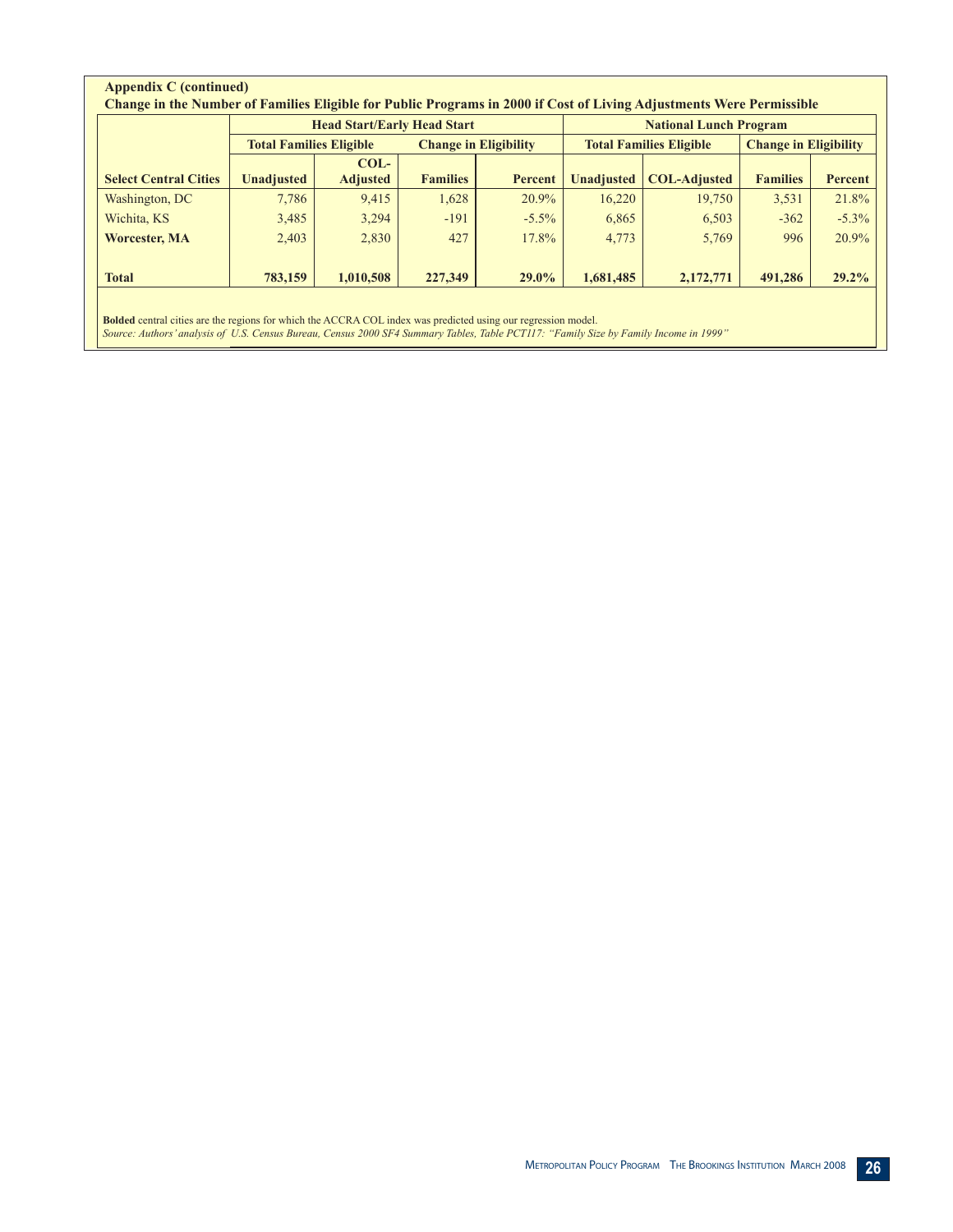# **Endnotes**

- 1. An earlier version of this research was published in the December, 2006 version of Urban Studies. See, Curran, Leah B., Harold Wolman, Edward (Ned) W. Hill & Kimberly Furdell.(2006). "Economic Wellbeing and Where We Live: Adjusting for Geographic Costof-Living Differentials." Urban Studies. 43(13): 2443-2466. December.
- 2. 2005 American Community Survey, Census Bureau. The margin of error associated with the 2005 national median income is  $+/-104$ .
- 3. Two panels of the National Research Council (1995 and 2002) have looked at measurement issues related to poverty and cost-of-living adjustments. Citro and Michael (NRC 1995) report on the findings of a panel that looked at general poverty measurement issues. Schultze and Mackie (NRC 2002) led a panel that examined cost-of-living adjustments and their effect on measuring inflation and constructing price indices at the national level.
- 4. The referenced CRS report indicates that the actual number of means-tested programs is somewhat arbitrary because programs can be counted in different ways. For instance, a single program with multiple components (such as General Assistance) may be counted as one program or as multiple programs (CRS, 2003).
- 5. The official poverty line, or threshold, was developed by economist Molly Orshansky of the Social Security Administration in 1963 based on the U S Department of Agriculture's economy food plan of 1961. Orshansky used the average

national ratio of food expenditures to total family after tax income as measured by the 1955 Household Food Consumption Survey to estimate the minimum family income required to purchase the food basket (Orshansky 1976). To this day the market basket of food is re-priced and used to estimate the poverty threshold. The size of the basket and the resulting poverty threshold is adjusted for family size (Ruggles 1990). The U.S. Census Bureau maintains a web site on poverty research **http://www.census. gov/hhes/www/povmeas. html.** The U.S. Census Bureau discusses the poverty threshold at: **http://www.census. gov/hhes/poverty/povdef. html**. The Office of Management and Budget's directive on the calculation and use of the poverty threshold can be found at: **http://www.census. gov/hhes/poverty/povmeas/ ombdir14.html.** 

- 6. The 1998 Workforce Investment Act (WIA) requires the Secretary of Labor to annually establish the Lower Living Standard Income Level (LLSIL). The LLSIL is used to determine program eligibility for WIA and Work Opportunity Tax Credit programs. Calculation of the LLSIL is based on the Bureau of Labor Statistics' family budgets measure, which was an interarea market basket COL measure calculated for 25 metropolitan areas and four metropolitan regions from 1966 to 1981 (GAO, 1997). The LLSIL uses the 1981 family budgets data, indexed for annual cost-of-living increases by the Consumer Price Index (CPI), to determine program eligibility for WIA-related programs.
- 7. In addition to the LLSIL, several researchers have used family budgets data to predict interarea

COL measures for missing metropolitan areas and future years, (see Cebula (1986), Fournier et al. (1988), and McMahon et al. (1991)). An obvious concern with using this approach today is that a quarter century has passed since the last family budgets data were collected in 1981. While cost of living differences based on regional market baskets among areas may be slow to change, they surely are not invariant over time and errors are likely to have accumulated with the passage of time (McMahon, 1991).

- 8. States sometimes set their own eligibility requirements for social programs based on inter-state COL differences, with some eligibility standards set at 150 or 200 percent of the federal poverty guideline.
- 9. See Cebula, 1979(a) and Cebula, 1979(b) for a survey of the literature regarding the relationship between welfare benefit levels, inter-state migration and adjusting policies for geographic cost-of-living differences.
- 10. This paper focuses solely on the implications of adjusting the current federal poverty guidelines for cost of living differences. As mentioned earlier, however, there is an extensive body of literature that discusses the limitations of the current federal poverty measure and offers a broader scope of recommendations to improve the measure. See e.g., Citro and Michael (NRC 1995). Recommendations range beyond adjusting for regional differences in the cost of living to counting tax credits and other in-kind benefits as income to accounting for differences in need by family size.
- 11. Urbanized areas are defined by the Census Bureau as areas within a federally designated Metro-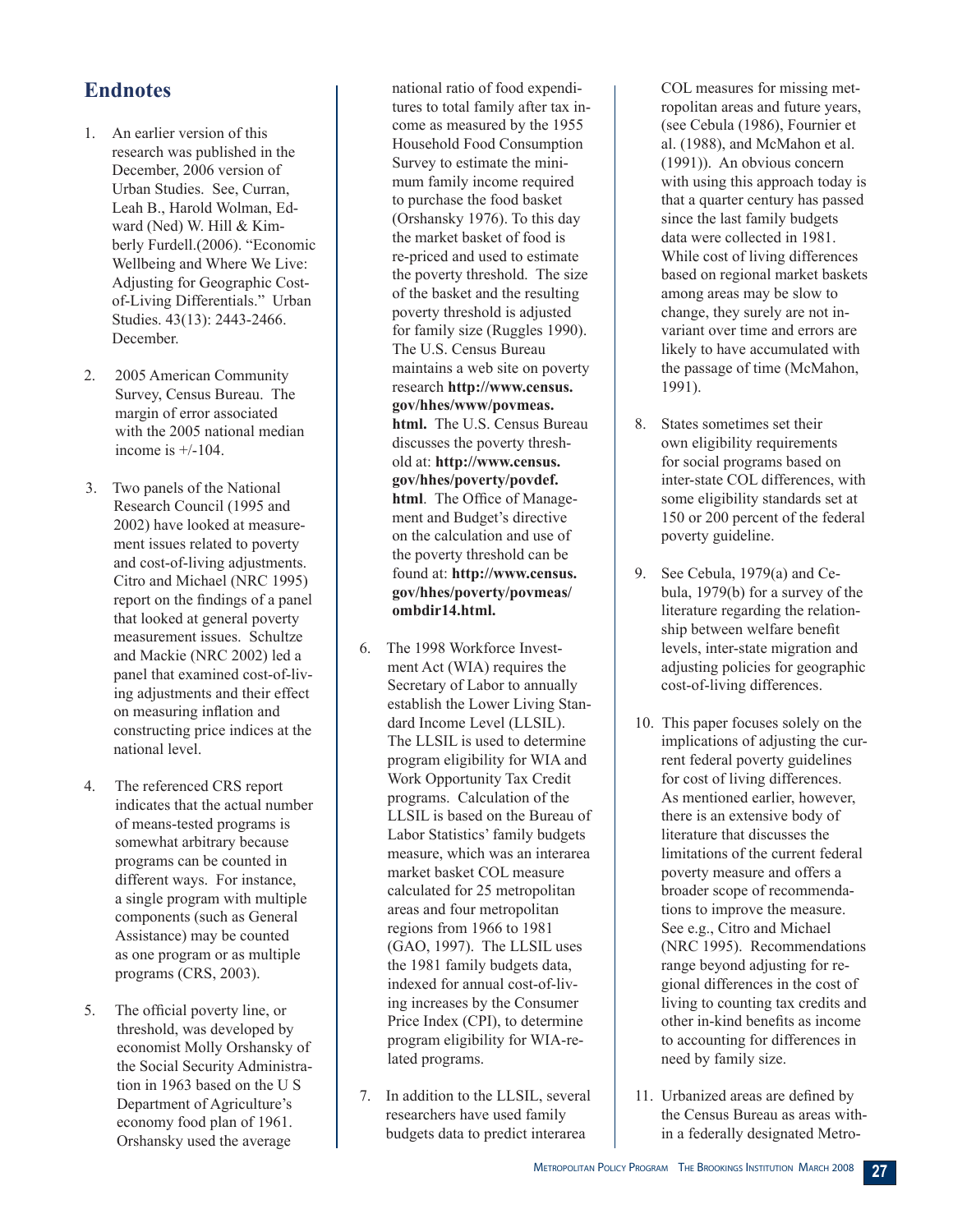politan Area (MA) that have a residential population density of at least 1,000 persons per square mile. In this analysis, we use the ACCRA index as a proxy for living costs experienced by the central cities within the urbanized areas, because city-level COL indices do not exist. For a discussion of the geographic units used in ACCRA's analysis, see the "ACCRA Cost-of-Living Index Manual" available at **http://www.accra.org**.

- 12. An earlier version of this research provides a detailed discussion of the alternative COL measures, their methodologies and methodological concerns. See Curran, Leah B., Harold Wolman, Edward (Ned) W. Hill & Kimberly Furdell.(2006). "Economic Wellbeing and Where We Live: Adjusting for Geographic Cost-of-Living Differentials." Urban Studies. 43(13): 2443-2466. December.
- 13. Bureau of Labor Statistics' researchers Kokoski, Cardiff and Moulton (1994) and Kokoski, Moulton and Zieschang (1996) addressed many of the problems associated with the market basket approach through the use of hedonic regression on Consumer Price Index (CPI) microdata (or baseline data) for urban areas. This approach, known as the KCM or KMZ measure uses CPI baseline data to construct interarea COL indices. KCM/KMZ use hedonic regression on the CPI microdata to standardize the types of goods contained in the market basket across areas. In addition, the researchers control for differences in regional consumption patterns (or weights within the market basket) by including a control for climate in their regression models. The KCM/KMZ approach is very complex and uses CPI data on tens of thousands of items to

construct their indices. Although this approach addresses many of the problems associated with market basket measures, because of its complexity, the KCM/KMZ measure is cost prohibitive to most researchers. In addition, because of confidentiality restrictions, CPI microdata are usually unavailable to the public. In sum, this approach should be followed by a national government in constructing cost of living measures. It cannot be used by research teams on limited budgets.

- 14. The central cities were chosen from a study by Furdell, Hill and Wolman (2004), in which the authors studied urban distress in 98 central cities. The central cities included in their study were cities with populations over 125,000 that were in MSAs/PMSAs with populations of over 250,000 in 2000.
- 15. On average, ACCRA reports COL data on 200 urbanized areas each quarter. We do not have information about why regions do or do not participate to the ACCRA survey or why they drop in or out. There is a chance that there is some sort selection bias in the ACCRA data. We inspected the data and could not find any obvious omissions or pattern that should be considered.
- 16. A further weakness of ACCRA data, identified by Koo (2000), is that because participation in the survey varies each quarter, the base (100) value in each period is just the average of the urban areas included, not a fixed concept. Therefore, ACCRA data cannot be used for time series measures of COL.
- 17. In 2000 the federal poverty guideline for a family of four was \$17,050 in the contiguous 48 states. Hawaii and Alaska

have different poverty guidelines for the purpose of determining program eligibility, \$19,610 and \$21,320 respectively as of 2000. The comparable average poverty threshold for a family of four was \$17,029 for all 50 states.

- 18. The overall increase in the mean poverty line partially reflects the fact that our sample contains large central cities and low-cost, rural areas are underrepresented.
- 19. The coefficient of variation of poverty line has to be zero by definition because it is the same across the nation.
- 20. For more detail on these statistics or for more information on the national Head Start program see **http://www.acf.hhs.gov/ programs/hsb/research/2007. htm** [accessed June 2007]. For more information on the National School Lunch Program see **http://www.fns.usda. gov/cnd/lunch/AboutLunch/ NSLPFactSheet.pdf** [accessed June 2007].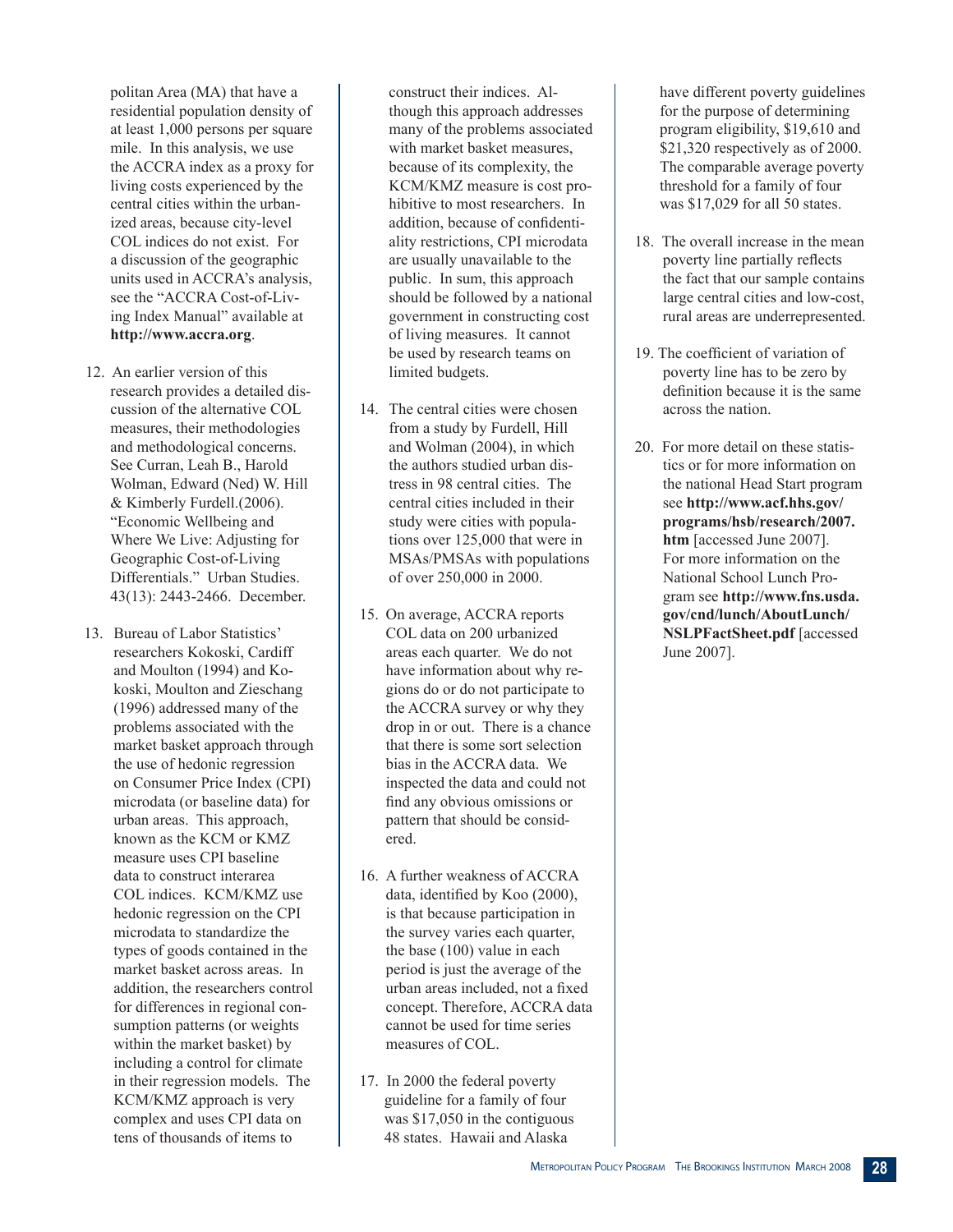# **Acknowledgements**

The authors thank Elizabeth Kneebone and Matt Fellowes of the Brookings Institution for their comments on the manuscript. The authors also thank Miranda Delahoy of the Brookings Institution for her help with the data analysis. The Brookings Institution Metropolitan Policy Program thanks the Annie E. Casey Foundation for generous support of its research on policies to support lower-income working families.

#### **For More Information:**

Leah Beth Curran Doctoral Candidate and Research Assistant George Washington Institute of Public Policy 805 21st Street, NW Washington, DC 20052 **lcurran@gwu.edu**

Hal Wolman Director George Washington Institute of Public Policy 805 21st Street, NW Washington, DC 20052 (202) 994-5713 **hwolman@gwu.edu**

Edward (Ned) Hill Professor; Vice President for Economic Development Distinguished Scholar of Economic Development Maxine Goodman Levin College of Urban Affairs Cleveland State University 2121 Euclid Avenue, UR 335 Cleveland, OH 44115-2214 (216) 687-2135 **ned@urban.csuohio.edu**

Kimberly Furdell Doctoral Candidate The Trachtenberg School of Public Policy and Public Administration 805 21st Street NW Washington, DC 20052 **kfurdell@gwu.edu**